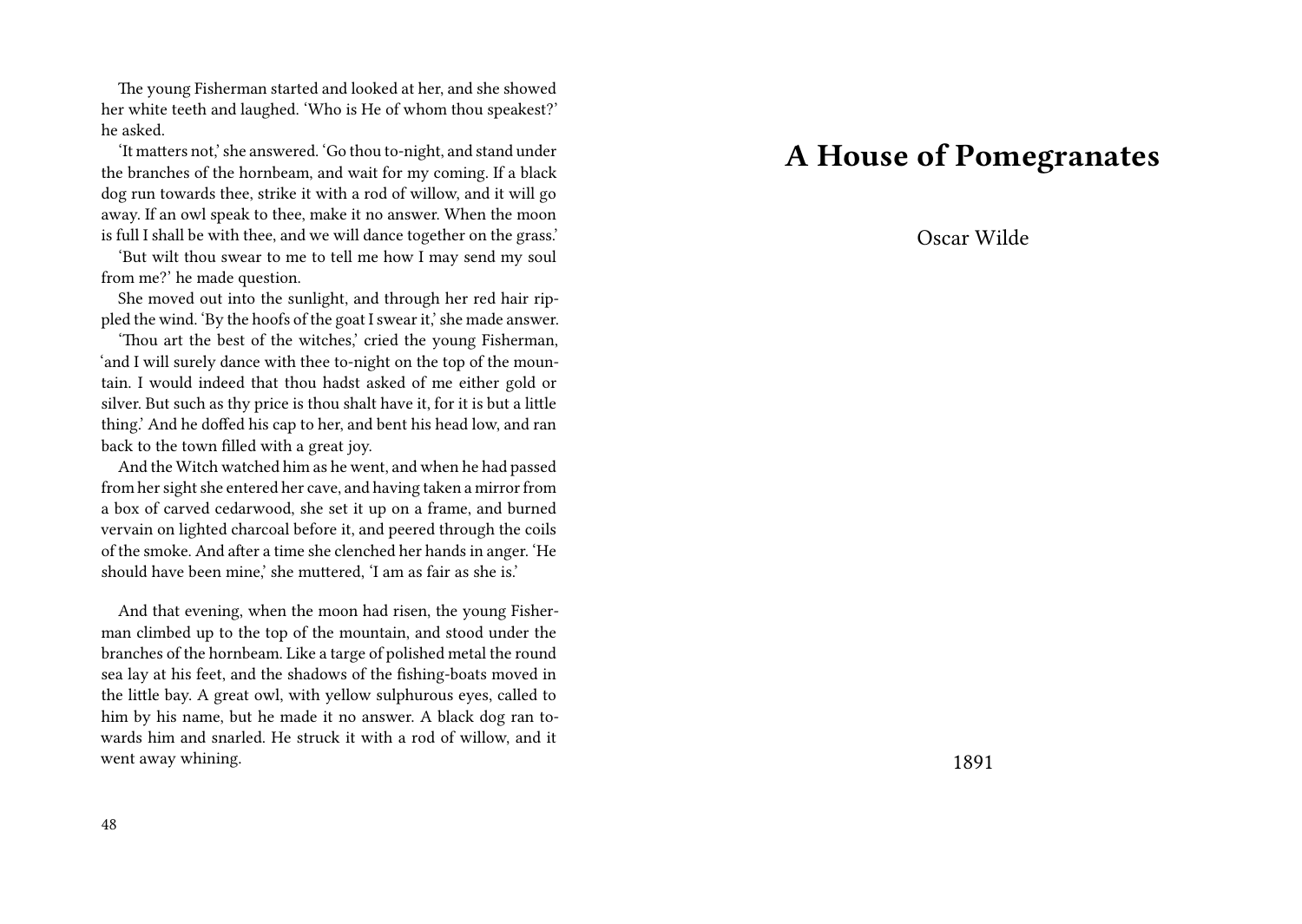He tossed his brown curls and laughed. 'My soul is nought to me,' he answered. 'I cannot see it. I may not touch it. I do not know it.'

'What wilt thou give me if I tell thee?' asked the Witch, looking down at him with her beautiful eyes.

'Five pieces of gold,' he said, 'and my nets, and the wattled house where I live, and the painted boat in which I sail. Only tell me how to get rid of my soul, and I will give thee all that I possess.'

She laughed mockingly at him, and struck him with the spray of hemlock. 'I can turn the autumn leaves into gold,' she answered, 'and I can weave the pale moonbeams into silver if I will it. He whom I serve is richer than all the kings of this world, and has their dominions.'

'What then shall I give thee,' he cried, 'if thy price be neither gold nor silver?'

The Witch stroked his hair with her thin white hand. 'Thou must dance with me, pretty boy,' she murmured, and she smiled at him as she spoke.

'Nought but that?' cried the young Fisherman in wonder and he rose to his feet.

'Nought but that,' she answered, and she smiled at him again.

'Then at sunset in some secret place we shall dance together,' he said, 'and after that we have danced thou shalt tell me the thing which I desire to know.'

She shook her head. 'When the moon is full, when the moon is full,' she muttered. Then she peered all round, and listened. A blue bird rose screaming from its nest and circled over the dunes, and three spotted birds rustled through the coarse grey grass and whistled to each other. There was no other sound save the sound of a wave fretting the smooth pebbles below. So she reached out her hand, and drew him near to her and put her dry lips close to his ear.

'To-night thou must come to the top of the mountain,' she whispered. 'It is a Sabbath, and He will be there.'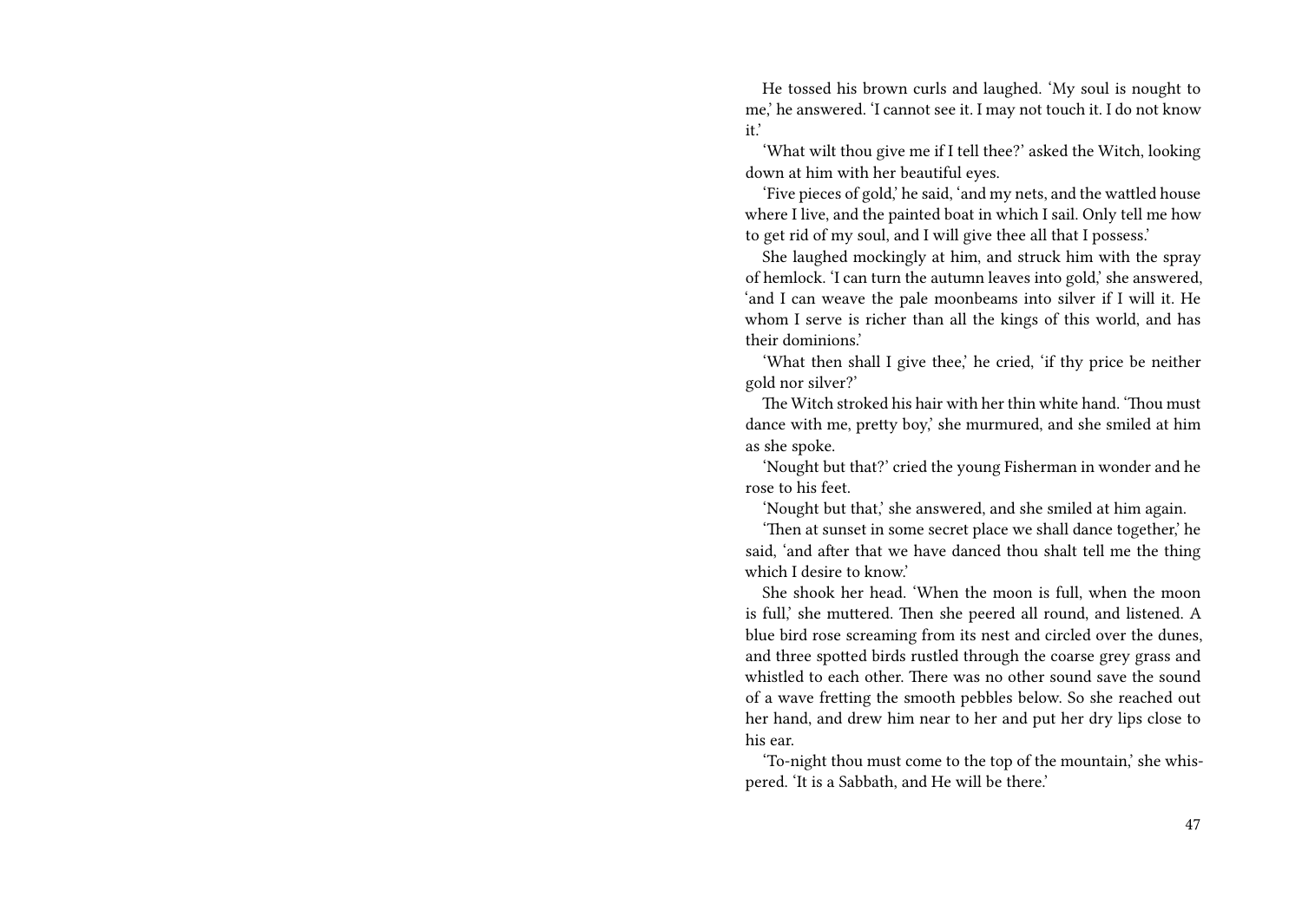'What d'ye lack? What d'ye lack?' she cried, as he came panting up the steep, and bent down before her. 'Fish for thy net, when the wind is foul? I have a little reed-pipe, and when I blow on it the mullet come sailing into the bay. But it has a price, pretty boy, it has a price. What d'ye lack? What d'ye lack? A storm to wreck the ships, and wash the chests of rich treasure ashore? I have more storms than the wind has, for I serve one who is stronger than the wind, and with a sieve and a pail of water I can send the great galleys to the bottom of the sea. But I have a price, pretty boy, I have a price. What d'ye lack? What d'ye lack? I know a flower that grows in the valley, none knows it but I. It has purple leaves, and a star in its heart, and its juice is as white as milk. Shouldst thou touch with this flower the hard lips of the Queen, she would follow thee all over the world. Out of the bed of the King she would rise, and over the whole world she would follow thee. And it has a price, pretty boy, it has a price. What d'ye lack? What d'ye lack? I can pound a toad in a mortar, and make broth of it, and stir the broth with a dead man's hand. Sprinkle it on thine enemy while he sleeps, and he will turn into a black viper, and his own mother will slay him. With a wheel I can draw the Moon from heaven, and in a crystal I can show thee Death. What d'ye lack? What d'ye lack? Tell me thy desire, and I will give it thee, and thou shalt pay me a price, pretty boy, thou shalt pay me a price.'

'My desire is but for a little thing,' said the young Fisherman, 'yet hath the Priest been wroth with me, and driven me forth. It is but for a little thing, and the merchants have mocked at me, and denied me. Therefore am I come to thee, though men call thee evil, and whatever be thy price I shall pay it.'

'What wouldst thou?' asked the Witch, coming near to him.

'I would send my soul away from me,' answered the young Fisherman.

The Witch grew pale, and shuddered, and hid her face in her blue mantle. 'Pretty boy, pretty boy,' she muttered, 'that is a terrible thing to do.'

#### 46

### **Contents**

| The Young King              | 5  |
|-----------------------------|----|
| The Birthday of the Infanta | 20 |
| The Fisherman and His Soul  | 40 |
| The Star-Child              | 76 |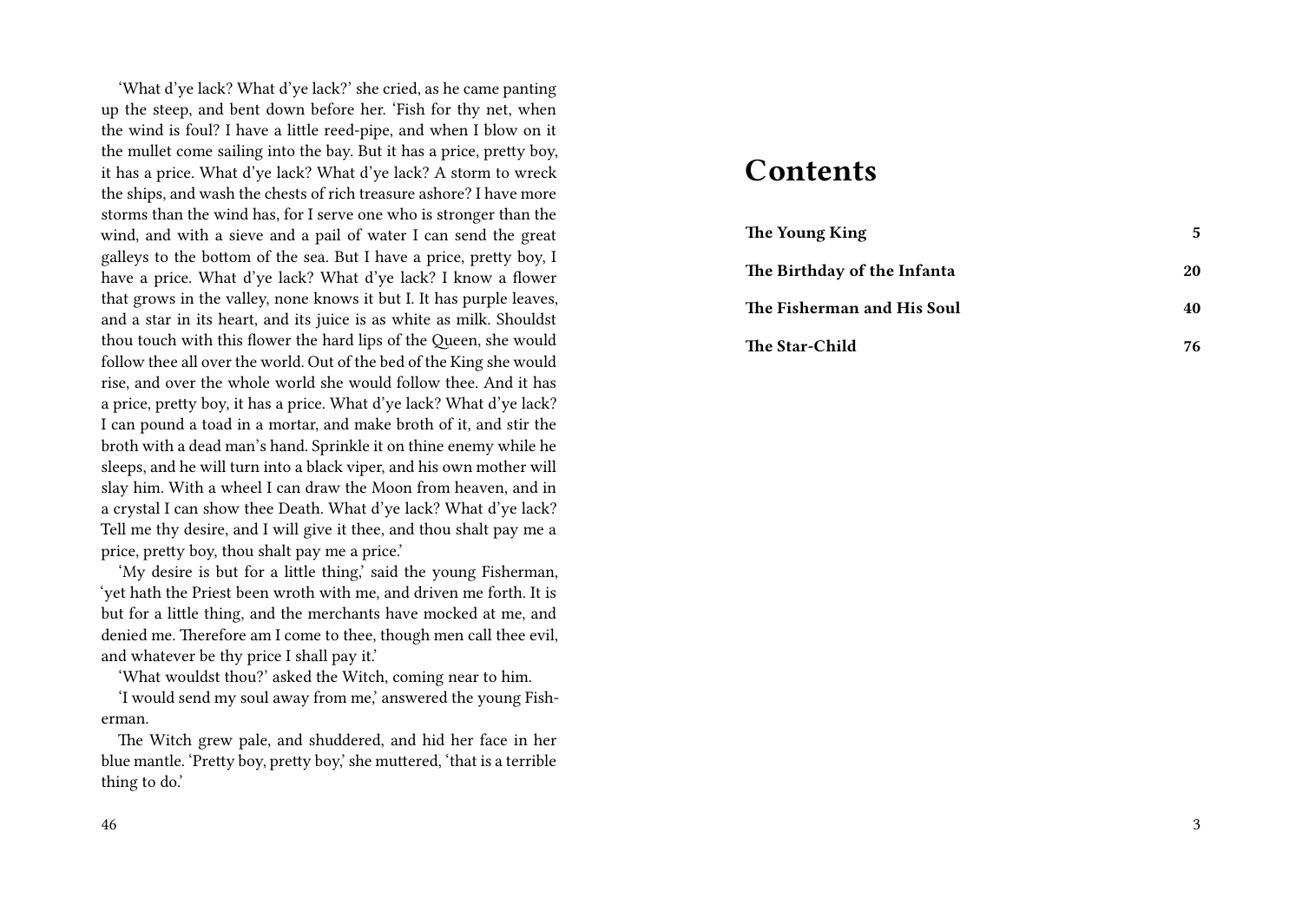body I would give my soul, and for her love I would surrender heaven. Tell me what I ask of thee, and let me go in peace.'

'Away! Away!' cried the Priest: 'thy leman is lost, and thou shalt be lost with her.'

And he gave him no blessing, but drove him from his door.

And the young Fisherman went down into the market-place, and he walked slowly, and with bowed head, as one who is in sorrow.

And when the merchants saw him coming, they began to whisper to each other, and one of them came forth to meet him, and called him by name, and said to him, 'What hast thou to sell?'

'I will sell thee my soul,' he answered. 'I pray thee buy it of me, for I am weary of it. Of what use is my soul to me? I cannot see it. I may not touch it. I do not know it.'

But the merchants mocked at him, and said, 'Of what use is a man's soul to us? It is not worth a clipped piece of silver. Sell us thy body for a slave, and we will clothe thee in sea-purple, and put a ring upon thy finger, and make thee the minion of the great Queen. But talk not of the soul, for to us it is nought, nor has it any value for our service.'

And the young Fisherman said to himself: 'How strange a thing this is! The Priest telleth me that the soul is worth all the gold in the world, and the merchants say that it is not worth a clipped piece of silver.' And he passed out of the market-place, and went down to the shore of the sea, and began to ponder on what he should do.

And at noon he remembered how one of his companions, who was a gatherer of samphire, had told him of a certain young Witch who dwelt in a cave at the head of the bay and was very cunning in her witcheries. And he set to and ran, so eager was he to get rid of his soul, and a cloud of dust followed him as he sped round the sand of the shore. By the itching of her palm the young Witch knew his coming, and she laughed and let down her red hair. With her red hair falling around her, she stood at the opening of the cave, and in her hand she had a spray of wild hemlock that was blossoming.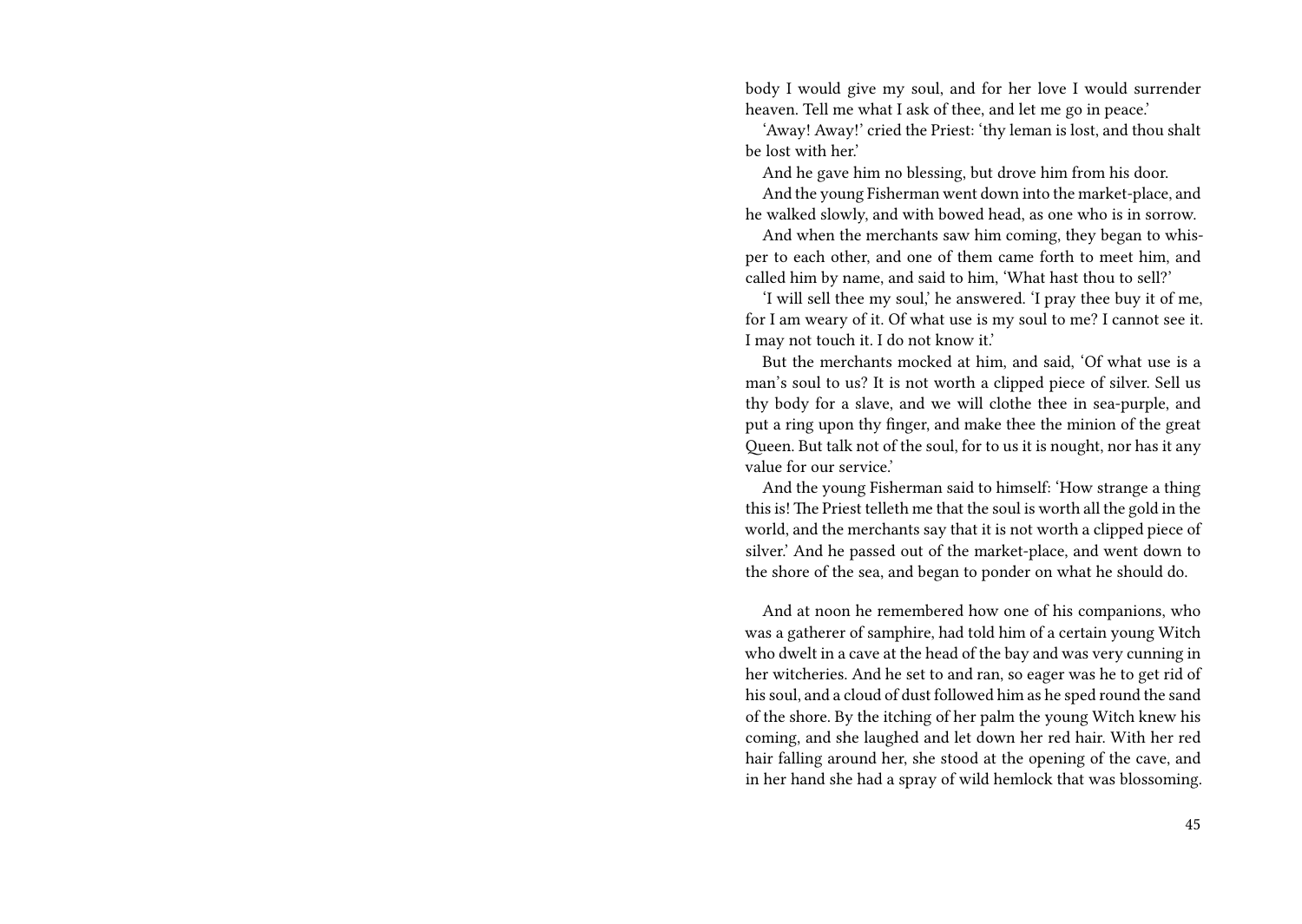truth I have no need of it. Of what value is my soul to me? I cannot see it. I may not touch it. I do not know it.'

And the Priest beat his breast, and answered, 'Alack, alack, thou art mad, or hast eaten of some poisonous herb, for the soul is the noblest part of man, and was given to us by God that we should nobly use it. There is no thing more precious than a human soul, nor any earthly thing that can be weighed with it. It is worth all the gold that is in the world, and is more precious than the rubies of the kings. Therefore, my son, think not any more of this matter, for it is a sin that may not be forgiven. And as for the Sea-folk, they are lost, and they who would traffic with them are lost also. They are as the beasts of the field that know not good from evil, and for them the Lord has not died.'

The young Fisherman's eyes filled with tears when he heard the bitter words of the Priest, and he rose up from his knees and said to him, 'Father, the Fauns live in the forest and are glad, and on the rocks sit the Mermen with their harps of red gold. Let me be as they are, I beseech thee, for their days are as the days of flowers. And as for my soul, what doth my soul profit me, if it stand between me and the thing that I love?'

'The love of the body is vile,' cried the Priest, knitting his brows, 'and vile and evil are the pagan things God suffers to wander through His world. Accursed be the Fauns of the woodland, and accursed be the singers of the sea! I have heard them at night-time, and they have sought to lure me from my beads. They tap at the window, and laugh. They whisper into my ears the tale of their perilous joys. They tempt me with temptations, and when I would pray they make mouths at me. They are lost, I tell thee, they are lost. For them there is no heaven nor hell, and in neither shall they praise God's name.'

'Father,' cried the young Fisherman, 'thou knowest not what thou sayest. Once in my net I snared the daughter of a King. She is fairer than the morning star, and whiter than the moon. For her

# **The Young King**

### TO

#### MARGARET LADY BROOKE [THE RANEE OF SARAWAK]

It was the night before the day fixed for his coronation, and the young King was sitting alone in his beautiful chamber. His courtiers had all taken their leave of him, bowing their heads to the ground, according to the ceremonious usage of the day, and had retired to the Great Hall of the Palace, to receive a few last lessons from the Professor of Etiquette; there being some of them who had still quite natural manners, which in a courtier is, I need hardly say, a very grave offence.

The lad—for he was only a lad, being but sixteen years of age was not sorry at their departure, and had flung himself back with a deep sigh of relief on the soft cushions of his embroidered couch, lying there, wild-eyed and open-mouthed, like a brown woodland Faun, or some young animal of the forest newly snared by the hunters.

And, indeed, it was the hunters who had found him, coming upon him almost by chance as, bare-limbed and pipe in hand, he was following the flock of the poor goatherd who had brought him up, and whose son he had always fancied himself to be. The child of the old King's only daughter by a secret marriage with one much beneath her in station—a stranger, some said, who, by the wonderful magic of his lute-playing, had made the young Princess love him; while others spoke of an artist from Rimini, to whom the Princess had shown much, perhaps too much honour, and who had suddenly disappeared from the city, leaving his work in the Cathe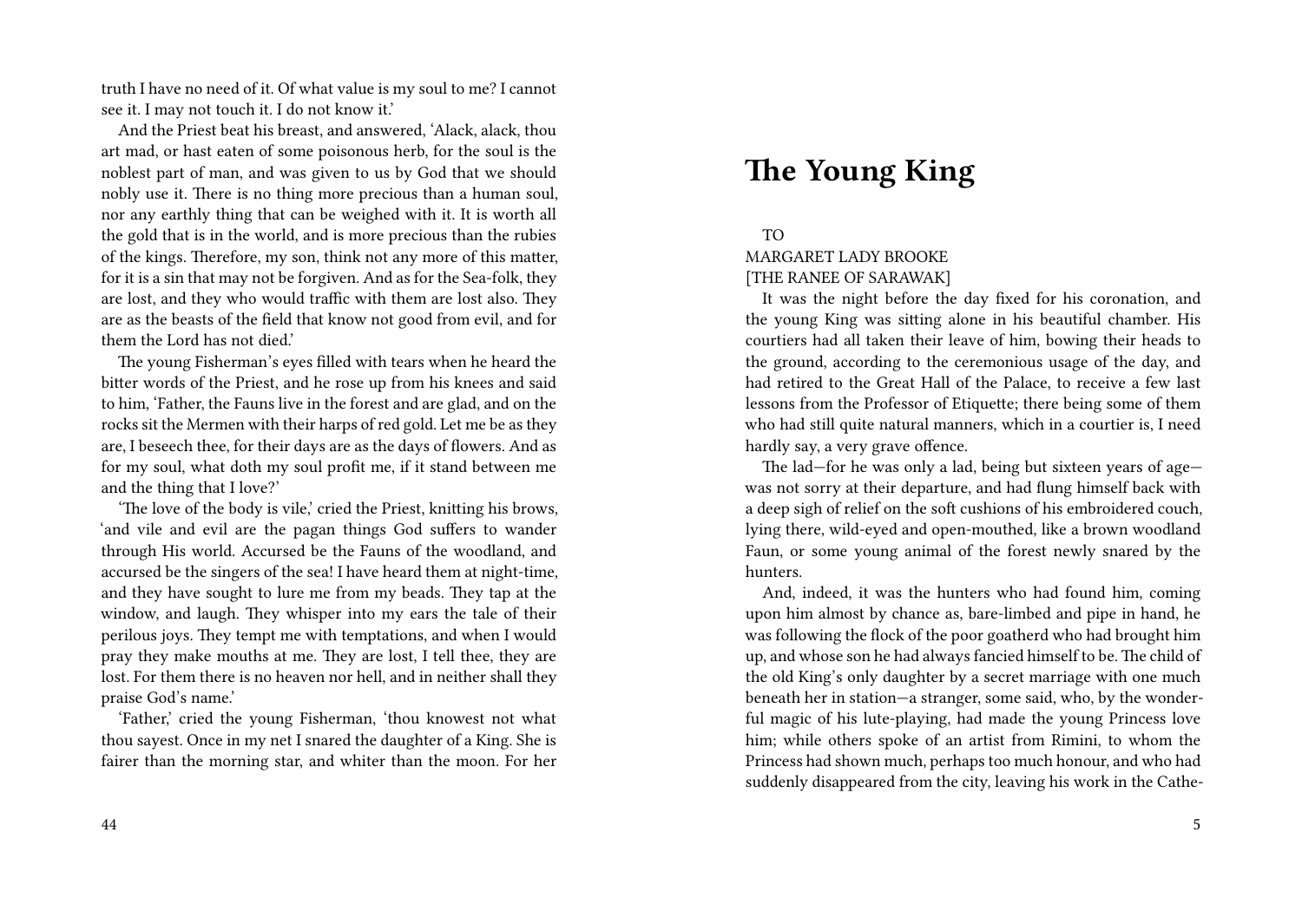dral unfinished—he had been, when but a week old, stolen away from his mother's side, as she slept, and given into the charge of a common peasant and his wife, who were without children of their own, and lived in a remote part of the forest, more than a day's ride from the town. Grief, or the plague, as the court physician stated, or, as some suggested, a swift Italian poison administered in a cup of spiced wine, slew, within an hour of her wakening, the white girl who had given him birth, and as the trusty messenger who bare the child across his saddle-bow stooped from his weary horse and knocked at the rude door of the goatherd's hut, the body of the Princess was being lowered into an open grave that had been dug in a deserted churchyard, beyond the city gates, a grave where it was said that another body was also lying, that of a young man of marvellous and foreign beauty, whose hands were tied behind him with a knotted cord, and whose breast was stabbed with many red wounds.

Such, at least, was the story that men whispered to each other. Certain it was that the old King, when on his deathbed, whether moved by remorse for his great sin, or merely desiring that the kingdom should not pass away from his line, had had the lad sent for, and, in the presence of the Council, had acknowledged him as his heir.

And it seems that from the very first moment of his recognition he had shown signs of that strange passion for beauty that was destined to have so great an influence over his life. Those who accompanied him to the suite of rooms set apart for his service, often spoke of the cry of pleasure that broke from his lips when he saw the delicate raiment and rich jewels that had been prepared for him, and of the almost fierce joy with which he flung aside his rough leathern tunic and coarse sheepskin cloak. He missed, indeed, at times the fine freedom of his forest life, and was always apt to chafe at the tedious Court ceremonies that occupied so much of each day, but the wonderful palace—*Joyeuse*, as they called it of which he now found himself lord, seemed to him to be a new

till the sea-mists crept round him, and the wandering moon stained his brown limbs with silver.

And one evening he called to her, and said: 'Little Mermaid, little Mermaid, I love thee. Take me for thy bridegroom, for I love thee.'

But the Mermaid shook her head. 'Thou hast a human soul,' she answered. 'If only thou wouldst send away thy soul, then could I love thee.'

And the young Fisherman said to himself, 'Of what use is my soul to me? I cannot see it. I may not touch it. I do not know it. Surely I will send it away from me, and much gladness shall be mine.' And a cry of joy broke from his lips, and standing up in the painted boat, he held out his arms to the Mermaid. 'I will send my soul away,' he cried, 'and you shall be my bride, and I will be thy bridegroom, and in the depth of the sea we will dwell together, and all that thou hast sung of thou shalt show me, and all that thou desirest I will do, nor shall our lives be divided.'

And the little Mermaid laughed for pleasure and hid her face in her hands.

'But how shall I send my soul from me?' cried the young Fisherman. 'Tell me how I may do it, and lo! it shall be done.'

'Alas! I know not,' said the little Mermaid: 'the Sea-folk have no souls.' And she sank down into the deep, looking wistfully at him.

Now early on the next morning, before the sun was the span of a man's hand above the hill, the young Fisherman went to the house of the Priest and knocked three times at the door.

The novice looked out through the wicket, and when he saw who it was, he drew back the latch and said to him, 'Enter.'

And the young Fisherman passed in, and knelt down on the sweet-smelling rushes of the floor, and cried to the Priest who was reading out of the Holy Book and said to him, 'Father, I am in love with one of the Sea-folk, and my soul hindereth me from having my desire. Tell me how I can send my soul away from me, for in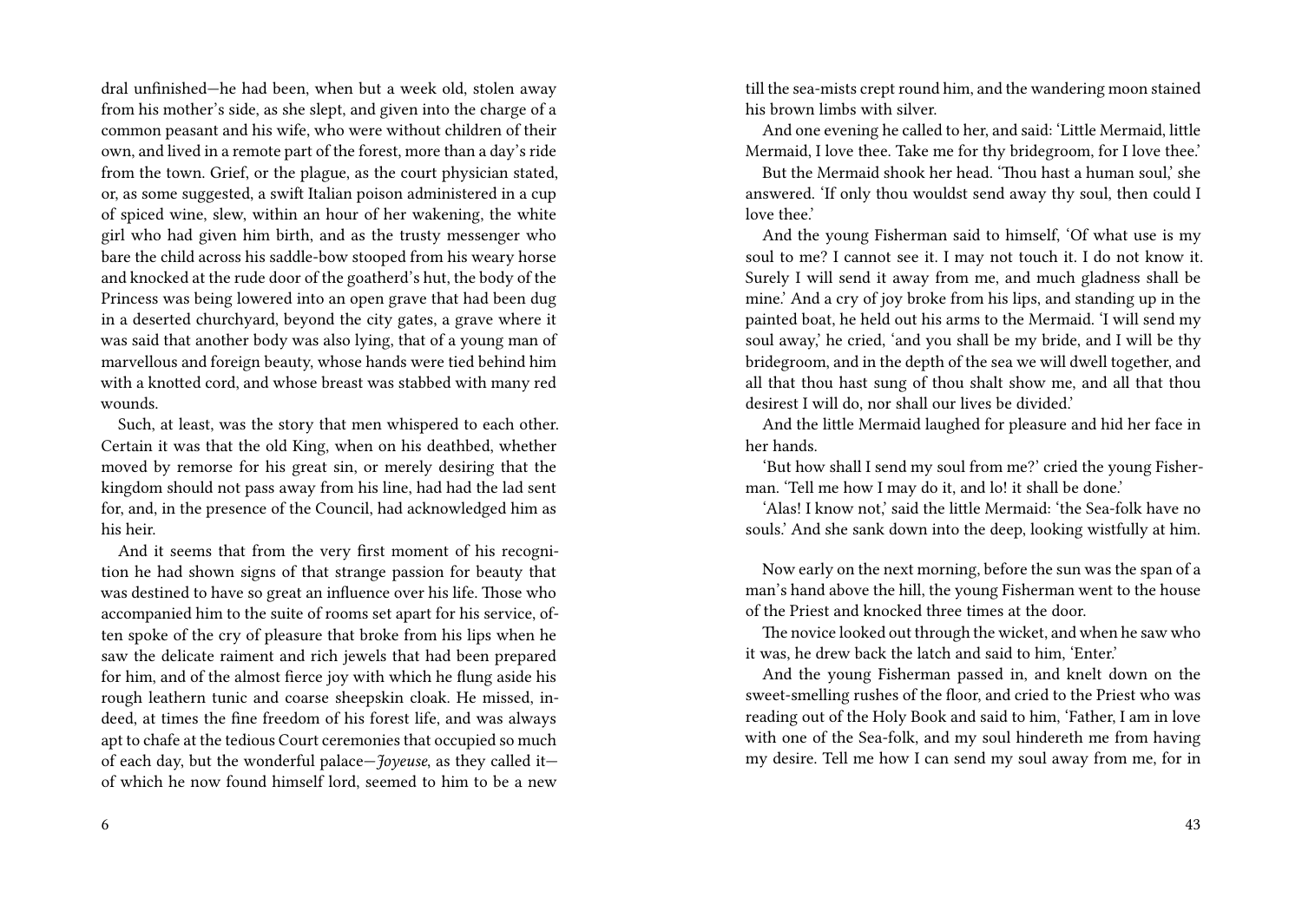sand. She sang of the big whales that come down from the north seas and have sharp icicles hanging to their fins; of the Sirens who tell of such wonderful things that the merchants have to stop their ears with wax lest they should hear them, and leap into the water and be drowned; of the sunken galleys with their tall masts, and the frozen sailors clinging to the rigging, and the mackerel swimming in and out of the open portholes; of the little barnacles who are great travellers, and cling to the keels of the ships and go round and round the world; and of the cuttlefish who live in the sides of the cliffs and stretch out their long black arms, and can make night come when they will it. She sang of the nautilus who has a boat of her own that is carved out of an opal and steered with a silken sail; of the happy Mermen who play upon harps and can charm the great Kraken to sleep; of the little children who catch hold of the slippery porpoises and ride laughing upon their backs; of the Mermaids who lie in the white foam and hold out their arms to the mariners; and of the sea-lions with their curved tusks, and the sea-horses with their floating manes.

And as she sang, all the tunny-fish came in from the deep to listen to her, and the young Fisherman threw his nets round them and caught them, and others he took with a spear. And when his boat was well-laden, the Mermaid would sink down into the sea, smiling at him.

Yet would she never come near him that he might touch her. Oftentimes he called to her and prayed of her, but she would not; and when he sought to seize her she dived into the water as a seal might dive, nor did he see her again that day. And each day the sound of her voice became sweeter to his ears. So sweet was her voice that he forgot his nets and his cunning, and had no care of his craft. Vermilion-finned and with eyes of bossy gold, the tunnies went by in shoals, but he heeded them not. His spear lay by his side unused, and his baskets of plaited osier were empty. With lips parted, and eyes dim with wonder, he sat idle in his boat and listened, listening world fresh-fashioned for his delight; and as soon as he could escape from the council-board or audience-chamber, he would run down the great staircase, with its lions of gilt bronze and its steps of bright porphyry, and wander from room to room, and from corridor to corridor, like one who was seeking to find in beauty an anodyne from pain, a sort of restoration from sickness.

Upon these journeys of discovery, as he would call them—and, indeed, they were to him real voyages through a marvellous land, he would sometimes be accompanied by the slim, fair-haired Court pages, with their floating mantles, and gay fluttering ribands; but more often he would be alone, feeling through a certain quick instinct, which was almost a divination, that the secrets of art are best learned in secret, and that Beauty, like Wisdom, loves the lonely worshipper.

Many curious stories were related about him at this period. It was said that a stout Burgo-master, who had come to deliver a florid oratorical address on behalf of the citizens of the town, had caught sight of him kneeling in real adoration before a great picture that had just been brought from Venice, and that seemed to herald the worship of some new gods. On another occasion he had been missed for several hours, and after a lengthened search had been discovered in a little chamber in one of the northern turrets of the palace gazing, as one in a trance, at a Greek gem carved with the figure of Adonis. He had been seen, so the tale ran, pressing his warm lips to the marble brow of an antique statue that had been discovered in the bed of the river on the occasion of the building of the stone bridge, and was inscribed with the name of the Bithynian slave of Hadrian. He had passed a whole night in noting the effect of the moonlight on a silver image of Endymion.

All rare and costly materials had certainly a great fascination for him, and in his eagerness to procure them he had sent away many merchants, some to traffic for amber with the rough fisherfolk of the north seas, some to Egypt to look for that curious green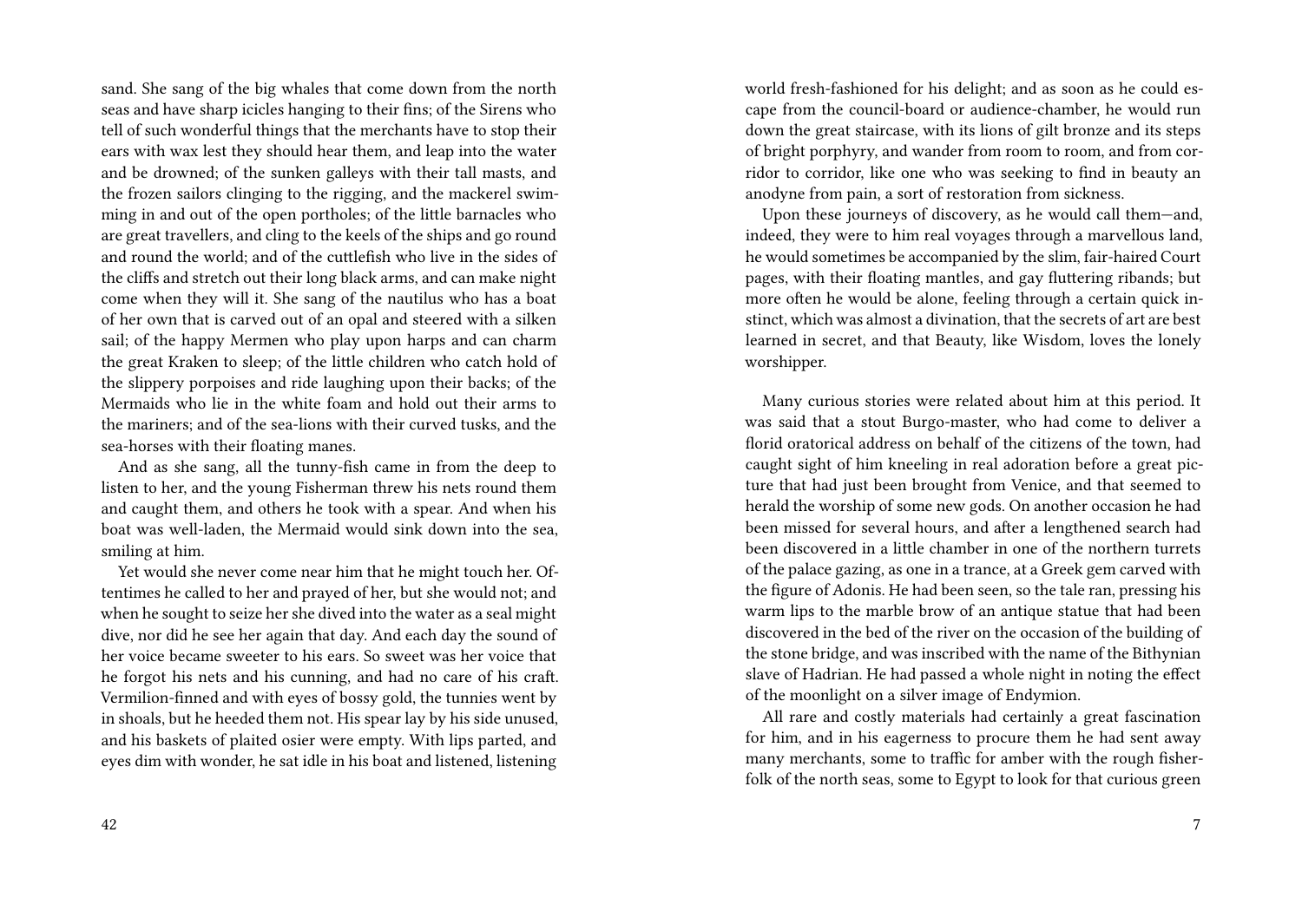turquoise which is found only in the tombs of kings, and is said to possess magical properties, some to Persia for silken carpets and painted pottery, and others to India to buy gauze and stained ivory, moonstones and bracelets of jade, sandal-wood and blue enamel and shawls of fine wool.

But what had occupied him most was the robe he was to wear at his coronation, the robe of tissued gold, and the ruby-studded crown, and the sceptre with its rows and rings of pearls. Indeed, it was of this that he was thinking to-night, as he lay back on his luxurious couch, watching the great pinewood log that was burning itself out on the open hearth. The designs, which were from the hands of the most famous artists of the time, had been submitted to him many months before, and he had given orders that the artificers were to toil night and day to carry them out, and that the whole world was to be searched for jewels that would be worthy of their work. He saw himself in fancy standing at the high altar of the cathedral in the fair raiment of a King, and a smile played and lingered about his boyish lips, and lit up with a bright lustre his dark woodland eyes.

After some time he rose from his seat, and leaning against the carved penthouse of the chimney, looked round at the dimly-lit room. The walls were hung with rich tapestries representing the Triumph of Beauty. A large press, inlaid with agate and lapis-lazuli, filled one corner, and facing the window stood a curiously wrought cabinet with lacquer panels of powdered and mosaiced gold, on which were placed some delicate goblets of Venetian glass, and a cup of dark-veined onyx. Pale poppies were broidered on the silk coverlet of the bed, as though they had fallen from the tired hands of sleep, and tall reeds of fluted ivory bare up the velvet canopy, from which great tufts of ostrich plumes sprang, like white foam, to the pallid silver of the fretted ceiling. A laughing Narcissus in green bronze held a polished mirror above its head. On the table stood a flat bowl of amethyst.

So beautiful was she that when the young Fisherman saw her he was filled with wonder, and he put out his hand and drew the net close to him, and leaning over the side he clasped her in his arms. And when he touched her, she gave a cry like a startled sea-gull, and woke, and looked at him in terror with her mauve-amethyst eyes, and struggled that she might escape. But he held her tightly to him, and would not suffer her to depart.

And when she saw that she could in no way escape from him, she began to weep, and said, 'I pray thee let me go, for I am the only daughter of a King, and my father is aged and alone.'

But the young Fisherman answered, 'I will not let thee go save thou makest me a promise that whenever I call thee, thou wilt come and sing to me, for the fish delight to listen to the song of the Seafolk, and so shall my nets be full.'

'Wilt thou in very truth let me go, if I promise thee this?' cried the Mermaid.

'In very truth I will let thee go,' said the young Fisherman.

So she made him the promise he desired, and sware it by the oath of the Sea-folk. And he loosened his arms from about her, and she sank down into the water, trembling with a strange fear.

Every evening the young Fisherman went out upon the sea, and called to the Mermaid, and she rose out of the water and sang to him. Round and round her swam the dolphins, and the wild gulls wheeled above her head.

And she sang a marvellous song. For she sang of the Sea-folk who drive their flocks from cave to cave, and carry the little calves on their shoulders; of the Tritons who have long green beards, and hairy breasts, and blow through twisted conchs when the King passes by; of the palace of the King which is all of amber, with a roof of clear emerald, and a pavement of bright pearl; and of the gardens of the sea where the great filigrane fans of coral wave all day long, and the fish dart about like silver birds, and the anemones cling to the rocks, and the pinks bourgeon in the ribbed yellow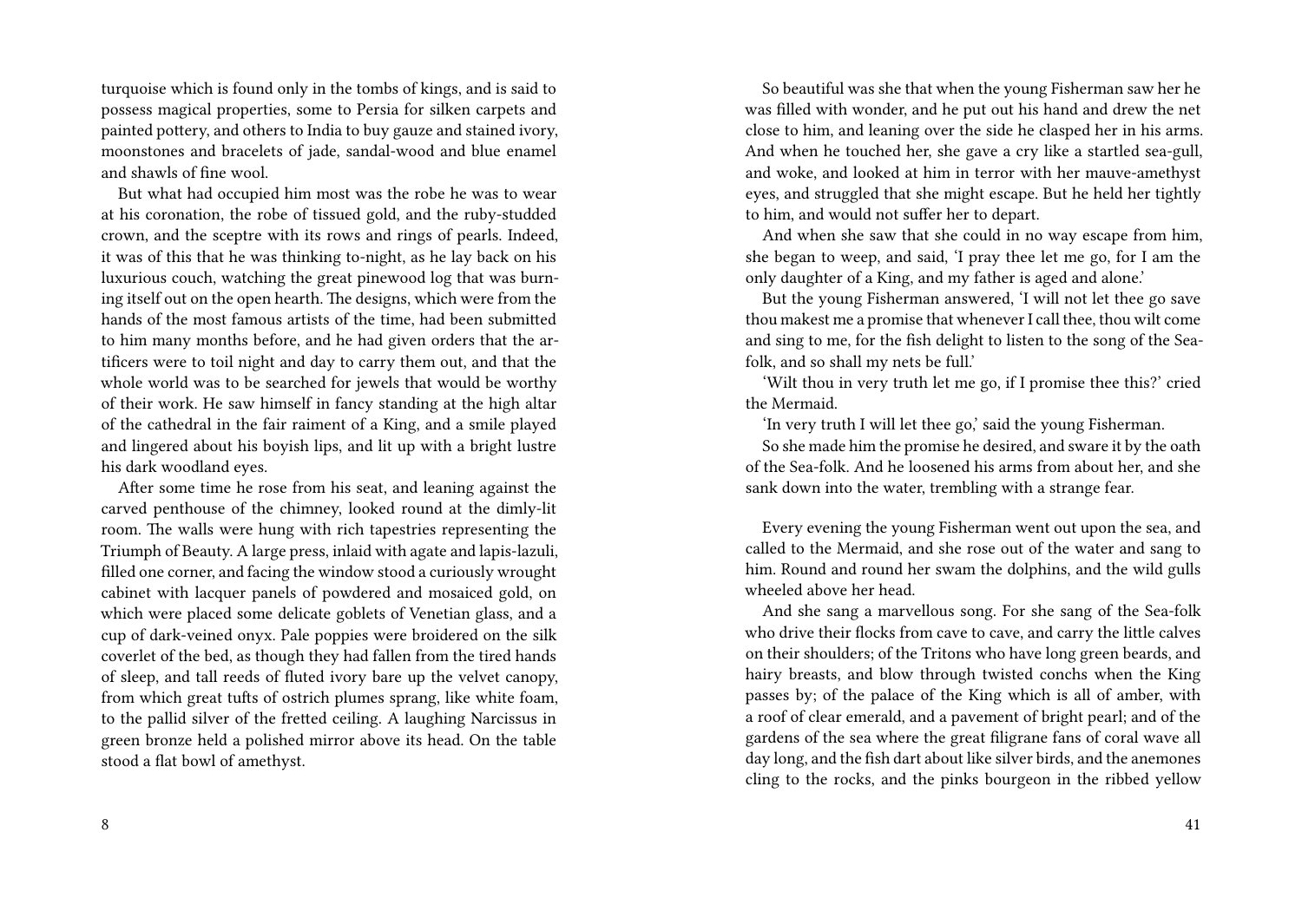## **The Fisherman and His Soul**

### TO H.S.H. ALICE, PRINCESS OF MONACO

Every evening the young Fisherman went out upon the sea, and threw his nets into the water.

When the wind blew from the land he caught nothing, or but little at best, for it was a bitter and black-winged wind, and rough waves rose up to meet it. But when the wind blew to the shore, the fish came in from the deep, and swam into the meshes of his nets, and he took them to the market-place and sold them.

Every evening he went out upon the sea, and one evening the net was so heavy that hardly could he draw it into the boat. And he laughed, and said to himself, 'Surely I have caught all the fish that swim, or snared some dull monster that will be a marvel to men, or some thing of horror that the great Queen will desire,' and putting forth all his strength, he tugged at the coarse ropes till, like lines of blue enamel round a vase of bronze, the long veins rose up on his arms. He tugged at the thin ropes, and nearer and nearer came the circle of flat corks, and the net rose at last to the top of the water.

But no fish at all was in it, nor any monster or thing of horror, but only a little Mermaid lying fast asleep.

Her hair was as a wet fleece of gold, and each separate hair as a thread of fine gold in a cup of glass. Her body was as white ivory, and her tail was of silver and pearl. Silver and pearl was her tail, and the green weeds of the sea coiled round it; and like sea-shells were her ears, and her lips were like sea-coral. The cold waves dashed over her cold breasts, and the salt glistened upon her eyelids.

Outside he could see the huge dome of the cathedral, looming like a bubble over the shadowy houses, and the weary sentinels pacing up and down on the misty terrace by the river. Far away, in an orchard, a nightingale was singing. A faint perfume of jasmine came through the open window. He brushed his brown curls back from his forehead, and taking up a lute, let his fingers stray across the cords. His heavy eyelids drooped, and a strange languor came over him. Never before had he felt so keenly, or with such exquisite joy, the magic and the mystery of beautiful things.

When midnight sounded from the clock-tower he touched a bell, and his pages entered and disrobed him with much ceremony, pouring rose-water over his hands, and strewing flowers on his pillow. A few moments after that they had left the room, he fell asleep.

And as he slept he dreamed a dream, and this was his dream.

He thought that he was standing in a long, low attic, amidst the whir and clatter of many looms. The meagre daylight peered in through the grated windows, and showed him the gaunt figures of the weavers bending over their cases. Pale, sickly-looking children were crouched on the huge crossbeams. As the shuttles dashed through the warp they lifted up the heavy battens, and when the shuttles stopped they let the battens fall and pressed the threads together. Their faces were pinched with famine, and their thin hands shook and trembled. Some haggard women were seated at a table sewing. A horrible odour filled the place. The air was foul and heavy, and the walls dripped and streamed with damp.

The young King went over to one of the weavers, and stood by him and watched him.

And the weaver looked at him angrily, and said, 'Why art thou watching me? Art thou a spy set on us by our master?'

'Who is thy master?' asked the young King.

'Our master!' cried the weaver, bitterly. 'He is a man like myself. Indeed, there is but this difference between us—that he wears fine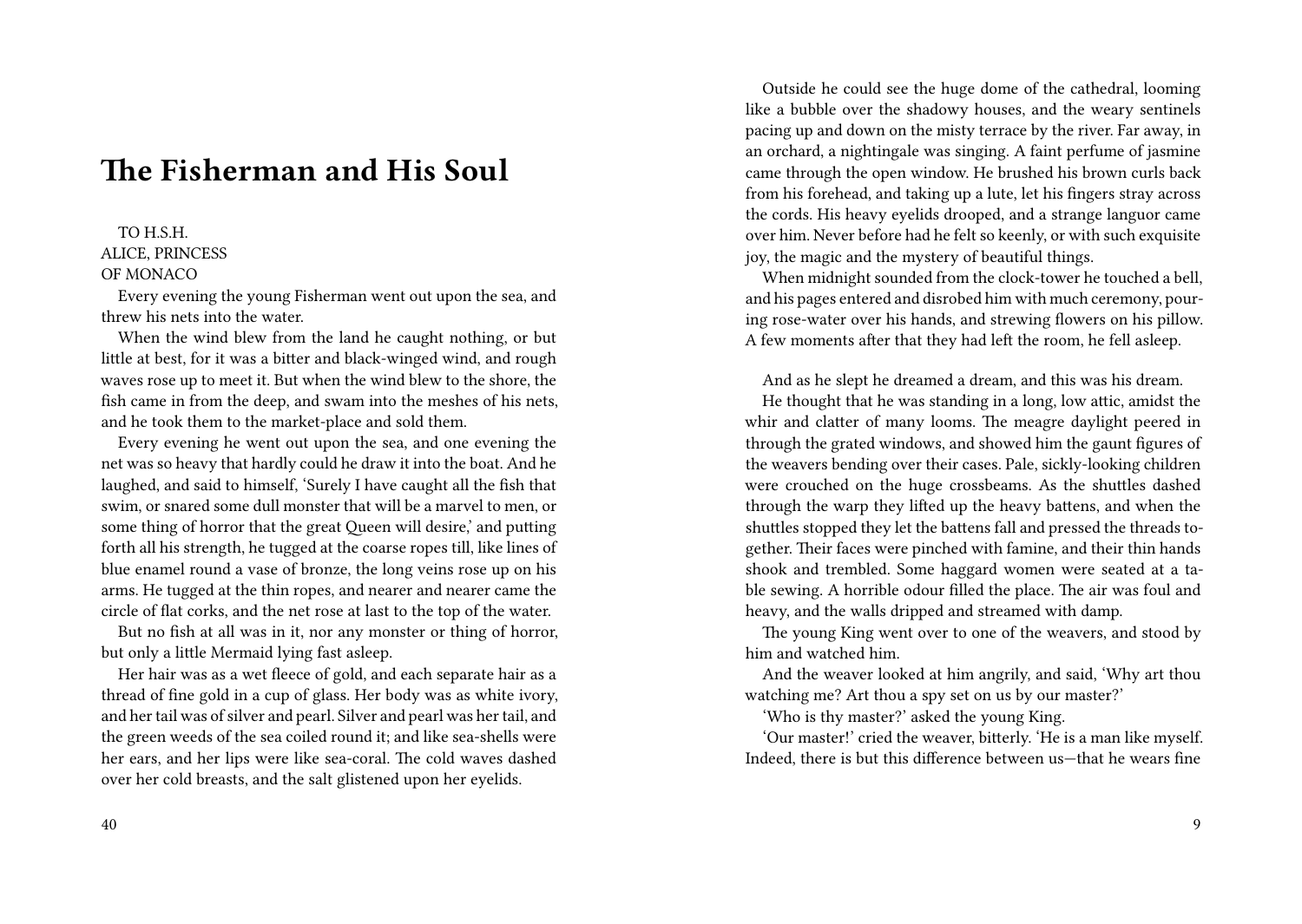clothes while I go in rags, and that while I am weak from hunger he suffers not a little from overfeeding.'

'The land is free,' said the young King, 'and thou art no man's slave.'

'In war,' answered the weaver, 'the strong make slaves of the weak, and in peace the rich make slaves of the poor. We must work to live, and they give us such mean wages that we die. We toil for them all day long, and they heap up gold in their coffers, and our children fade away before their time, and the faces of those we love become hard and evil. We tread out the grapes, and another drinks the wine. We sow the corn, and our own board is empty. We have chains, though no eye beholds them; and are slaves, though men call us free.'

'Is it so with all?' he asked,

'It is so with all,' answered the weaver, 'with the young as well as with the old, with the women as well as with the men, with the little children as well as with those who are stricken in years. The merchants grind us down, and we must needs do their bidding. The priest rides by and tells his beads, and no man has care of us. Through our sunless lanes creeps Poverty with her hungry eyes, and Sin with his sodden face follows close behind her. Misery wakes us in the morning, and Shame sits with us at night. But what are these things to thee? Thou art not one of us. Thy face is too happy.' And he turned away scowling, and threw the shuttle across the loom, and the young King saw that it was threaded with a thread of gold.

And a great terror seized upon him, and he said to the weaver, 'What robe is this that thou art weaving?'

'It is the robe for the coronation of the young King,' he answered; 'what is that to thee?'

And the young King gave a loud cry and woke, and lo! he was in his own chamber, and through the window he saw the great honey-coloured moon hanging in the dusky air.

But the little Dwarf never moved.

'A whipping master should be sent for,' said Don Pedro wearily, and he went back to the terrace. But the Chamberlain looked grave, and he knelt beside the little dwarf, and put his hand upon his heart. And after a few moments he shrugged his shoulders, and rose up, and having made a low bow to the Infanta, he said—

'*Mi bella Princesa*, your funny little dwarf will never dance again. It is a pity, for he is so ugly that he might have made the King smile.'

'But why will he not dance again?' asked the Infanta, laughing. 'Because his heart is broken,' answered the Chamberlain.

And the Infanta frowned, and her dainty rose-leaf lips curled in pretty disdain. 'For the future let those who come to play with me have no hearts,' she cried, and she ran out into the garden.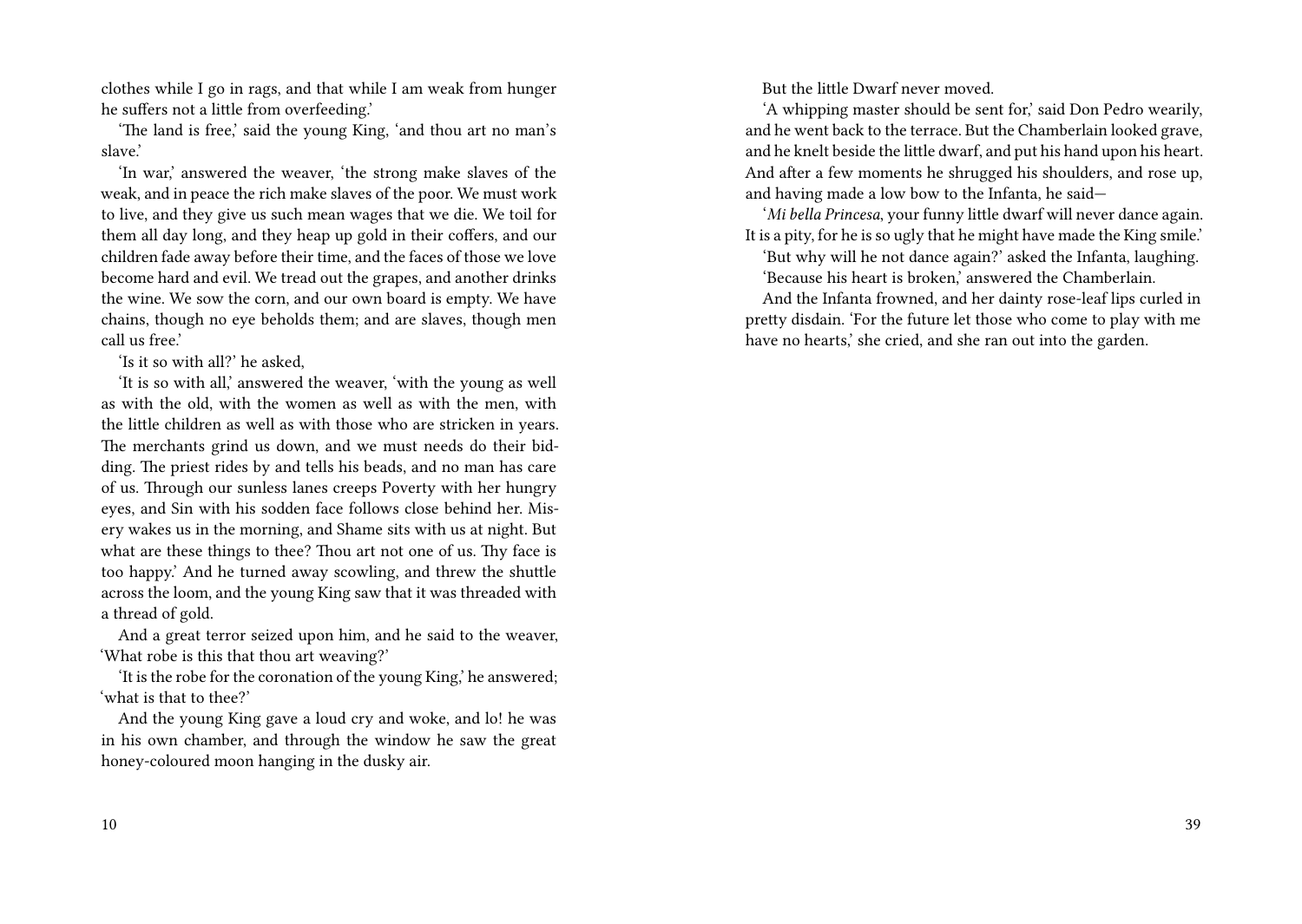father not killed him, rather than sell him to his shame? The hot tears poured down his cheeks, and he tore the white rose to pieces. The sprawling monster did the same, and scattered the faint petals in the air. It grovelled on the ground, and, when he looked at it, it watched him with a face drawn with pain. He crept away, lest he should see it, and covered his eyes with his hands. He crawled, like some wounded thing, into the shadow, and lay there moaning.

And at that moment the Infanta herself came in with her companions through the open window, and when they saw the ugly little dwarf lying on the ground and beating the floor with his clenched hands, in the most fantastic and exaggerated manner, they went off into shouts of happy laughter, and stood all round him and watched him.

'His dancing was funny,' said the Infanta; 'but his acting is funnier still. Indeed he is almost as good as the puppets, only of course not quite so natural.' And she fluttered her big fan, and applauded.

But the little Dwarf never looked up, and his sobs grew fainter and fainter, and suddenly he gave a curious gasp, and clutched his side. And then he fell back again, and lay quite still.

'That is capital,' said the Infanta, after a pause; 'but now you must dance for me.'

'Yes,' cried all the children, 'you must get up and dance, for you are as clever as the Barbary apes, and much more ridiculous.' But the little Dwarf made no answer.

And the Infanta stamped her foot, and called out to her uncle, who was walking on the terrace with the Chamberlain, reading some despatches that had just arrived from Mexico, where the Holy Office had recently been established. 'My funny little dwarf is sulking,' she cried, 'you must wake him up, and tell him to dance for me.'

They smiled at each other, and sauntered in, and Don Pedro stooped down, and slapped the Dwarf on the cheek with his embroidered glove. 'You must dance,' he said, '*petit monsire*. You must dance. The Infanta of Spain and the Indies wishes to be amused.'

And he fell asleep again and dreamed, and this was his dream.

He thought that he was lying on the deck of a huge galley that was being rowed by a hundred slaves. On a carpet by his side the master of the galley was seated. He was black as ebony, and his turban was of crimson silk. Great earrings of silver dragged down the thick lobes of his ears, and in his hands he had a pair of ivory scales.

The slaves were naked, but for a ragged loin-cloth, and each man was chained to his neighbour. The hot sun beat brightly upon them, and the negroes ran up and down the gangway and lashed them with whips of hide. They stretched out their lean arms and pulled the heavy oars through the water. The salt spray flew from the blades.

At last they reached a little bay, and began to take soundings. A light wind blew from the shore, and covered the deck and the great lateen sail with a fine red dust. Three Arabs mounted on wild asses rode out and threw spears at them. The master of the galley took a painted bow in his hand and shot one of them in the throat. He fell heavily into the surf, and his companions galloped away. A woman wrapped in a yellow veil followed slowly on a camel, looking back now and then at the dead body.

As soon as they had cast anchor and hauled down the sail, the negroes went into the hold and brought up a long rope-ladder, heavily weighted with lead. The master of the galley threw it over the side, making the ends fast to two iron stanchions. Then the negroes seized the youngest of the slaves and knocked his gyves off, and filled his nostrils and his ears with wax, and tied a big stone round his waist. He crept wearily down the ladder, and disappeared into the sea. A few bubbles rose where he sank. Some of the other slaves peered curiously over the side. At the prow of the galley sat a sharkcharmer, beating monotonously upon a drum.

After some time the diver rose up out of the water, and clung panting to the ladder with a pearl in his right hand. The negroes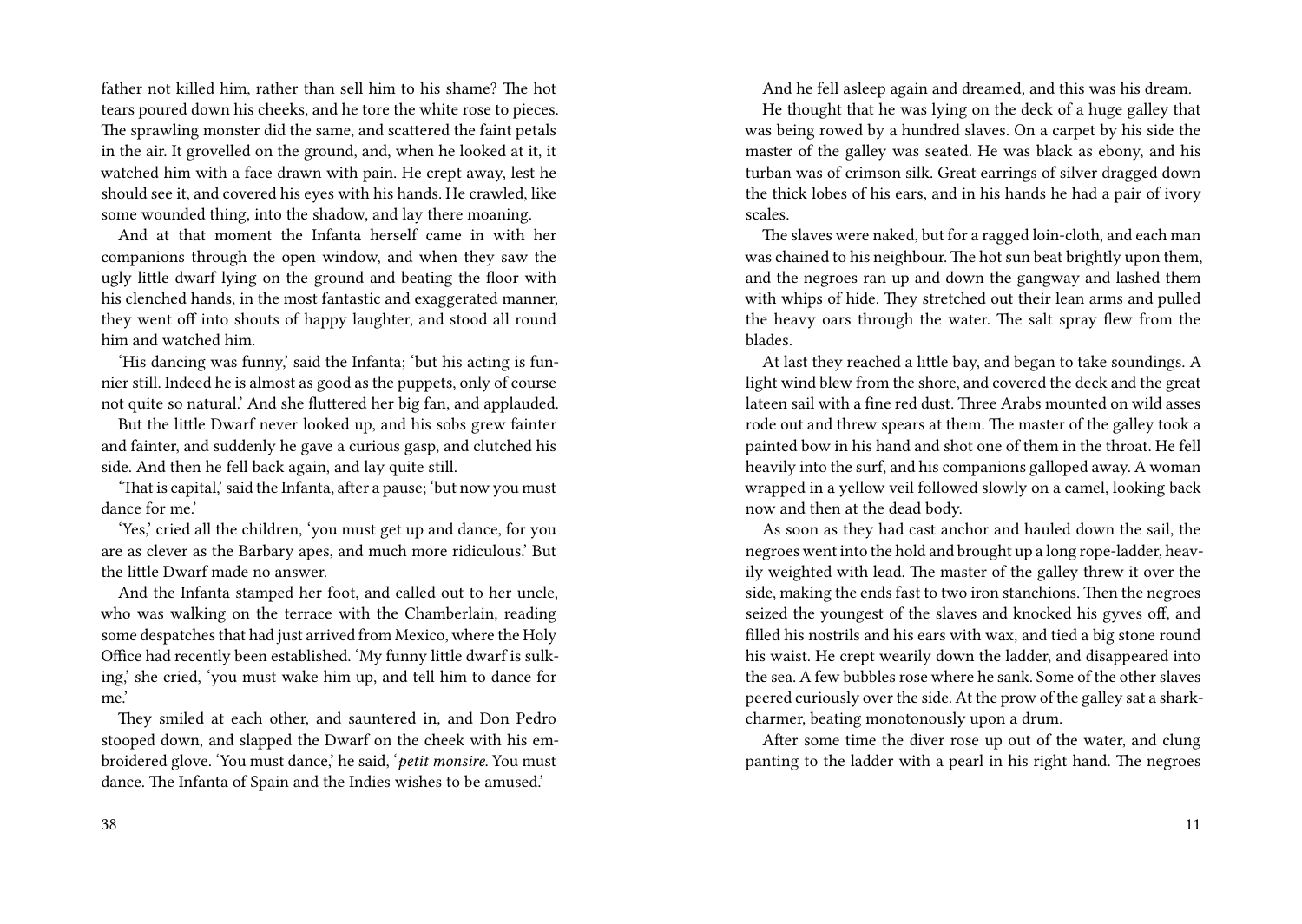seized it from him, and thrust him back. The slaves fell asleep over their oars.

Again and again he came up, and each time that he did so he brought with him a beautiful pearl. The master of the galley weighed them, and put them into a little bag of green leather.

The young King tried to speak, but his tongue seemed to cleave to the roof of his mouth, and his lips refused to move. The negroes chattered to each other, and began to quarrel over a string of bright beads. Two cranes flew round and round the vessel.

Then the diver came up for the last time, and the pearl that he brought with him was fairer than all the pearls of Ormuz, for it was shaped like the full moon, and whiter than the morning star. But his face was strangely pale, and as he fell upon the deck the blood gushed from his ears and nostrils. He quivered for a little, and then he was still. The negroes shrugged their shoulders, and threw the body overboard.

And the master of the galley laughed, and, reaching out, he took the pearl, and when he saw it he pressed it to his forehead and bowed. 'It shall be,' he said, 'for the sceptre of the young King,' and he made a sign to the negroes to draw up the anchor.

And when the young King heard this he gave a great cry, and woke, and through the window he saw the long grey fingers of the dawn clutching at the fading stars.

And he fell asleep again, and dreamed, and this was his dream.

He thought that he was wandering through a dim wood, hung with strange fruits and with beautiful poisonous flowers. The adders hissed at him as he went by, and the bright parrots flew screaming from branch to branch. Huge tortoises lay asleep upon the hot mud. The trees were full of apes and peacocks.

On and on he went, till he reached the outskirts of the wood, and there he saw an immense multitude of men toiling in the bed of a dried-up river. They swarmed up the crag like ants. They dug deep

and it came to meet him, copying each step that he made, and stopping when he stopped himself. He shouted with amusement, and ran forward, and reached out his hand, and the hand of the monster touched his, and it was as cold as ice. He grew afraid, and moved his hand across, and the monster's hand followed it quickly. He tried to press on, but something smooth and hard stopped him. The face of the monster was now close to his own, and seemed full of terror. He brushed his hair off his eyes. It imitated him. He struck at it, and it returned blow for blow. He loathed it, and it made hideous faces at him. He drew back, and it retreated.

What is it? He thought for a moment, and looked round at the rest of the room. It was strange, but everything seemed to have its double in this invisible wall of clear water. Yes, picture for picture was repeated, and couch for couch. The sleeping Faun that lay in the alcove by the doorway had its twin brother that slumbered, and the silver Venus that stood in the sunlight held out her arms to a Venus as lovely as herself.

Was it Echo? He had called to her once in the valley, and she had answered him word for word. Could she mock the eye, as she mocked the voice? Could she make a mimic world just like the real world? Could the shadows of things have colour and life and movement? Could it be that—?

He started, and taking from his breast the beautiful white rose, he turned round, and kissed it. The monster had a rose of its own, petal for petal the same! It kissed it with like kisses, and pressed it to its heart with horrible gestures.

When the truth dawned upon him, he gave a wild cry of despair, and fell sobbing to the ground. So it was he who was misshapen and hunchbacked, foul to look at and grotesque. He himself was the monster, and it was at him that all the children had been laughing, and the little Princess who he had thought loved him—she too had been merely mocking at his ugliness, and making merry over his twisted limbs. Why had they not left him in the forest, where there was no mirror to tell him how loathsome he was? Why had his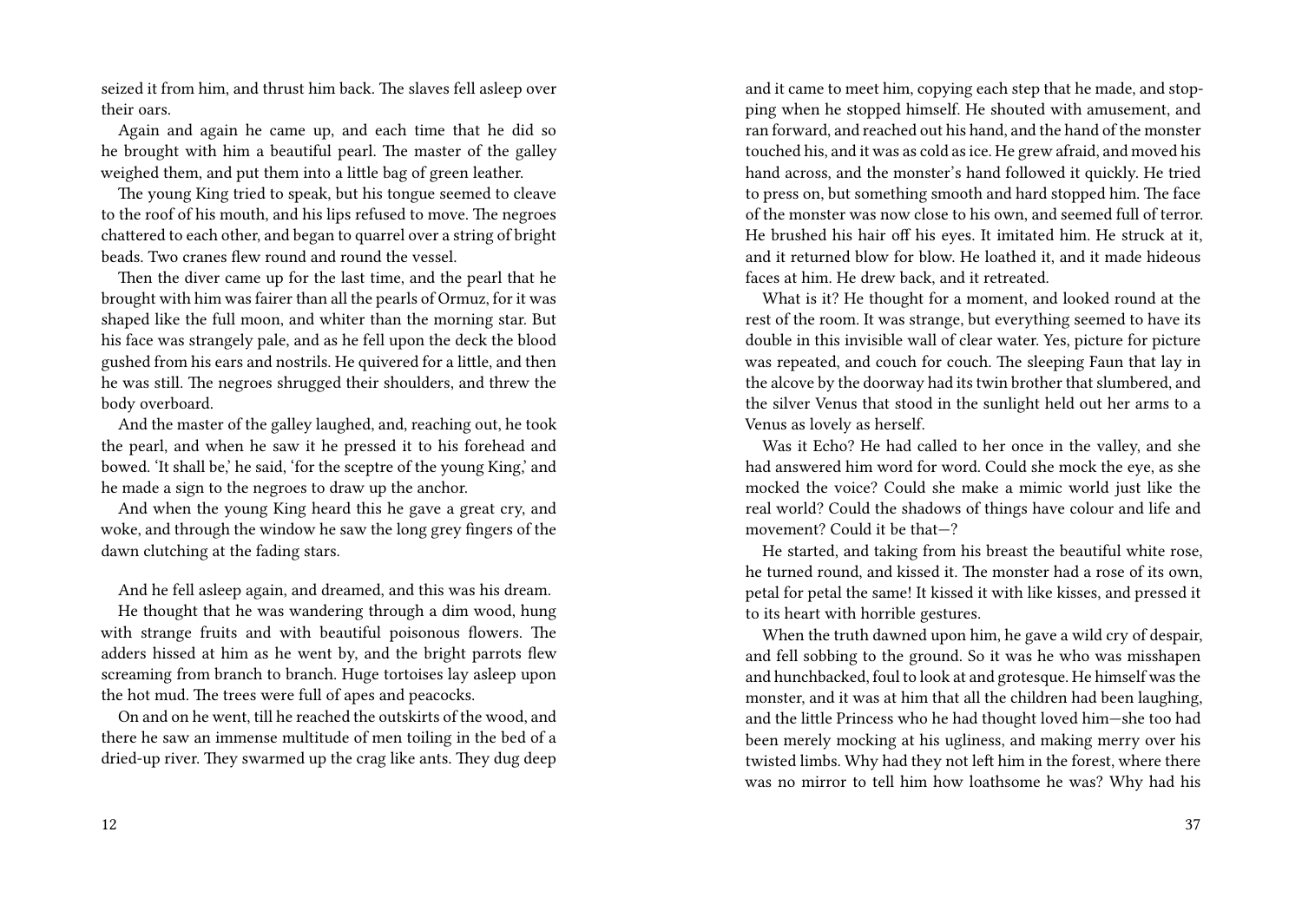Here, in the Palace, the air was close and heavy, but in the forest the wind blew free, and the sunlight with wandering hands of gold moved the tremulous leaves aside. There were flowers, too, in the forest, not so splendid, perhaps, as the flowers in the garden, but more sweetly scented for all that; hyacinths in early spring that flooded with waving purple the cool glens, and grassy knolls; yellow primroses that nestled in little clumps round the gnarled roots of the oak-trees; bright celandine, and blue speedwell, and irises lilac and gold. There were grey catkins on the hazels, and the foxgloves drooped with the weight of their dappled bee-haunted cells. The chestnut had its spires of white stars, and the hawthorn its pallid moons of beauty. Yes: surely she would come if he could only find her! She would come with him to the fair forest, and all day long he would dance for her delight. A smile lit up his eyes at the thought, and he passed into the next room.

Of all the rooms this was the brightest and the most beautiful. The walls were covered with a pink-flowered Lucca damask, patterned with birds and dotted with dainty blossoms of silver; the furniture was of massive silver, festooned with florid wreaths, and swinging Cupids; in front of the two large fire-places stood great screens broidered with parrots and peacocks, and the floor, which was of sea-green onyx, seemed to stretch far away into the distance. Nor was he alone. Standing under the shadow of the doorway, at the extreme end of the room, he saw a little figure watching him. His heart trembled, a cry of joy broke from his lips, and he moved out into the sunlight. As he did so, the figure moved out also, and he saw it plainly.

The Infanta! It was a monster, the most grotesque monster he had ever beheld. Not properly shaped, as all other people were, but hunchbacked, and crooked-limbed, with huge lolling head and mane of black hair. The little Dwarf frowned, and the monster frowned also. He laughed, and it laughed with him, and held its hands to its sides, just as he himself was doing. He made it a mocking bow, and it returned him a low reverence. He went towards it, pits in the ground and went down into them. Some of them cleft the rocks with great axes; others grabbled in the sand.

They tore up the cactus by its roots, and trampled on the scarlet blossoms. They hurried about, calling to each other, and no man was idle.

From the darkness of a cavern Death and Avarice watched them, and Death said, 'I am weary; give me a third of them and let me go.' But Avarice shook her head. 'They are my servants,' she answered.

And Death said to her, 'What hast thou in thy hand?'

'I have three grains of corn,' she answered; 'what is that to thee?' 'Give me one of them,' cried Death, 'to plant in my garden; only one of them, and I will go away.'

'I will not give thee anything,' said Avarice, and she hid her hand in the fold of her raiment.

And Death laughed, and took a cup, and dipped it into a pool of water, and out of the cup rose Ague. She passed through the great multitude, and a third of them lay dead. A cold mist followed her, and the water-snakes ran by her side.

And when Avarice saw that a third of the multitude was dead she beat her breast and wept. She beat her barren bosom, and cried aloud. 'Thou hast slain a third of my servants,' she cried, 'get thee gone. There is war in the mountains of Tartary, and the kings of each side are calling to thee. The Afghans have slain the black ox, and are marching to battle. They have beaten upon their shields with their spears, and have put on their helmets of iron. What is my valley to thee, that thou shouldst tarry in it? Get thee gone, and come here no more.'

'Nay,' answered Death, 'but till thou hast given me a grain of corn I will not go.'

But Avarice shut her hand, and clenched her teeth. 'I will not give thee anything,' she muttered.

And Death laughed, and took up a black stone, and threw it into the forest, and out of a thicket of wild hemlock came Fever in a robe of flame. She passed through the multitude, and touched them,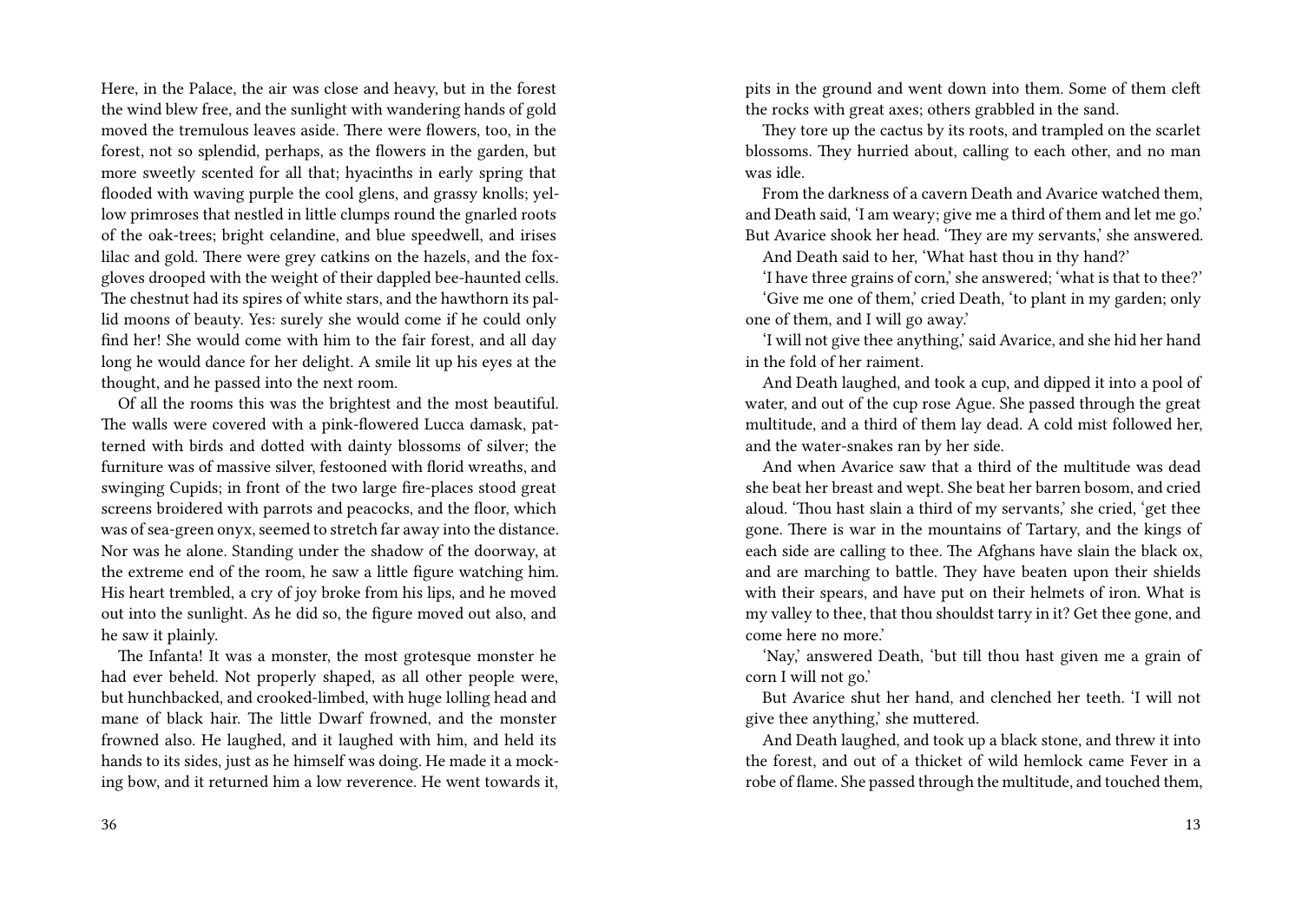and each man that she touched died. The grass withered beneath her feet as she walked.

And Avarice shuddered, and put ashes on her head. 'Thou art cruel,' she cried; 'thou art cruel. There is famine in the walled cities of India, and the cisterns of Samarcand have run dry. There is famine in the walled cities of Egypt, and the locusts have come up from the desert. The Nile has not overflowed its banks, and the priests have cursed Isis and Osiris. Get thee gone to those who need thee, and leave me my servants.'

'Nay,' answered Death, 'but till thou hast given me a grain of corn I will not go.'

'I will not give thee anything,' said Avarice.

And Death laughed again, and he whistled through his fingers, and a woman came flying through the air. Plague was written upon her forehead, and a crowd of lean vultures wheeled round her. She covered the valley with her wings, and no man was left alive.

And Avarice fled shrieking through the forest, and Death leaped upon his red horse and galloped away, and his galloping was faster than the wind.

And out of the slime at the bottom of the valley crept dragons and horrible things with scales, and the jackals came trotting along the sand, sniffing up the air with their nostrils.

And the young King wept, and said: 'Who were these men, and for what were they seeking?'

'For rubies for a king's crown,' answered one who stood behind him.

And the young King started, and, turning round, he saw a man habited as a pilgrim and holding in his hand a mirror of silver.

And he grew pale, and said: 'For what king?'

And the pilgrim answered: 'Look in this mirror, and thou shalt see him.'

And he looked in the mirror, and, seeing his own face, he gave a great cry and woke, and the bright sunlight was streaming into the her alone, and to tell her that he too loved her. Perhaps she was in the room beyond.

He ran across the soft Moorish carpets, and opened the door. No! She was not here either. The room was quite empty.

It was a throne-room, used for the reception of foreign ambassadors, when the King, which of late had not been often, consented to give them a personal audience; the same room in which, many years before, envoys had appeared from England to make arrangements for the marriage of their Queen, then one of the Catholic sovereigns of Europe, with the Emperor's eldest son. The hangings were of gilt Cordovan leather, and a heavy gilt chandelier with branches for three hundred wax lights hung down from the black and white ceiling. Underneath a great canopy of gold cloth, on which the lions and towers of Castile were broidered in seed pearls, stood the throne itself, covered with a rich pall of black velvet studded with silver tulips and elaborately fringed with silver and pearls. On the second step of the throne was placed the kneeling-stool of the Infanta, with its cushion of cloth of silver tissue, and below that again, and beyond the limit of the canopy, stood the chair for the Papal Nuncio, who alone had the right to be seated in the King's presence on the occasion of any public ceremonial, and whose Cardinal's hat, with its tangled scarlet tassels, lay on a purple *tabouret* in front. On the wall, facing the throne, hung a life-sized portrait of Charles V. in hunting dress, with a great mastiff by his side, and a picture of Philip II. receiving the homage of the Netherlands occupied the centre of the other wall. Between the windows stood a black ebony cabinet, inlaid with plates of ivory, on which the figures from Holbein's Dance of Death had been graved—by the hand, some said, of that famous master himself.

But the little Dwarf cared nothing for all this magnificence. He would not have given his rose for all the pearls on the canopy, nor one white petal of his rose for the throne itself. What he wanted was to see the Infanta before she went down to the pavilion, and to ask her to come away with him when he had finished his dance.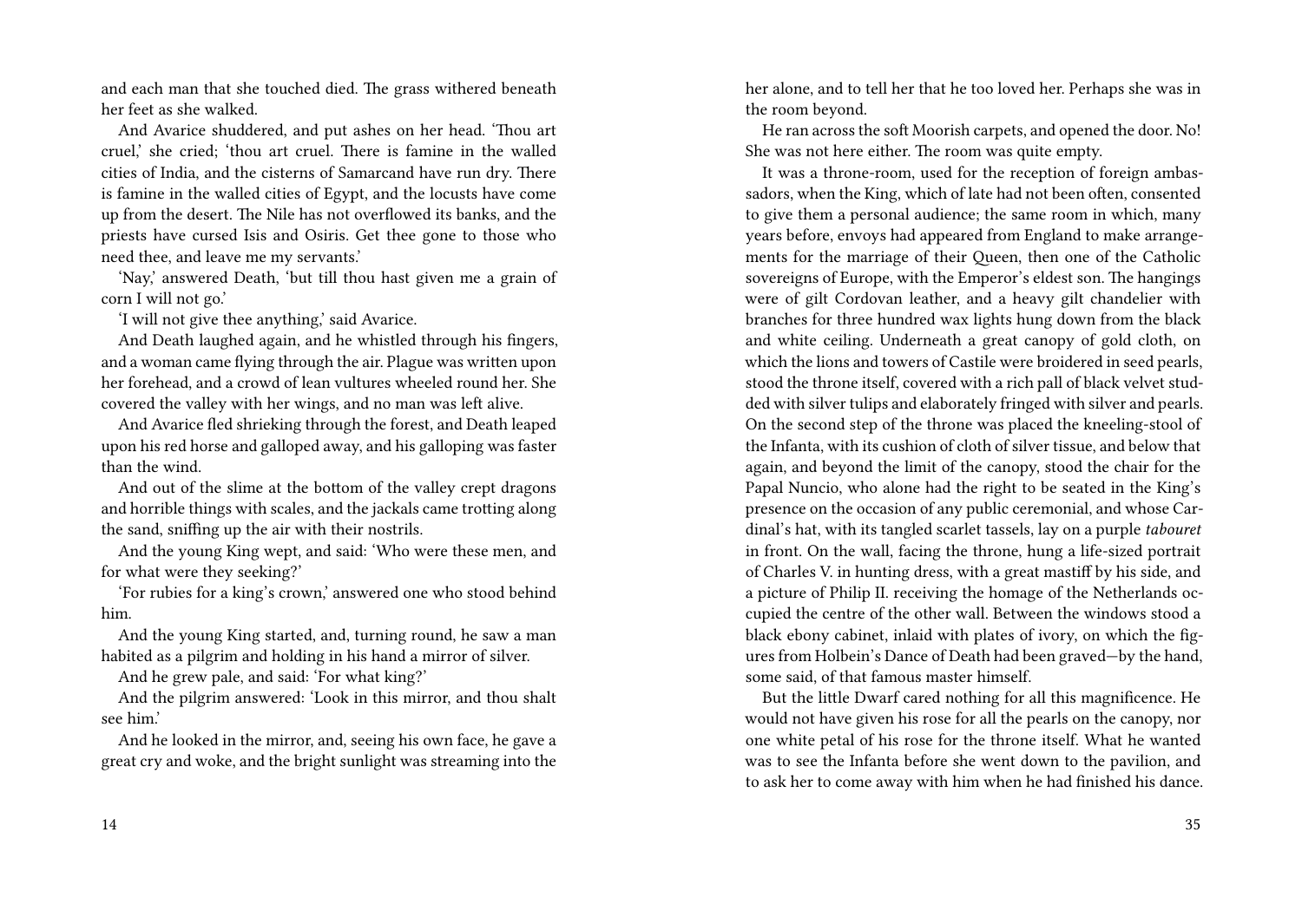ing for some place through which he might gain an entrance, and at last he caught sight of a little private door that was lying open. He slipped through, and found himself in a splendid hall, far more splendid, he feared, than the forest, there was so much more gilding everywhere, and even the floor was made of great coloured stones, fitted together into a sort of geometrical pattern. But the little Infanta was not there, only some wonderful white statues that looked down on him from their jasper pedestals, with sad blank eyes and strangely smiling lips.

At the end of the hall hung a richly embroidered curtain of black velvet, powdered with suns and stars, the King's favourite devices, and broidered on the colour he loved best. Perhaps she was hiding behind that? He would try at any rate.

So he stole quietly across, and drew it aside. No; there was only another room, though a prettier room, he thought, than the one he had just left. The walls were hung with a many-figured green arras of needle-wrought tapestry representing a hunt, the work of some Flemish artists who had spent more than seven years in its composition. It had once been the chamber of *Jean le Fou*, as he was called, that mad King who was so enamoured of the chase, that he had often tried in his delirium to mount the huge rearing horses, and to drag down the stag on which the great hounds were leaping, sounding his hunting horn, and stabbing with his dagger at the pale flying deer. It was now used as the council-room, and on the centre table were lying the red portfolios of the ministers, stamped with the gold tulips of Spain, and with the arms and emblems of the house of Hapsburg.

The little Dwarf looked in wonder all round him, and was halfafraid to go on.The strange silent horsemen that galloped so swiftly through the long glades without making any noise, seemed to him like those terrible phantoms of whom he had heard the charcoalburners speaking—the Comprachos, who hunt only at night, and if they meet a man, turn him into a hind, and chase him. But he thought of the pretty Infanta, and took courage. He wanted to find room, and from the trees of the garden and pleasaunce the birds were singing.

And the Chamberlain and the high officers of State came in and made obeisance to him, and the pages brought him the robe of tissued gold, and set the crown and the sceptre before him.

And the young King looked at them, and they were beautiful. More beautiful were they than aught that he had ever seen. But he remembered his dreams, and he said to his lords: 'Take these things away, for I will not wear them.'

And the courtiers were amazed, and some of them laughed, for they thought that he was jesting.

But he spake sternly to them again, and said: 'Take these things away, and hide them from me. Though it be the day of my coronation, I will not wear them. For on the loom of Sorrow, and by the white hands of Pain, has this my robe been woven. There is Blood in the heart of the ruby, and Death in the heart of the pearl.' And he told them his three dreams.

And when the courtiers heard them they looked at each other and whispered, saying: 'Surely he is mad; for what is a dream but a dream, and a vision but a vision? They are not real things that one should heed them. And what have we to do with the lives of those who toil for us? Shall a man not eat bread till he has seen the sower, nor drink wine till he has talked with the vinedresser?'

And the Chamberlain spake to the young King, and said, 'My lord, I pray thee set aside these black thoughts of thine, and put on this fair robe, and set this crown upon thy head. For how shall the people know that thou art a king, if thou hast not a king's raiment?'

And the young King looked at him. 'Is it so, indeed?' he questioned. 'Will they not know me for a king if I have not a king's raiment?'

'They will not know thee, my lord,' cried the Chamberlain.

'I had thought that there had been men who were kinglike,' he answered, 'but it may be as thou sayest. And yet I will not wear this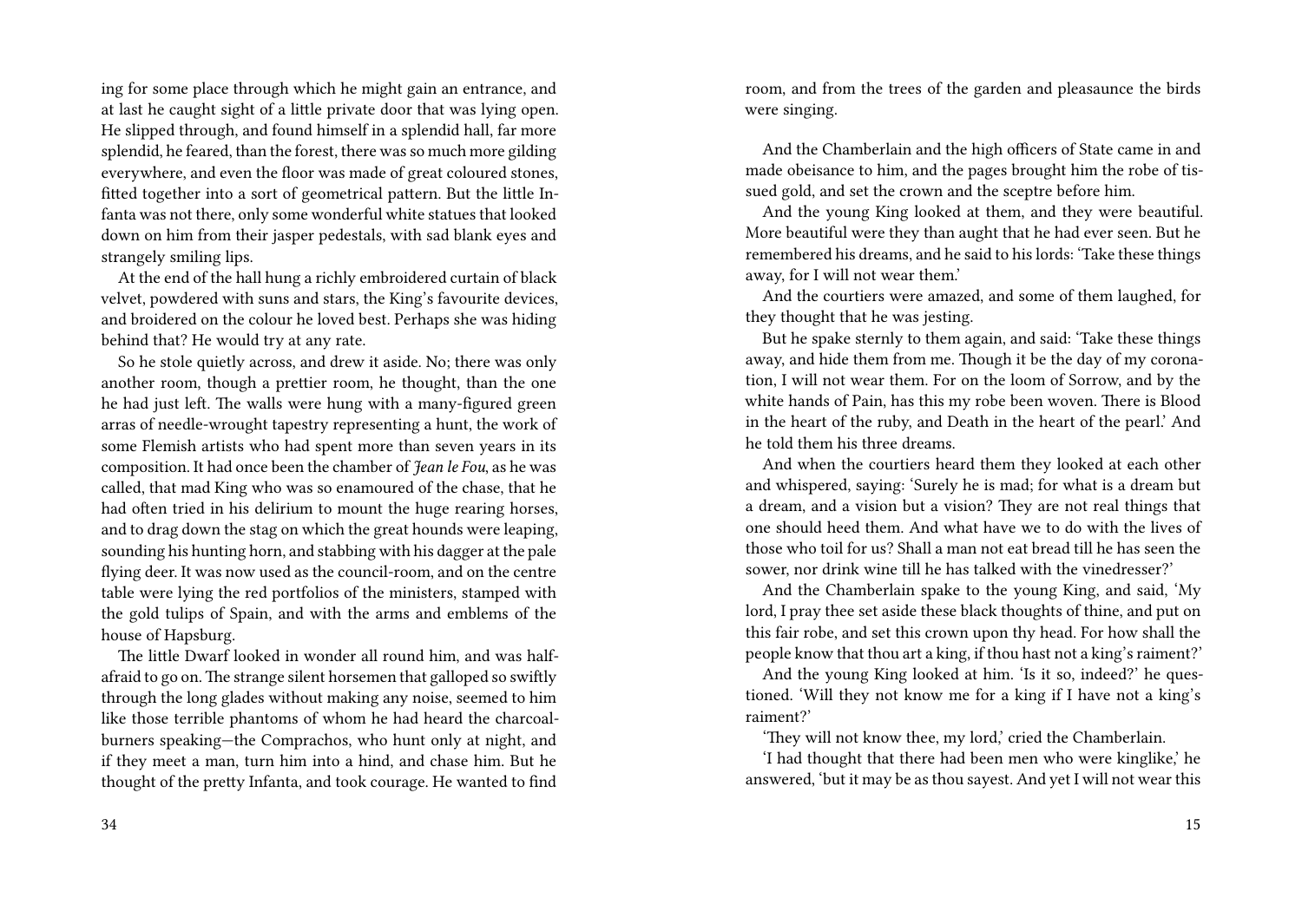robe, nor will I be crowned with this crown, but even as I came to the palace so will I go forth from it.'

And he bade them all leave him, save one page whom he kept as his companion, a lad a year younger than himself. Him he kept for his service, and when he had bathed himself in clear water, he opened a great painted chest, and from it he took the leathern tunic and rough sheepskin cloak that he had worn when he had watched on the hillside the shaggy goats of the goatherd. These he put on, and in his hand he took his rude shepherd's staff.

And the little page opened his big blue eyes in wonder, and said smiling to him, 'My lord, I see thy robe and thy sceptre, but where is thy crown?'

And the young King plucked a spray of wild briar that was climbing over the balcony, and bent it, and made a circlet of it, and set it on his own head.

'This shall he my crown,' he answered.

And thus attired he passed out of his chamber into the Great Hall, where the nobles were waiting for him.

And the nobles made merry, and some of them cried out to him, 'My lord, the people wait for their king, and thou showest them a beggar,' and others were wroth and said, 'He brings shame upon our state, and is unworthy to be our master.' But he answered them not a word, but passed on, and went down the bright porphyry staircase, and out through the gates of bronze, and mounted upon his horse, and rode towards the cathedral, the little page running beside him.

And the people laughed and said, 'It is the King's fool who is riding by,' and they mocked him.

And he drew rein and said, 'Nay, but I am the King.' And he told them his three dreams.

And a man came out of the crowd and spake bitterly to him, and said, 'Sir, knowest thou not that out of the luxury of the rich cometh the life of the poor? By your pomp we are nurtured, and your vices give us bread. To toil for a hard master is bitter, but to

come to the forest and play with him. He would give her his own little bed, and would watch outside the window till dawn, to see that the wild horned cattle did not harm her, nor the gaunt wolves creep too near the hut. And at dawn he would tap at the shutters and wake her, and they would go out and dance together all the day long. It was really not a bit lonely in the forest. Sometimes a Bishop rode through on his white mule, reading out of a painted book. Sometimes in their green velvet caps, and their jerkins of tanned deerskin, the falconers passed by, with hooded hawks on their wrists. At vintage-time came the grape-treaders, with purple hands and feet, wreathed with glossy ivy and carrying dripping skins of wine; and the charcoal-burners sat round their huge braziers at night, watching the dry logs charring slowly in the fire, and roasting chestnuts in the ashes, and the robbers came out of their caves and made merry with them. Once, too, he had seen a beautiful procession winding up the long dusty road to Toledo. The monks went in front singing sweetly, and carrying bright banners and crosses of gold, and then, in silver armour, with matchlocks and pikes, came the soldiers, and in their midst walked three barefooted men, in strange yellow dresses painted all over with wonderful figures, and carrying lighted candles in their hands. Certainly there was a great deal to look at in the forest, and when she was tired he would find a soft bank of moss for her, or carry her in his arms, for he was very strong, though he knew that he was not tall. He would make her a necklace of red bryony berries, that would be quite as pretty as the white berries that she wore on her dress, and when she was tired of them, she could throw them away, and he would find her others. He would bring her acorn-cups and dewdrenched anemones, and tiny glow-worms to be stars in the pale gold of her hair.

But where was she? He asked the white rose, and it made him no answer. The whole palace seemed asleep, and even where the shutters had not been closed, heavy curtains had been drawn across the windows to keep out the glare. He wandered all round look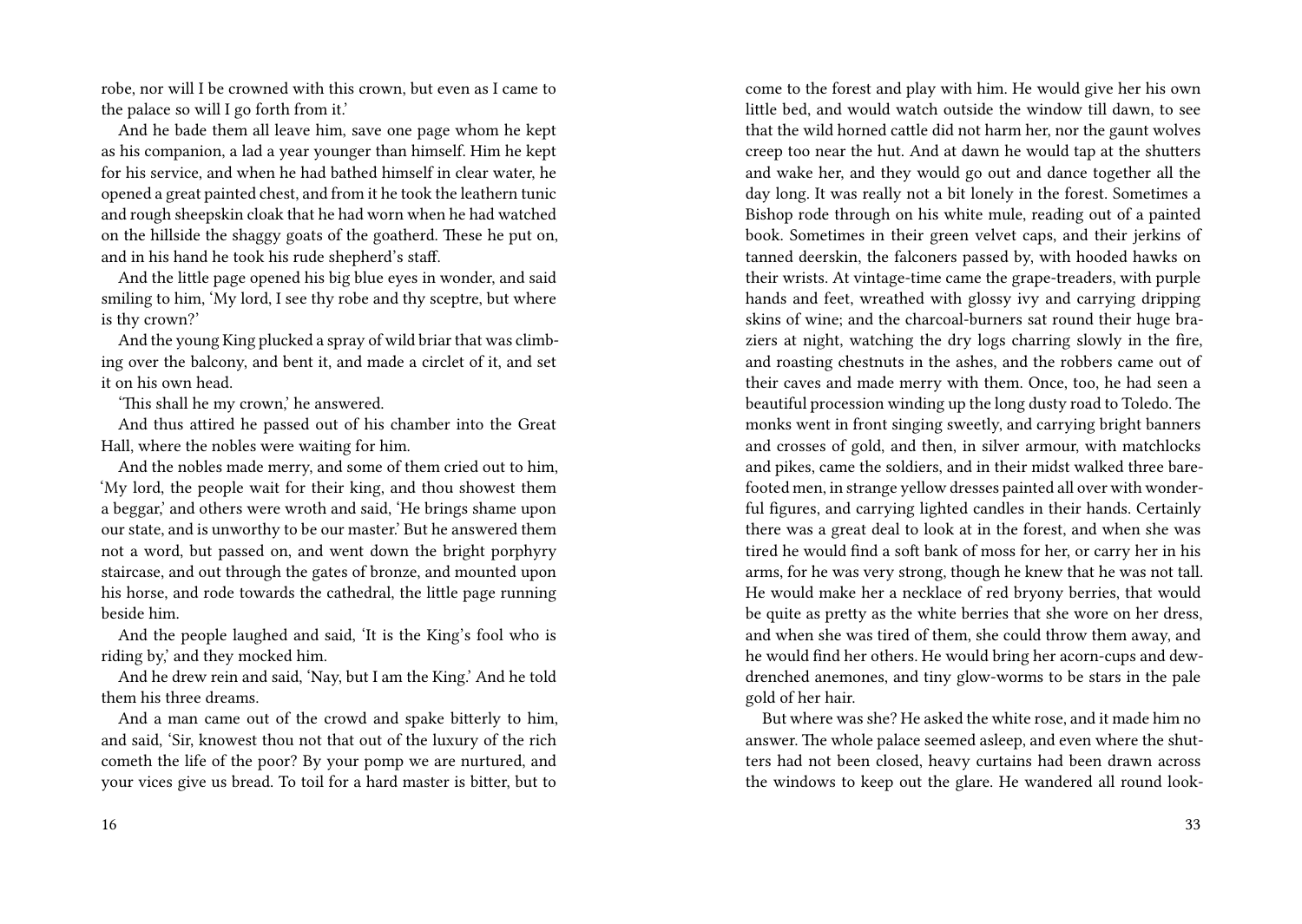delighted when after some time they saw the little Dwarf scramble up from the grass, and make his way across the terrace to the palace.

'He should certainly be kept indoors for the rest of his natural life,' they said. 'Look at his hunched back, and his crooked legs,' and they began to titter.

But the little Dwarf knew nothing of all this. He liked the birds and the lizards immensely, and thought that the flowers were the most marvellous things in the whole world, except of course the Infanta, but then she had given him the beautiful white rose, and she loved him, and that made a great difference. How he wished that he had gone back with her! She would have put him on her right hand, and smiled at him, and he would have never left her side, but would have made her his playmate, and taught her all kinds of delightful tricks. For though he had never been in a palace before, he knew a great many wonderful things. He could make little cages out of rushes for the grasshoppers to sing in, and fashion the long jointed bamboo into the pipe that Pan loves to hear. He knew the cry of every bird, and could call the starlings from the tree-top, or the heron from the mere. He knew the trail of every animal, and could track the hare by its delicate footprints, and the boar by the trampled leaves. All the wild-dances he knew, the mad dance in red raiment with the autumn, the light dance in blue sandals over the corn, the dance with white snow-wreaths in winter, and the blossom-dance through the orchards in spring. He knew where the wood-pigeons built their nests, and once when a fowler had snared the parent birds, he had brought up the young ones himself, and had built a little dovecot for them in the cleft of a pollard elm. They were quite tame, and used to feed out of his hands every morning. She would like them, and the rabbits that scurried about in the long fern, and the jays with their steely feathers and black bills, and the hedgehogs that could curl themselves up into prickly balls, and the great wise tortoises that crawled slowly about, shaking their heads and nibbling at the young leaves. Yes, she must certainly

have no master to toil for is more bitter still. Thinkest thou that the ravens will feed us? And what cure hast thou for these things? Wilt thou say to the buyer, "Thou shalt buy for so much," and to the seller, "Thou shalt sell at this price"? I trow not. Therefore go back to thy Palace and put on thy purple and fine linen. What hast thou to do with us, and what we suffer?'

'Are not the rich and the poor brothers?' asked the young King.

'Ay,' answered the man, 'and the name of the rich brother is Cain.'

And the young King's eyes filled with tears, and he rode on through the murmurs of the people, and the little page grew afraid and left him.

And when he reached the great portal of the cathedral, the soldiers thrust their halberts out and said, 'What dost thou seek here? None enters by this door but the King.'

And his face flushed with anger, and he said to them, 'I am the King,' and waved their halberts aside and passed in.

And when the old Bishop saw him coming in his goatherd's dress, he rose up in wonder from his throne, and went to meet him, and said to him, 'My son, is this a king's apparel? And with what crown shall I crown thee, and what sceptre shall I place in thy hand? Surely this should be to thee a day of joy, and not a day of abasement.'

'Shall Joy wear what Grief has fashioned?' said the young King. And he told him his three dreams.

And when the Bishop had heard them he knit his brows, and said, 'My son, I am an old man, and in the winter of my days, and I know that many evil things are done in the wide world. The fierce robbers come down from the mountains, and carry off the little children, and sell them to the Moors. The lions lie in wait for the caravans, and leap upon the camels. The wild boar roots up the corn in the valley, and the foxes gnaw the vines upon the hill. The pirates lay waste the sea-coast and burn the ships of the fishermen, and take their nets from them. In the salt-marshes live the lepers; they have houses of wattled reeds, and none may come nigh them.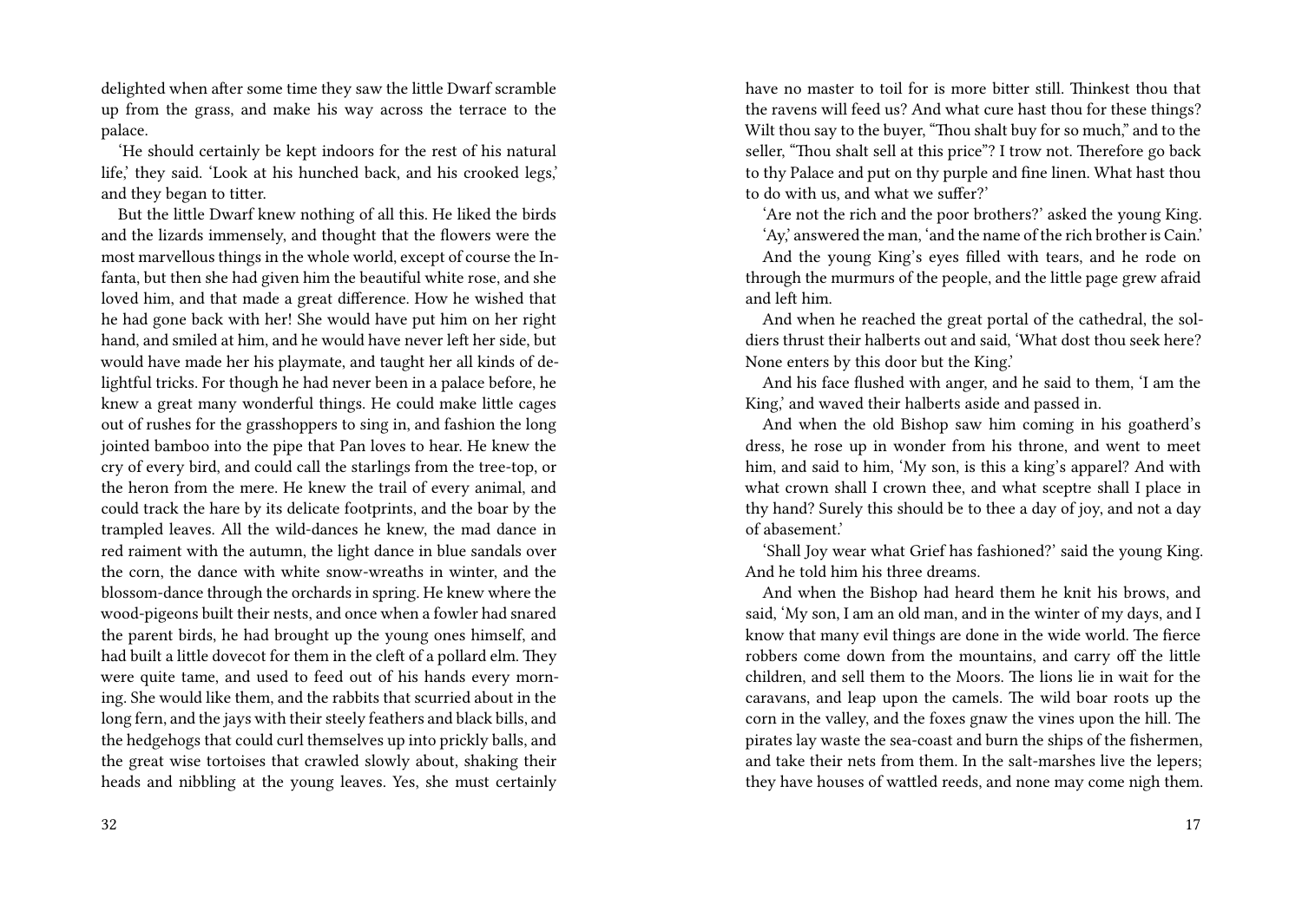The beggars wander through the cities, and eat their food with the dogs. Canst thou make these things not to be? Wilt thou take the leper for thy bedfellow, and set the beggar at thy board? Shall the lion do thy bidding, and the wild boar obey thee? Is not He who made misery wiser than thou art? Wherefore I praise thee not for this that thou hast done, but I bid thee ride back to the Palace and make thy face glad, and put on the raiment that beseemeth a king, and with the crown of gold I will crown thee, and the sceptre of pearl will I place in thy hand. And as for thy dreams, think no more of them. The burden of this world is too great for one man to bear, and the world's sorrow too heavy for one heart to suffer.'

'Sayest thou that in this house?' said the young King, and he strode past the Bishop, and climbed up the steps of the altar, and stood before the image of Christ.

He stood before the image of Christ, and on his right hand and on his left were the marvellous vessels of gold, the chalice with the yellow wine, and the vial with the holy oil. He knelt before the image of Christ, and the great candles burned brightly by the jewelled shrine, and the smoke of the incense curled in thin blue wreaths through the dome. He bowed his head in prayer, and the priests in their stiff copes crept away from the altar.

And suddenly a wild tumult came from the street outside, and in entered the nobles with drawn swords and nodding plumes, and shields of polished steel. 'Where is this dreamer of dreams?' they cried. 'Where is this King who is apparelled like a beggar—this boy who brings shame upon our state? Surely we will slay him, for he is unworthy to rule over us.'

And the young King bowed his head again, and prayed, and when he had finished his prayer he rose up, and turning round he looked at them sadly.

And lo! through the painted windows came the sunlight streaming upon him, and the sun-beams wove round him a tissued robe that was fairer than the robe that had been fashioned for his pleasure. The dead staff blossomed, and bare lilies that were whiter than

them crumbs out of his little hunch of black bread, and divided with them whatever poor breakfast he had.

So they flew round and round him, just touching his cheek with their wings as they passed, and chattered to each other, and the little Dwarf was so pleased that he could not help showing them the beautiful white rose, and telling them that the Infanta herself had given it to him because she loved him.

They did not understand a single word of what he was saying, but that made no matter, for they put their heads on one side, and looked wise, which is quite as good as understanding a thing, and very much easier.

The Lizards also took an immense fancy to him, and when he grew tired of running about and flung himself down on the grass to rest, they played and romped all over him, and tried to amuse him in the best way they could. 'Every one cannot be as beautiful as a lizard,' they cried; 'that would be too much to expect. And, though it sounds absurd to say so, he is really not so ugly after all, provided, of course, that one shuts one's eyes, and does not look at him.' The Lizards were extremely philosophical by nature, and often sat thinking for hours and hours together, when there was nothing else to do, or when the weather was too rainy for them to go out.

The Flowers, however, were excessively annoyed at their behaviour, and at the behaviour of the birds. 'It only shows,' they said, 'what a vulgarising effect this incessant rushing and flying about has. Well-bred people always stay exactly in the same place, as we do. No one ever saw us hopping up and down the walks, or galloping madly through the grass after dragon-flies. When we do want change of air, we send for the gardener, and he carries us to another bed. This is dignified, and as it should be. But birds and lizards have no sense of repose, and indeed birds have not even a permanent address. They are mere vagrants like the gipsies, and should be treated in exactly the same manner.' So they put their noses in the air, and looked very haughty, and were quite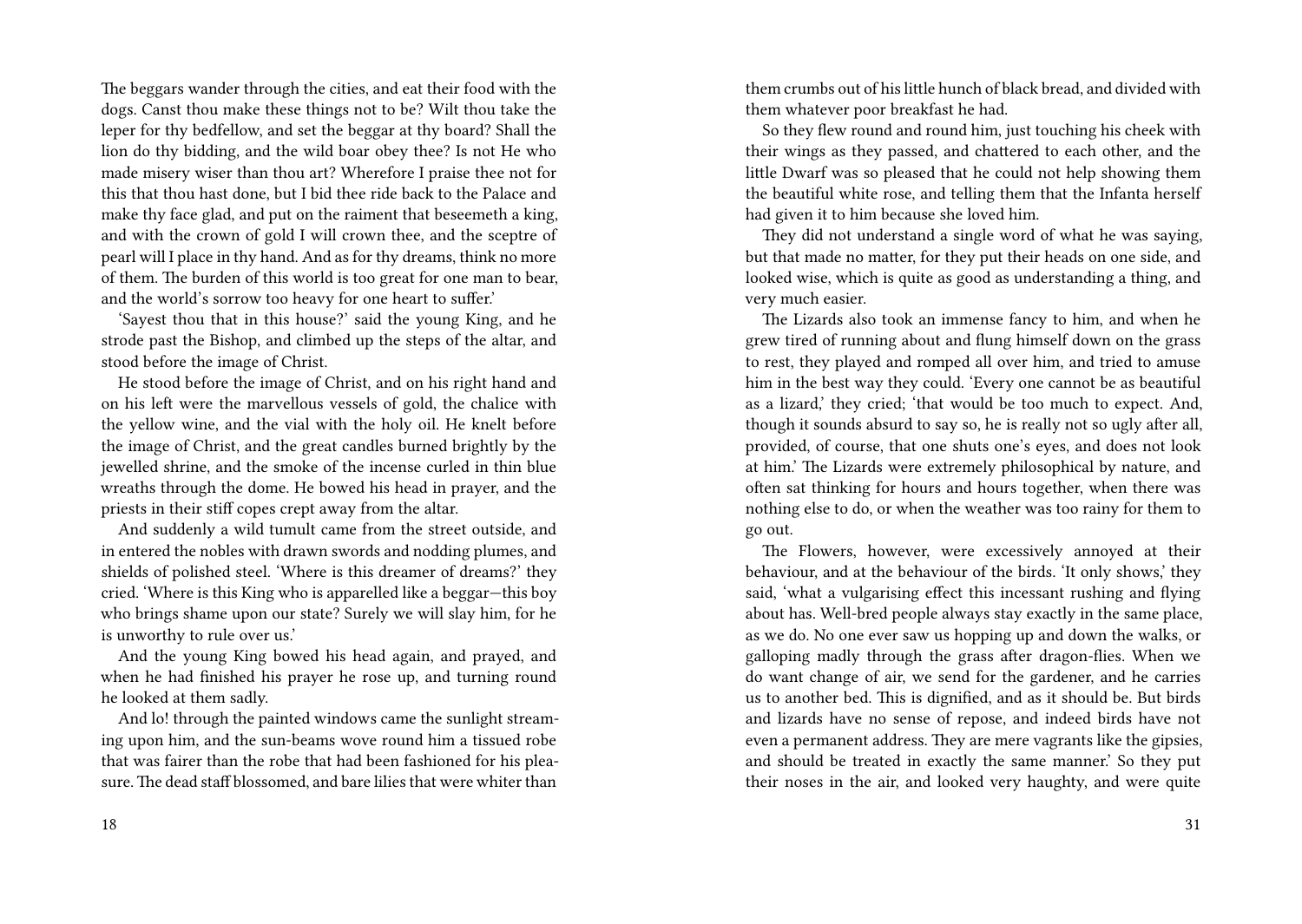Violets meekly remarked that though he was certainly extremely plain, still he could not help it, they retorted with a good deal of justice that that was his chief defect, and that there was no reason why one should admire a person because he was incurable; and, indeed, some of the Violets themselves felt that the ugliness of the little Dwarf was almost ostentatious, and that he would have shown much better taste if he had looked sad, or at least pensive, instead of jumping about merrily, and throwing himself into such grotesque and silly attitudes.

As for the old Sundial, who was an extremely remarkable individual, and had once told the time of day to no less a person than the Emperor Charles V. himself, he was so taken aback by the little Dwarf's appearance, that he almost forgot to mark two whole minutes with his long shadowy finger, and could not help saying to the great milk-white Peacock, who was sunning herself on the balustrade, that every one knew that the children of Kings were Kings, and that the children of charcoal-burners were charcoalburners, and that it was absurd to pretend that it wasn't so; a statement with which the Peacock entirely agreed, and indeed screamed out, 'Certainly, certainly,' in such a loud, harsh voice, that the goldfish who lived in the basin of the cool splashing fountain put their heads out of the water, and asked the huge stone Tritons what on earth was the matter.

But somehow the Birds liked him. They had seen him often in the forest, dancing about like an elf after the eddying leaves, or crouched up in the hollow of some old oak-tree, sharing his nuts with the squirrels. They did not mind his being ugly, a bit. Why, even the nightingale herself, who sang so sweetly in the orange groves at night that sometimes the Moon leaned down to listen, was not much to look at after all; and, besides, he had been kind to them, and during that terribly bitter winter, when there were no berries on the trees, and the ground was as hard as iron, and the wolves had come down to the very gates of the city to look for food, he had never once forgotten them, but had always given

pearls. The dry thorn blossomed, and bare roses that were redder than rubies. Whiter than fine pearls were the lilies, and their stems were of bright silver. Redder than male rubies were the roses, and their leaves were of beaten gold.

He stood there in the raiment of a king, and the gates of the jewelled shrine flew open, and from the crystal of the many-rayed monstrance shone a marvellous and mystical light. He stood there in a king's raiment, and the Glory of God filled the place, and the saints in their carven niches seemed to move. In the fair raiment of a king he stood before them, and the organ pealed out its music, and the trumpeters blew upon their trumpets, and the singing boys sang.

And the people fell upon their knees in awe, and the nobles sheathed their swords and did homage, and the Bishop's face grew pale, and his hands trembled. 'A greater than I hath crowned thee,' he cried, and he knelt before him.

And the young King came down from the high altar, and passed home through the midst of the people. But no man dared look upon his face, for it was like the face of an angel.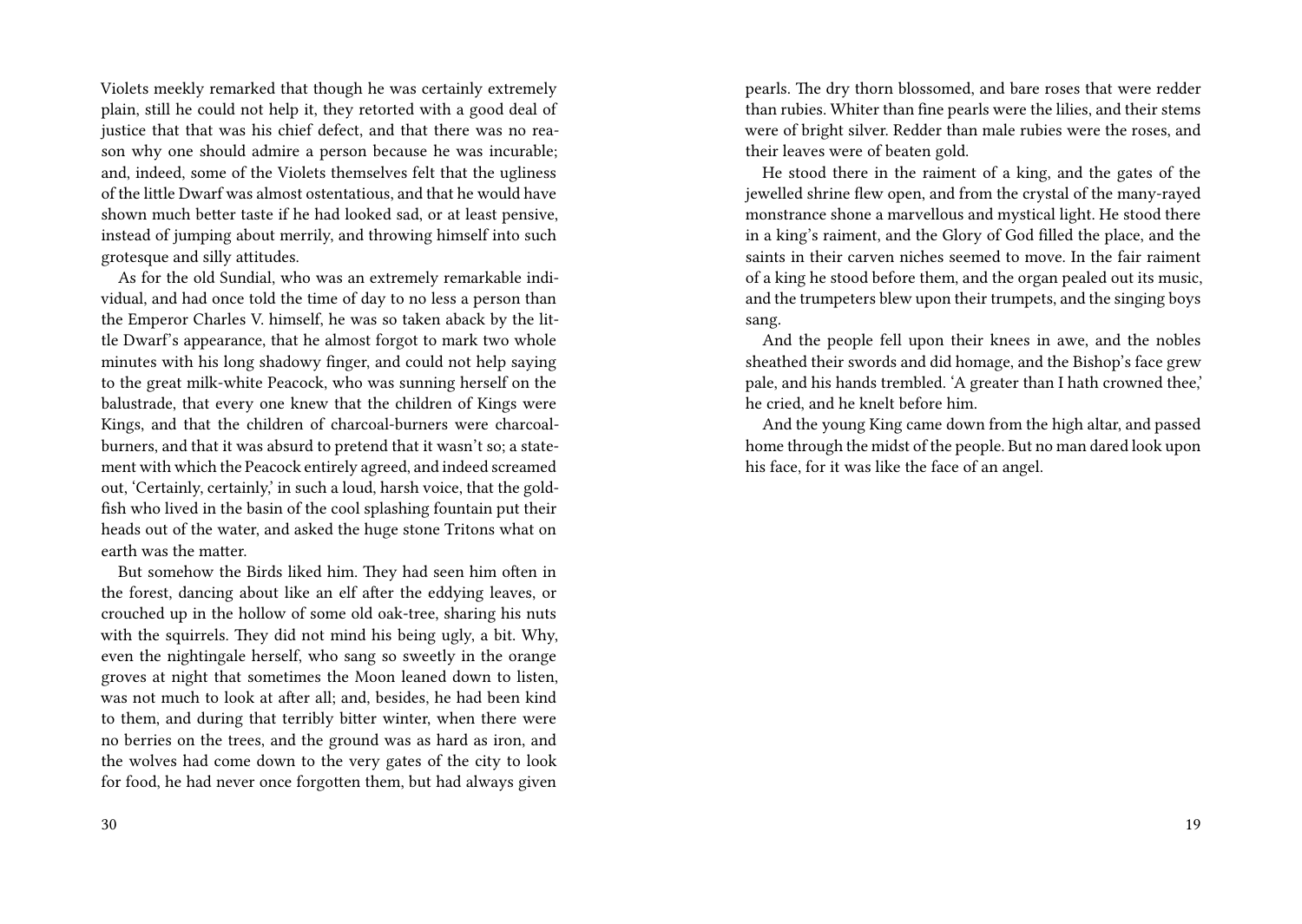# **The Birthday of the Infanta**

### TO

MRS. WILLIAM H. GRENFELL OF TAPLOW COURT [LADY DESBOROUGH]

It was the birthday of the Infanta. She was just twelve years of age, and the sun was shining brightly in the gardens of the palace.

Although she was a real Princess and the Infanta of Spain, she had only one birthday every year, just like the children of quite poor people, so it was naturally a matter of great importance to the whole country that she should have a really fine day for the occasion. And a really fine day it certainly was. The tall striped tulips stood straight up upon their stalks, like long rows of soldiers, and looked defiantly across the grass at the roses, and said: 'We are quite as splendid as you are now.' The purple butterflies fluttered about with gold dust on their wings, visiting each flower in turn; the little lizards crept out of the crevices of the wall, and lay basking in the white glare; and the pomegranates split and cracked with the heat, and showed their bleeding red hearts. Even the pale yellow lemons, that hung in such profusion from the mouldering trellis and along the dim arcades, seemed to have caught a richer colour from the wonderful sunlight, and the magnolia trees opened their great globe-like blossoms of folded ivory, and filled the air with a sweet heavy perfume.

The little Princess herself walked up and down the terrace with her companions, and played at hide and seek round the stone vases and the old moss-grown statues. On ordinary days she was only allowed to play with children of her own rank, so she had always

tials worked all over it in painted sugar and a lovely silver flag waving from the top. The Infanta accordingly rose up with much dignity, and having given orders that the little dwarf was to dance again for her after the hour of siesta, and conveyed her thanks to the young Count of Tierra-Nueva for his charming reception, she went back to her apartments, the children following in the same order in which they had entered.

Now when the little Dwarf heard that he was to dance a second time before the Infanta, and by her own express command, he was so proud that he ran out into the garden, kissing the white rose in an absurd ecstasy of pleasure, and making the most uncouth and clumsy gestures of delight.

The Flowers were quite indignant at his daring to intrude into their beautiful home, and when they saw him capering up and down the walks, and waving his arms above his head in such a ridiculous manner, they could not restrain their feelings any longer.

'He is really far too ugly to be allowed to play in any place where we are,' cried the Tulips.

'He should drink poppy-juice, and go to sleep for a thousand years,' said the great scarlet Lilies, and they grew quite hot and angry.

'He is a perfect horror!' screamed the Cactus. 'Why, he is twisted and stumpy, and his head is completely out of proportion with his legs. Really he makes me feel prickly all over, and if he comes near me I will sting him with my thorns.'

'And he has actually got one of my best blooms,' exclaimed the White Rose-Tree. 'I gave it to the Infanta this morning myself, as a birthday present, and he has stolen it from her.' And she called out: 'Thief, thief, thief!' at the top of her voice.

Even the red Geraniums, who did not usually give themselves airs, and were known to have a great many poor relations themselves, curled up in disgust when they saw him, and when the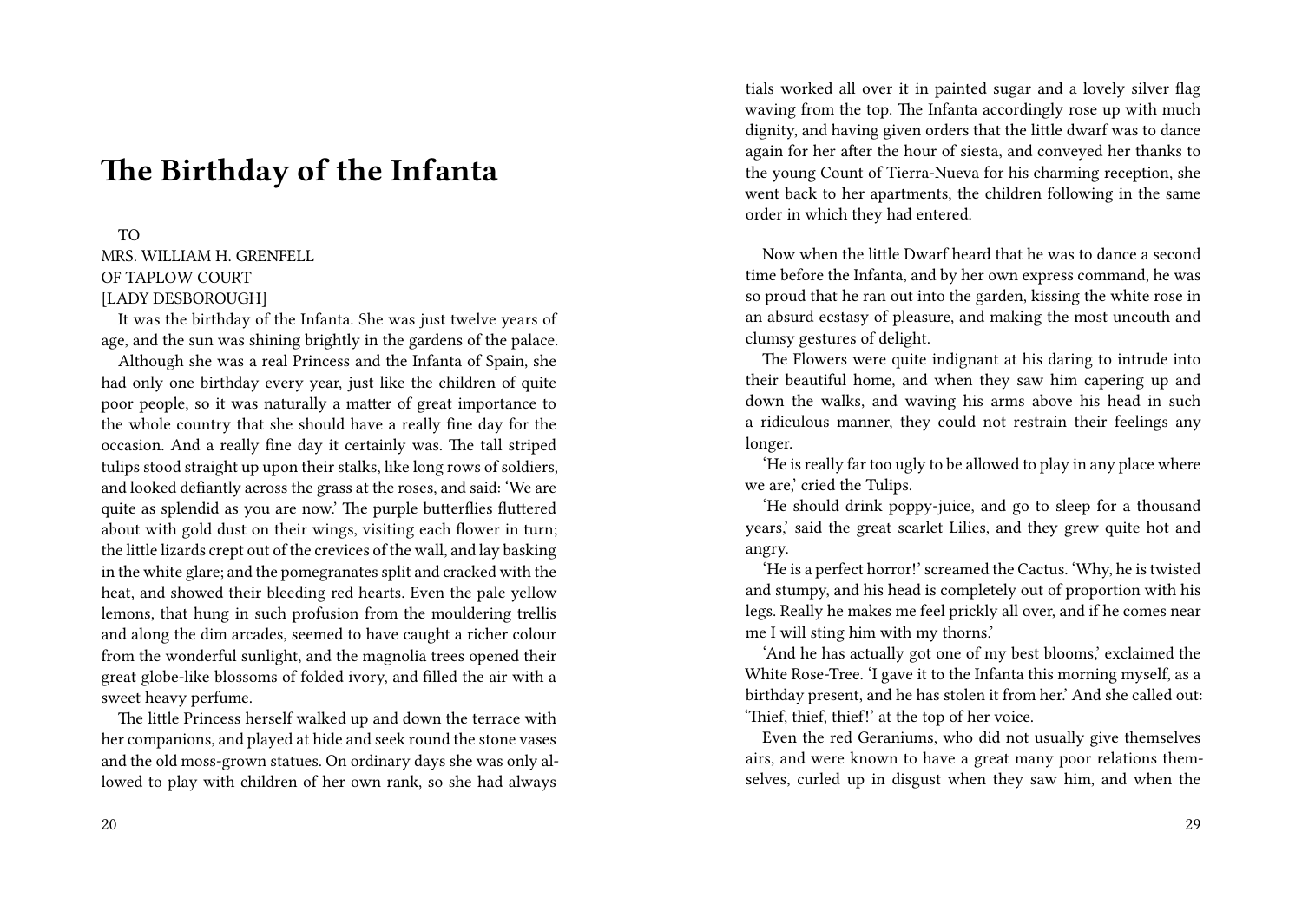appearance, too. He had been discovered only the day before, running wild through the forest, by two of the nobles who happened to have been hunting in a remote part of the great cork-wood that surrounded the town, and had been carried off by them to the Palace as a surprise for the Infanta; his father, who was a poor charcoalburner, being but too well pleased to get rid of so ugly and useless a child. Perhaps the most amusing thing about him was his complete unconsciousness of his own grotesque appearance. Indeed he seemed quite happy and full of the highest spirits. When the children laughed, he laughed as freely and as joyously as any of them, and at the close of each dance he made them each the funniest of bows, smiling and nodding at them just as if he was really one of themselves, and not a little misshapen thing that Nature, in some humourous mood, had fashioned for others to mock at. As for the Infanta, she absolutely fascinated him. He could not keep his eyes off her, and seemed to dance for her alone, and when at the close of the performance, remembering how she had seen the great ladies of the Court throw bouquets to Caffarelli, the famous Italian treble, whom the Pope had sent from his own chapel to Madrid that he might cure the King's melancholy by the sweetness of his voice, she took out of her hair the beautiful white rose, and partly for a jest and partly to tease the Camerera, threw it to him across the arena with her sweetest smile, he took the whole matter quite seriously, and pressing the flower to his rough coarse lips he put his hand upon his heart, and sank on one knee before her, grinning from ear to ear, and with his little bright eyes sparkling with pleasure.

This so upset the gravity of the Infanta that she kept on laughing long after the little Dwarf had ran out of the arena, and expressed a desire to her uncle that the dance should be immediately repeated. The Camerera, however, on the plea that the sun was too hot, decided that it would be better that her Highness should return without delay to the Palace, where a wonderful feast had been already prepared for her, including a real birthday cake with her own inito play alone, but her birthday was an exception, and the King had given orders that she was to invite any of her young friends whom she liked to come and amuse themselves with her. There was a stately grace about these slim Spanish children as they glided about, the boys with their large-plumed hats and short fluttering cloaks, the girls holding up the trains of their long brocaded gowns, and shielding the sun from their eyes with huge fans of black and silver. But the Infanta was the most graceful of all, and the most tastefully attired, after the somewhat cumbrous fashion of the day. Her robe was of grey satin, the skirt and the wide puffed sleeves heavily embroidered with silver, and the stiff corset studded with rows of fine pearls. Two tiny slippers with big pink rosettes peeped out beneath her dress as she walked. Pink and pearl was her great gauze fan, and in her hair, which like an aureole of faded gold stood out stiffly round her pale little face, she had a beautiful white rose.

From a window in the palace the sad melancholy King watched them. Behind him stood his brother, Don Pedro of Aragon, whom he hated, and his confessor, the Grand Inquisitor of Granada, sat by his side. Sadder even than usual was the King, for as he looked at the Infanta bowing with childish gravity to the assembling counters, or laughing behind her fan at the grim Duchess of Albuquerque who always accompanied her, he thought of the young Queen, her mother, who but a short time before—so it seemed to him—had come from the gay country of France, and had withered away in the sombre splendour of the Spanish court, dying just six months after the birth of her child, and before she had seen the almonds blossom twice in the orchard, or plucked the second year's fruit from the old gnarled fig-tree that stood in the centre of the now grass-grown courtyard. So great had been his love for her that he had not suffered even the grave to hide her from him. She had been embalmed by a Moorish physician, who in return for this service had been granted his life, which for heresy and suspicion of magical practices had been already forfeited, men said, to the Holy Office, and her body was still lying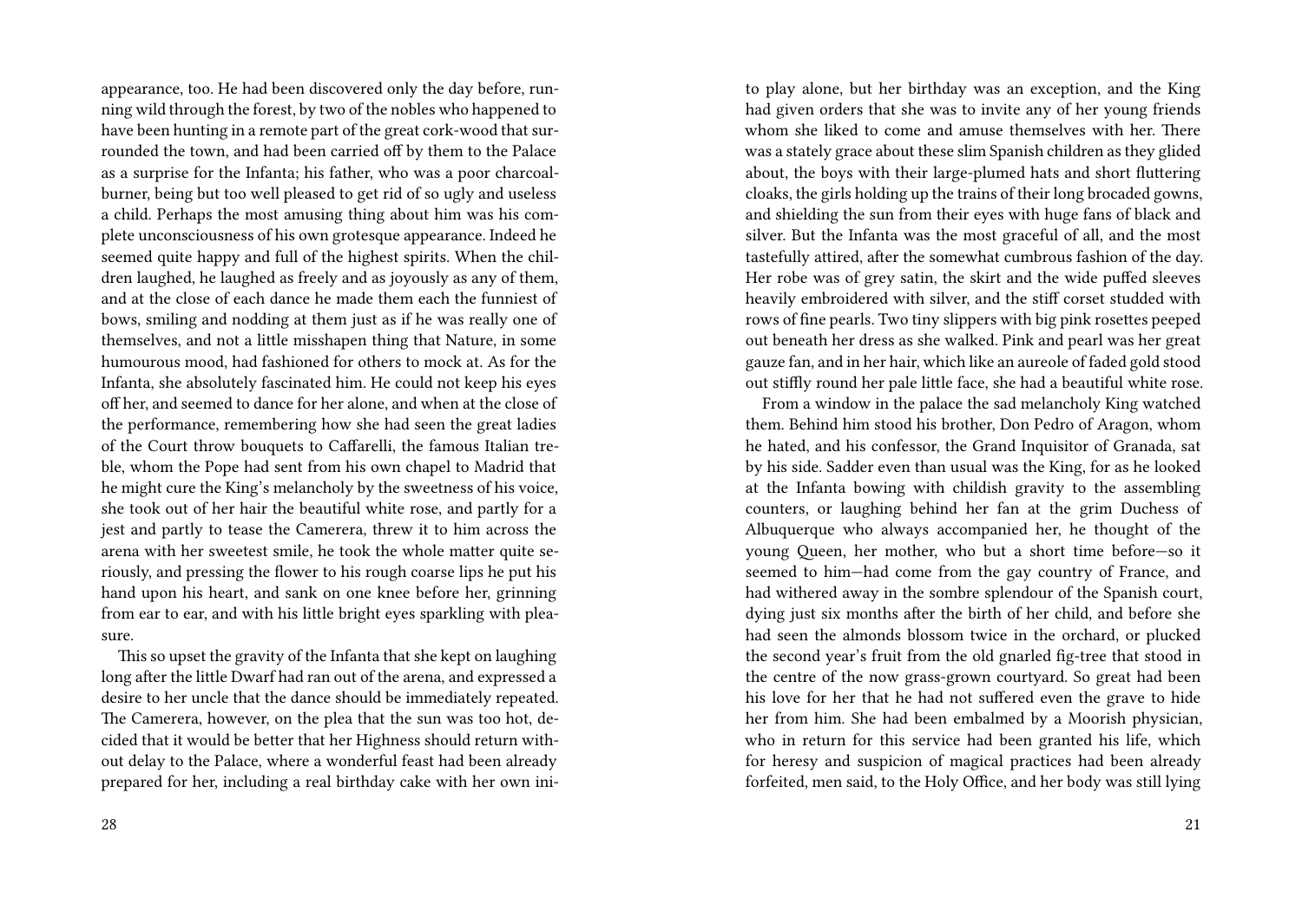on its tapestried bier in the black marble chapel of the Palace, just as the monks had borne her in on that windy March day nearly twelve years before. Once every month the King, wrapped in a dark cloak and with a muffled lantern in his hand, went in and knelt by her side calling out, '*Mi reina*! *Mi reina*!' and sometimes breaking through the formal etiquette that in Spain governs every separate action of life, and sets limits even to the sorrow of a King, he would clutch at the pale jewelled hands in a wild agony of grief, and try to wake by his mad kisses the cold painted face.

To-day he seemed to see her again, as he had seen her first at the Castle of Fontainebleau, when he was but fifteen years of age, and she still younger. They had been formally betrothed on that occasion by the Papal Nuncio in the presence of the French King and all the Court, and he had returned to the Escurial bearing with him a little ringlet of yellow hair, and the memory of two childish lips bending down to kiss his hand as he stepped into his carriage. Later on had followed the marriage, hastily performed at Burgos, a small town on the frontier between the two countries, and the grand public entry into Madrid with the customary celebration of high mass at the Church of La Atocha, and a more than usually solemn *autoda-fé*, in which nearly three hundred heretics, amongst whom were many Englishmen, had been delivered over to the secular arm to be burned.

Certainly he had loved her madly, and to the ruin, many thought, of his country, then at war with England for the possession of the empire of the New World. He had hardly ever permitted her to be out of his sight; for her, he had forgotten, or seemed to have forgotten, all grave affairs of State; and, with that terrible blindness that passion brings upon its servants, he had failed to notice that the elaborate ceremonies by which he sought to please her did but aggravate the strange malady from which she suffered. When she died he was, for a time, like one bereft of reason. Indeed, there is no doubt but that he would have formally abdicated and retired to the great Trappist monastery at Granada, of which he was already fore he had had two of their tribe hanged for sorcery in the marketplace at Seville, but the pretty Infanta charmed them as she leaned back peeping over her fan with her great blue eyes, and they felt sure that one so lovely as she was could never be cruel to anybody. So they played on very gently and just touching the cords of the zithers with their long pointed nails, and their heads began to nod as though they were falling asleep. Suddenly, with a cry so shrill that all the children were startled and Don Pedro's hand clutched at the agate pommel of his dagger, they leapt to their feet and whirled madly round the enclosure beating their tambourines, and chaunting some wild love-song in their strange guttural language. Then at another signal they all flung themselves again to the ground and lay there quite still, the dull strumming of the zithers being the only sound that broke the silence. After that they had done this several times, they disappeared for a moment and came back leading a brown shaggy bear by a chain, and carrying on their shoulders some little Barbary apes. The bear stood upon his head with the utmost gravity, and the wizened apes played all kinds of amusing tricks with two gipsy boys who seemed to be their masters, and fought with tiny swords, and fired off guns, and went through a regular soldier's drill just like the King's own bodyguard. In fact the gipsies were a great success.

But the funniest part of the whole morning's entertainment, was undoubtedly the dancing of the little Dwarf. When he stumbled into the arena, waddling on his crooked legs and wagging his huge misshapen head from side to side, the children went off into a loud shout of delight, and the Infanta herself laughed so much that the Camerera was obliged to remind her that although there were many precedents in Spain for a King's daughter weeping before her equals, there were none for a Princess of the blood royal making so merry before those who were her inferiors in birth. The Dwarf, however, was really quite irresistible, and even at the Spanish Court, always noted for its cultivated passion for the horrible, so fantastic a little monster had never been seen. It was his first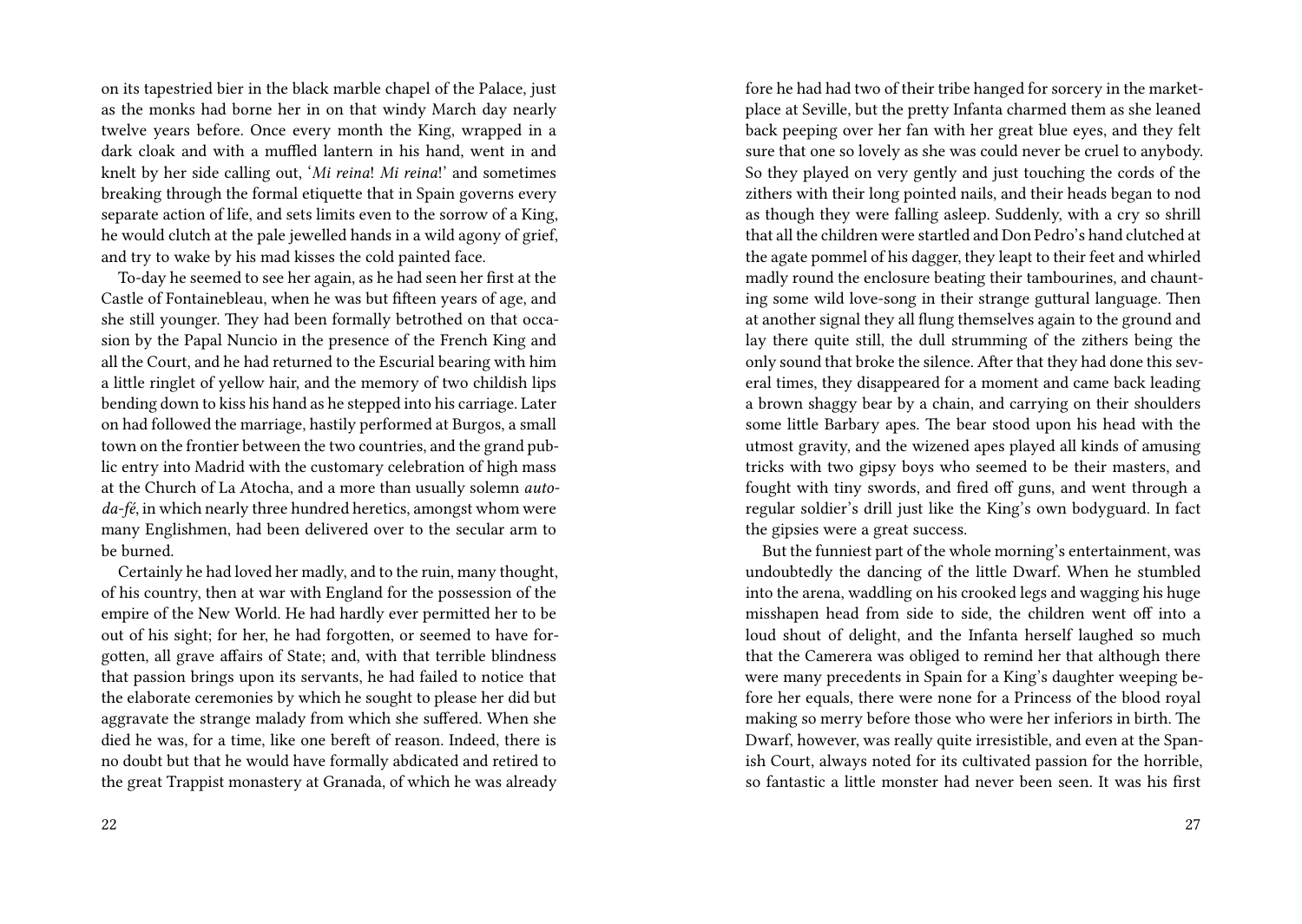darting tongues, and were much more pleased when the juggler made a tiny orange-tree grow out of the sand and bear pretty white blossoms and clusters of real fruit; and when he took the fan of the little daughter of the Marquess de Las-Torres, and changed it into a blue bird that flew all round the pavilion and sang, their delight and amazement knew no bounds. The solemn minuet, too, performed by the dancing boys from the church of Nuestra Senora Del Pilar, was charming. The Infanta had never before seen this wonderful ceremony which takes place every year at Maytime in front of the high altar of the Virgin, and in her honour; and indeed none of the royal family of Spain had entered the great cathedral of Saragossa since a mad priest, supposed by many to have been in the pay of Elizabeth of England, had tried to administer a poisoned wafer to the Prince of the Asturias. So she had known only by hearsay of 'Our Lady's Dance,' as it was called, and it certainly was a beautiful sight. The boys wore old-fashioned court dresses of white velvet, and their curious three-cornered hats were fringed with silver and surmounted with huge plumes of ostrich feathers, the dazzling whiteness of their costumes, as they moved about in the sunlight, being still more accentuated by their swarthy faces and long black hair. Everybody was fascinated by the grave dignity with which they moved through the intricate figures of the dance, and by the elaborate grace of their slow gestures, and stately bows, and when they had finished their performance and doffed their great plumed hats to the Infanta, she acknowledged their reverence with much courtesy, and made a vow that she would send a large wax candle to the shrine of Our Lady of Pilar in return for the pleasure that she had given her.

A troop of handsome Egyptians—as the gipsies were termed in those days—then advanced into the arena, and sitting down crosslegs, in a circle, began to play softly upon their zithers, moving their bodies to the tune, and humming, almost below their breath, a low dreamy air. When they caught sight of Don Pedro they scowled at him, and some of them looked terrified, for only a few weeks be-

titular Prior, had he not been afraid to leave the little Infanta at the mercy of his brother, whose cruelty, even in Spain, was notorious, and who was suspected by many of having caused the Queen's death by means of a pair of poisoned gloves that he had presented to her on the occasion of her visiting his castle in Aragon. Even after the expiration of the three years of public mourning that he had ordained throughout his whole dominions by royal edict, he would never suffer his ministers to speak about any new alliance, and when the Emperor himself sent to him, and offered him the hand of the lovely Archduchess of Bohemia, his niece, in marriage, he bade the ambassadors tell their master that the King of Spain was already wedded to Sorrow, and that though she was but a barren bride he loved her better than Beauty; an answer that cost his crown the rich provinces of the Netherlands, which soon after, at the Emperor's instigation, revolted against him under the leadership of some fanatics of the Reformed Church.

His whole married life, with its fierce, fiery-coloured joys and the terrible agony of its sudden ending, seemed to come back to him to-day as he watched the Infanta playing on the terrace. She had all the Queen's pretty petulance of manner, the same wilful way of tossing her head, the same proud curved beautiful mouth, the same wonderful smile—*vrai sourire de France* indeed—as she glanced up now and then at the window, or stretched out her little hand for the stately Spanish gentlemen to kiss. But the shrill laughter of the children grated on his ears, and the bright pitiless sunlight mocked his sorrow, and a dull odour of strange spices, spices such as embalmers use, seemed to taint—or was it fancy?—the clear morning air. He buried his face in his hands, and when the Infanta looked up again the curtains had been drawn, and the King had retired.

She made a little *moue* of disappointment, and shrugged her shoulders. Surely he might have stayed with her on her birthday. What did the stupid State-affairs matter? Or had he gone to that gloomy chapel, where the candles were always burning, and where she was never allowed to enter? How silly of him, when the sun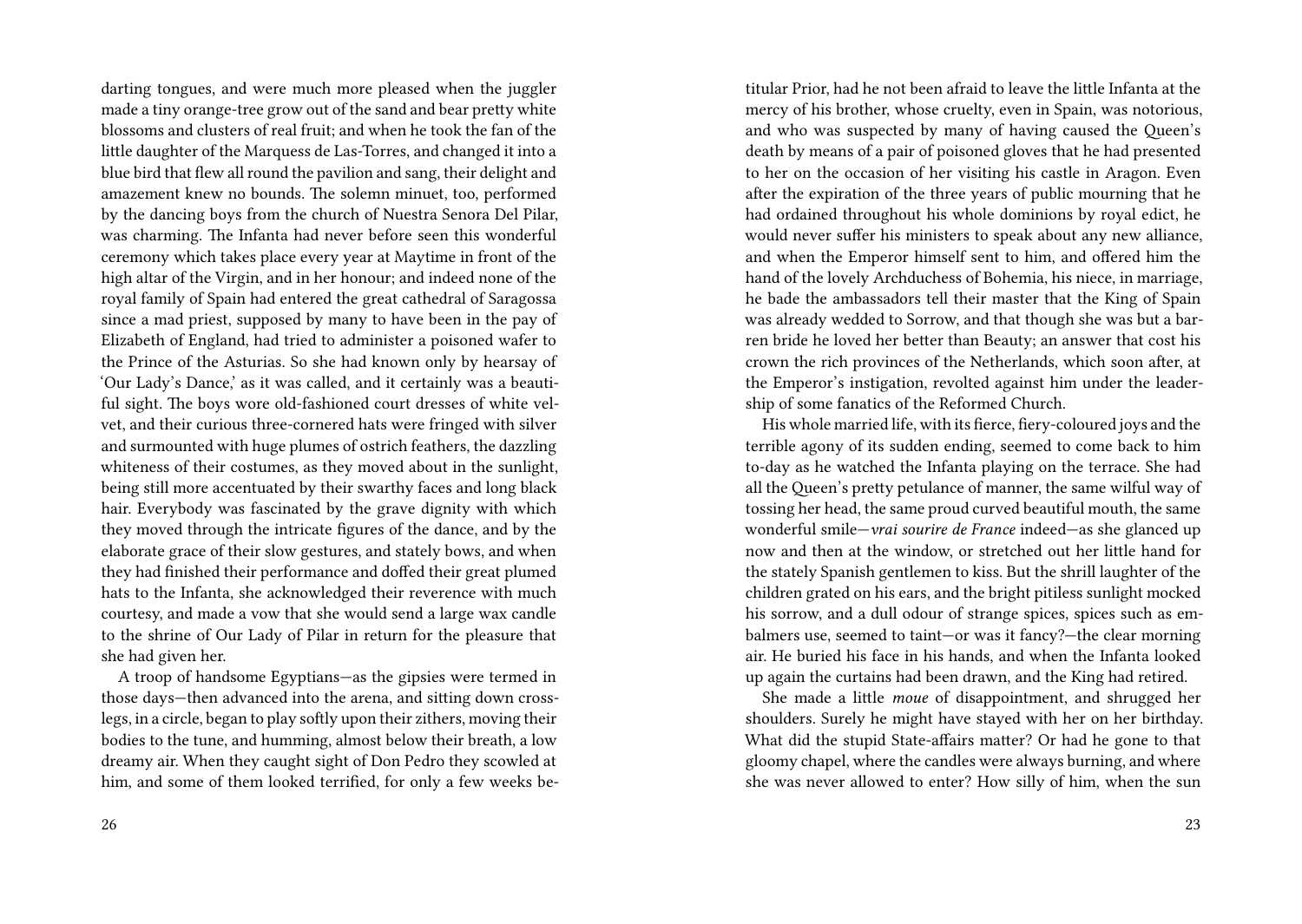was shining so brightly, and everybody was so happy! Besides, he would miss the sham bull-fight for which the trumpet was already sounding, to say nothing of the puppet-show and the other wonderful things. Her uncle and the Grand Inquisitor were much more sensible. They had come out on the terrace, and paid her nice compliments. So she tossed her pretty head, and taking Don Pedro by the hand, she walked slowly down the steps towards a long pavilion of purple silk that had been erected at the end of the garden, the other children following in strict order of precedence, those who had the longest names going first.

A procession of noble boys, fantastically dressed as *toreadors*, came out to meet her, and the young Count of Tierra-Nueva, a wonderfully handsome lad of about fourteen years of age, uncovering his head with all the grace of a born hidalgo and grandee of Spain, led her solemnly in to a little gilt and ivory chair that was placed on a raised dais above the arena. The children grouped themselves all round, fluttering their big fans and whispering to each other, and Don Pedro and the Grand Inquisitor stood laughing at the entrance. Even the Duchess—the Camerera-Mayor as she was called—a thin, hard-featured woman with a yellow ruff, did not look quite so badtempered as usual, and something like a chill smile flitted across her wrinkled face and twitched her thin bloodless lips.

It certainly was a marvellous bull-fight, and much nicer, the Infanta thought, than the real bull-fight that she had been brought to see at Seville, on the occasion of the visit of the Duke of Parma to her father. Some of the boys pranced about on richly-caparisoned hobby-horses brandishing long javelins with gay streamers of bright ribands attached to them; others went on foot waving their scarlet cloaks before the bull, and vaulting lightly over the barrier when he charged them; and as for the bull himself, he was just like a live bull, though he was only made of wicker-work and stretched hide, and sometimes insisted on running round the arena on his hind legs, which no live bull ever dreams of doing. He made a

splendid fight of it too, and the children got so excited that they stood up upon the benches, and waved their lace handkerchiefs and cried out: *Bravo toro*! *Bravo toro*! just as sensibly as if they had been grown-up people. At last, however, after a prolonged combat, during which several of the hobby-horses were gored through and through, and, their riders dismounted, the young Count of Tierra-Nueva brought the bull to his knees, and having obtained permission from the Infanta to give the *coup de grâce*, he plunged his wooden sword into the neck of the animal with such violence that the head came right off, and disclosed the laughing face of little Monsieur de Lorraine, the son of the French Ambassador at Madrid.

The arena was then cleared amidst much applause, and the dead hobby-horses dragged solemnly away by two Moorish pages in yellow and black liveries, and after a short interlude, during which a French posture-master performed upon the tightrope, some Italian puppets appeared in the semi-classical tragedy of *Sophonisba* on the stage of a small theatre that had been built up for the purpose. They acted so well, and their gestures were so extremely natural, that at the close of the play the eyes of the Infanta were quite dim with tears. Indeed some of the children really cried, and had to be comforted with sweetmeats, and the Grand Inquisitor himself was so affected that he could not help saying to Don Pedro that it seemed to him intolerable that things made simply out of wood and coloured wax, and worked mechanically by wires, should be so unhappy and meet with such terrible misfortunes.

An African juggler followed, who brought in a large flat basket covered with a red cloth, and having placed it in the centre of the arena, he took from his turban a curious reed pipe, and blew through it. In a few moments the cloth began to move, and as the pipe grew shriller and shriller two green and gold snakes put out their strange wedge-shaped heads and rose slowly up, swaying to and fro with the music as a plant sways in the water. The children, however, were rather frightened at their spotted hoods and quick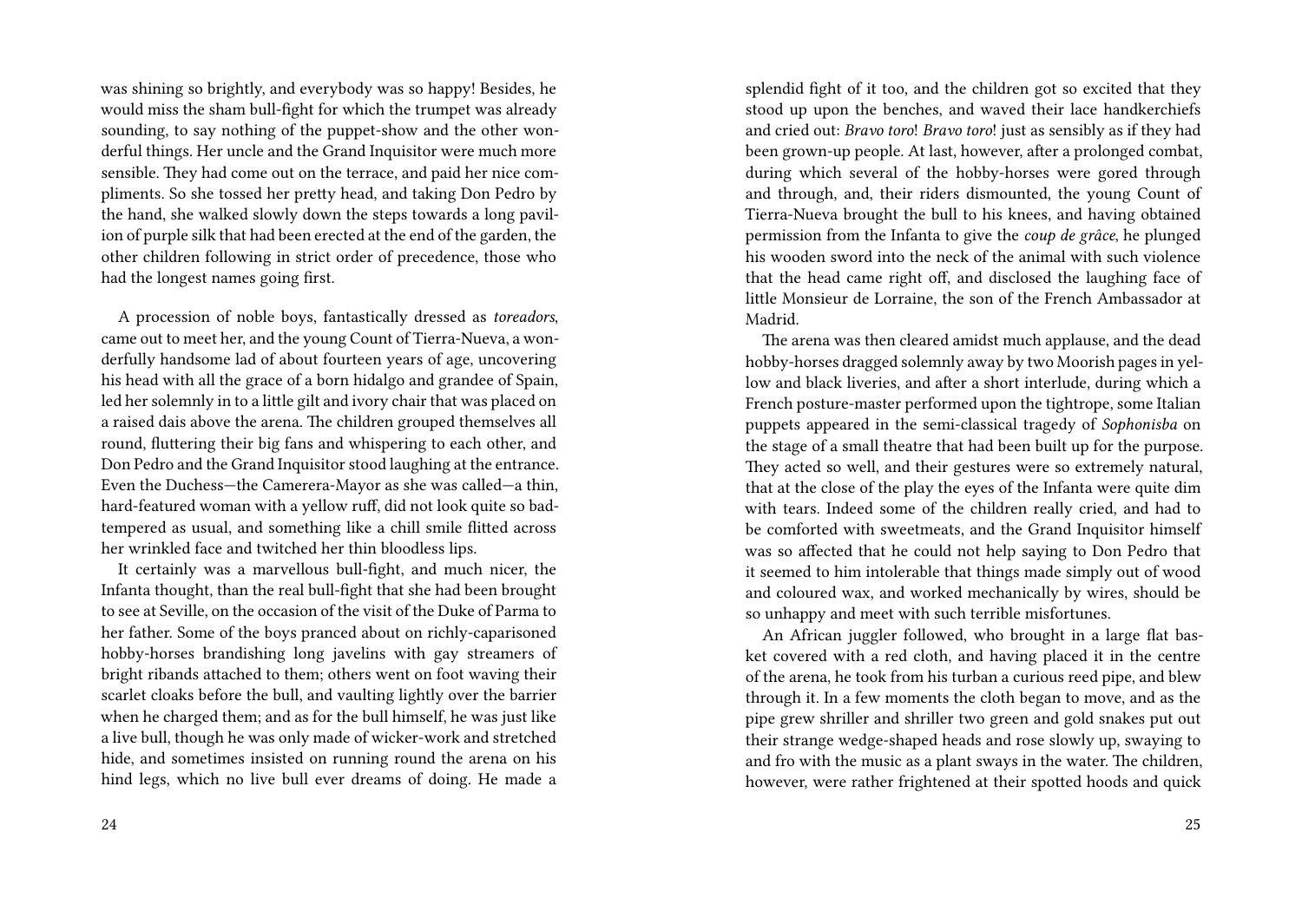The Anarchist Library Anti-Copyright



Oscar Wilde A House of Pomegranates 1891

https://www.gutenberg.org/ebooks/873

**theanarchistlibrary.org**

At midnight the witches came flying through the air like bats. 'Phew!' they cried, as they lit upon the ground, 'there is some one here we know not!' and they sniffed about, and chattered to each other, and made signs. Last of all came the young Witch, with her red hair streaming in the wind. She wore a dress of gold tissue embroidered with peacocks' eyes, and a little cap of green velvet was on her head.

'Where is he, where is he?' shrieked the witches when they saw her, but she only laughed, and ran to the hornbeam, and taking the Fisherman by the hand she led him out into the moonlight and began to dance.

Round and round they whirled, and the young Witch jumped so high that he could see the scarlet heels of her shoes. Then right across the dancers came the sound of the galloping of a horse, but no horse was to be seen, and he felt afraid.

'Faster,' cried the Witch, and she threw her arms about his neck, and her breath was hot upon his face. 'Faster, faster!' she cried, and the earth seemed to spin beneath his feet, and his brain grew troubled, and a great terror fell on him, as of some evil thing that was watching him, and at last he became aware that under the shadow of a rock there was a figure that had not been there before.

It was a man dressed in a suit of black velvet, cut in the Spanish fashion. His face was strangely pale, but his lips were like a proud red flower. He seemed weary, and was leaning back toying in a listless manner with the pommel of his dagger. On the grass beside him lay a plumed hat, and a pair of riding-gloves gauntleted with gilt lace, and sewn with seed-pearls wrought into a curious device. A short cloak lined with sables hang from his shoulder, and his delicate white hands were gemmed with rings. Heavy eyelids drooped over his eyes.

The young Fisherman watched him, as one snared in a spell. At last their eyes met, and wherever he danced it seemed to him that the eyes of the man were upon him. He heard the Witch laugh, and caught her by the waist, and whirled her madly round and round.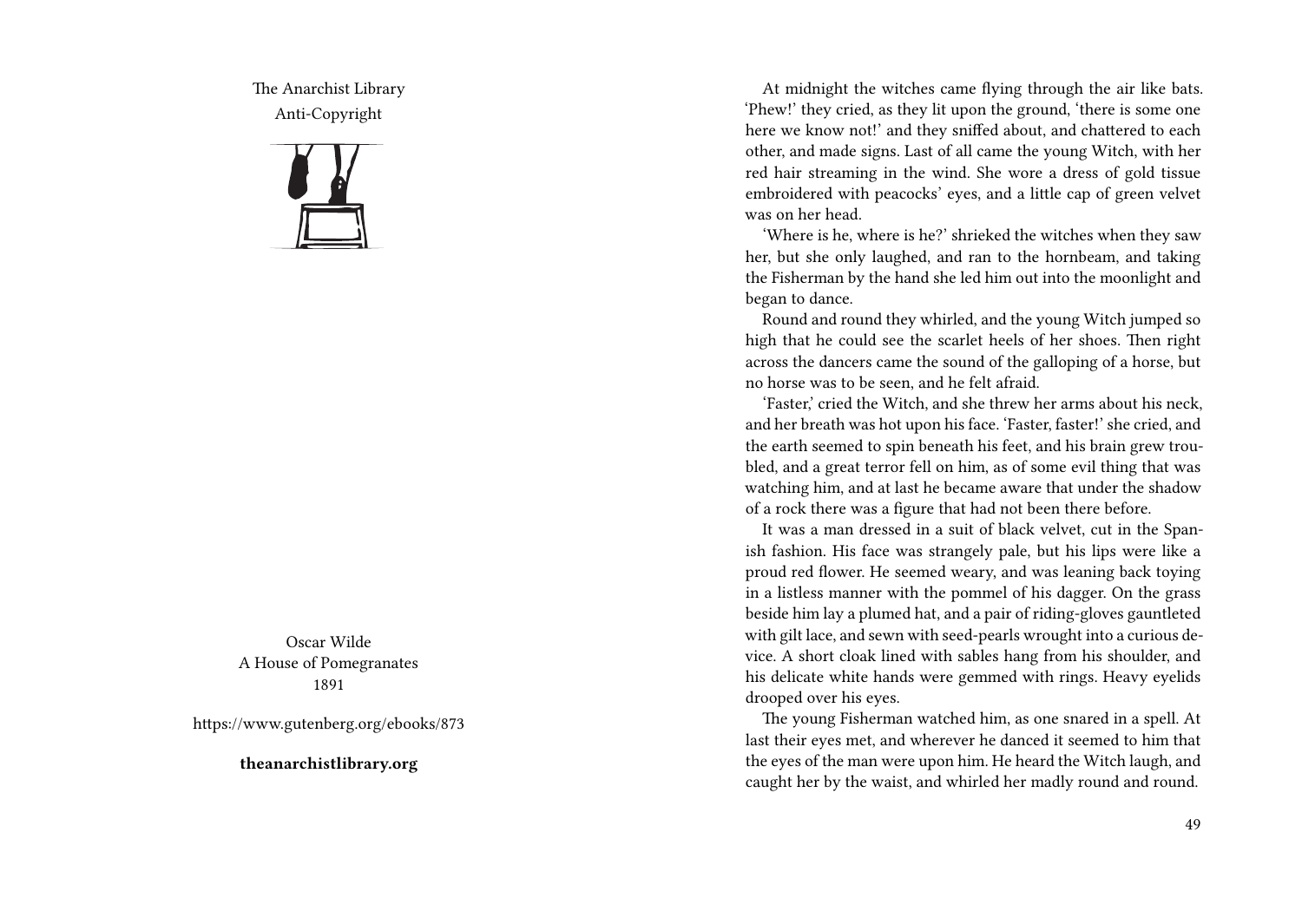Suddenly a dog bayed in the wood, and the dancers stopped, and going up two by two, knelt down, and kissed the man's hands. As they did so, a little smile touched his proud lips, as a bird's wing touches the water and makes it laugh. But there was disdain in it. He kept looking at the young Fisherman.

'Come! let us worship,' whispered the Witch, and she led him up, and a great desire to do as she besought him seized on him, and he followed her. But when he came close, and without knowing why he did it, he made on his breast the sign of the Cross, and called upon the holy name.

No sooner had he done so than the witches screamed like hawks and flew away, and the pallid face that had been watching him twitched with a spasm of pain. The man went over to a little wood, and whistled. A jennet with silver trappings came running to meet him. As he leapt upon the saddle he turned round, and looked at the young Fisherman sadly.

And the Witch with the red hair tried to fly away also, but the Fisherman caught her by her wrists, and held her fast.

'Loose me,' she cried, 'and let me go. For thou hast named what should not be named, and shown the sign that may not be looked at.'

'Nay,' he answered, 'but I will not let thee go till thou hast told me the secret'

'What secret?' said the Witch, wrestling with him like a wild cat, and biting her foam-flecked lips.

'Thou knowest,' he made answer.

Her grass-green eyes grew dim with tears, and she said to the Fisherman, 'Ask me anything but that!'

He laughed, and held her all the more tightly.

And when she saw that she could not free herself, she whispered to him, 'Surely I am as fair as the daughters of the sea, and as comely as those that dwell in the blue waters,' and she fawned on him and put her face close to his.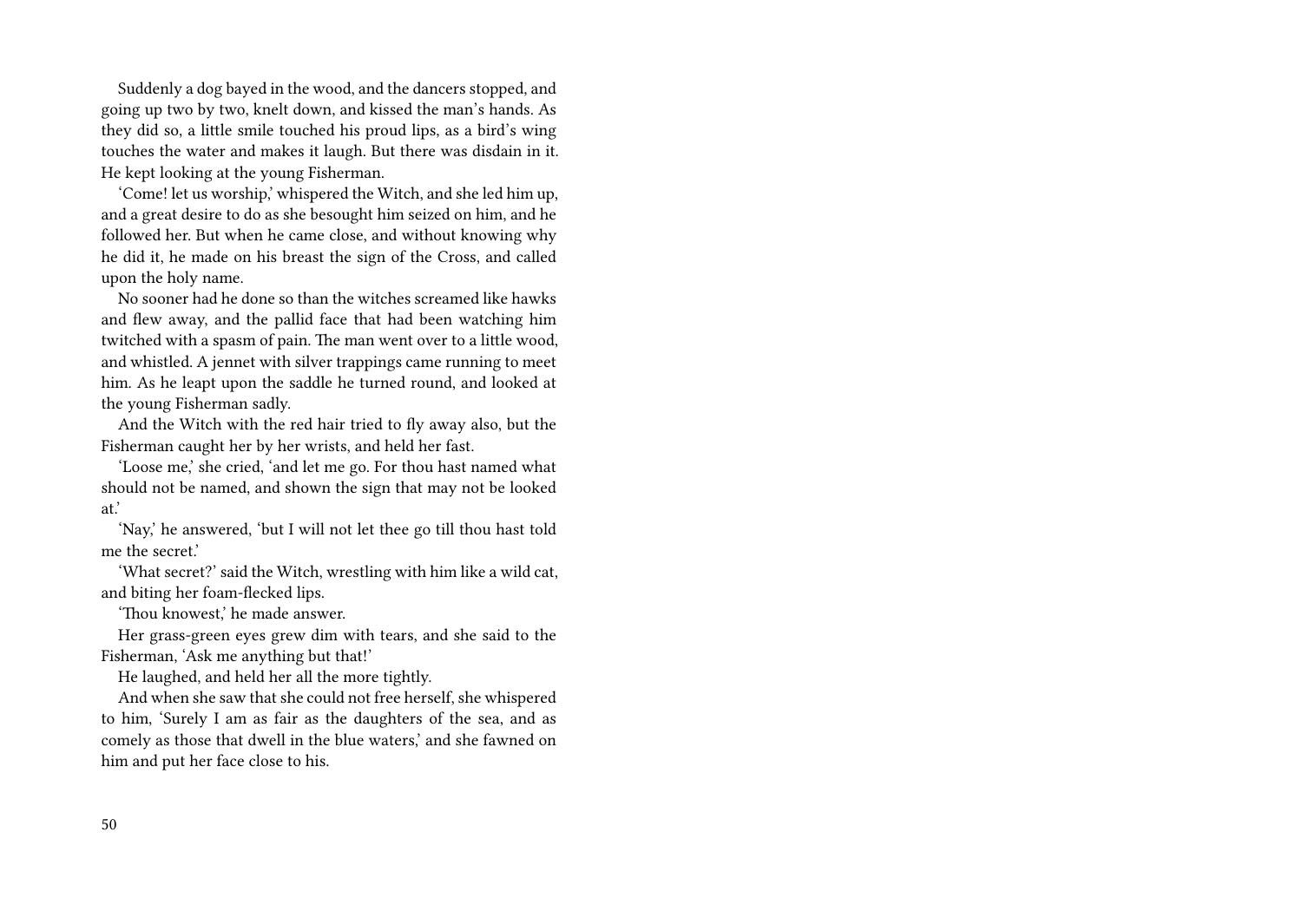But he thrust her back frowning, and said to her, 'If thou keepest not the promise that thou madest to me I will slay thee for a false witch.'

She grew grey as a blossom of the Judas tree, and shuddered. 'Be it so,' she muttered. 'It is thy soul and not mine. Do with it as thou wilt.' And she took from her girdle a little knife that had a handle of green viper's skin, and gave it to him.

'What shall this serve me?' he asked of her, wondering.

She was silent for a few moments, and a look of terror came over her face. Then she brushed her hair back from her forehead, and smiling strangely she said to him, 'What men call the shadow of the body is not the shadow of the body, but is the body of the soul. Stand on the sea-shore with thy back to the moon, and cut away from around thy feet thy shadow, which is thy soul's body, and bid thy soul leave thee, and it will do so.'

The young Fisherman trembled. 'Is this true?' he murmured.

'It is true, and I would that I had not told thee of it,' she cried, and she clung to his knees weeping.

He put her from him and left her in the rank grass, and going to the edge of the mountain he placed the knife in his belt and began to climb down.

And his Soul that was within him called out to him and said, 'Lo! I have dwelt with thee for all these years, and have been thy servant. Send me not away from thee now, for what evil have I done thee?'

And the young Fisherman laughed. 'Thou hast done me no evil, but I have no need of thee,' he answered. 'The world is wide, and there is Heaven also, and Hell, and that dim twilight house that lies between. Go wherever thou wilt, but trouble me not, for my love is calling to me.'

And his Soul besought him piteously, but he heeded it not, but leapt from crag to crag, being sure-footed as a wild goat, and at last he reached the level ground and the yellow shore of the sea.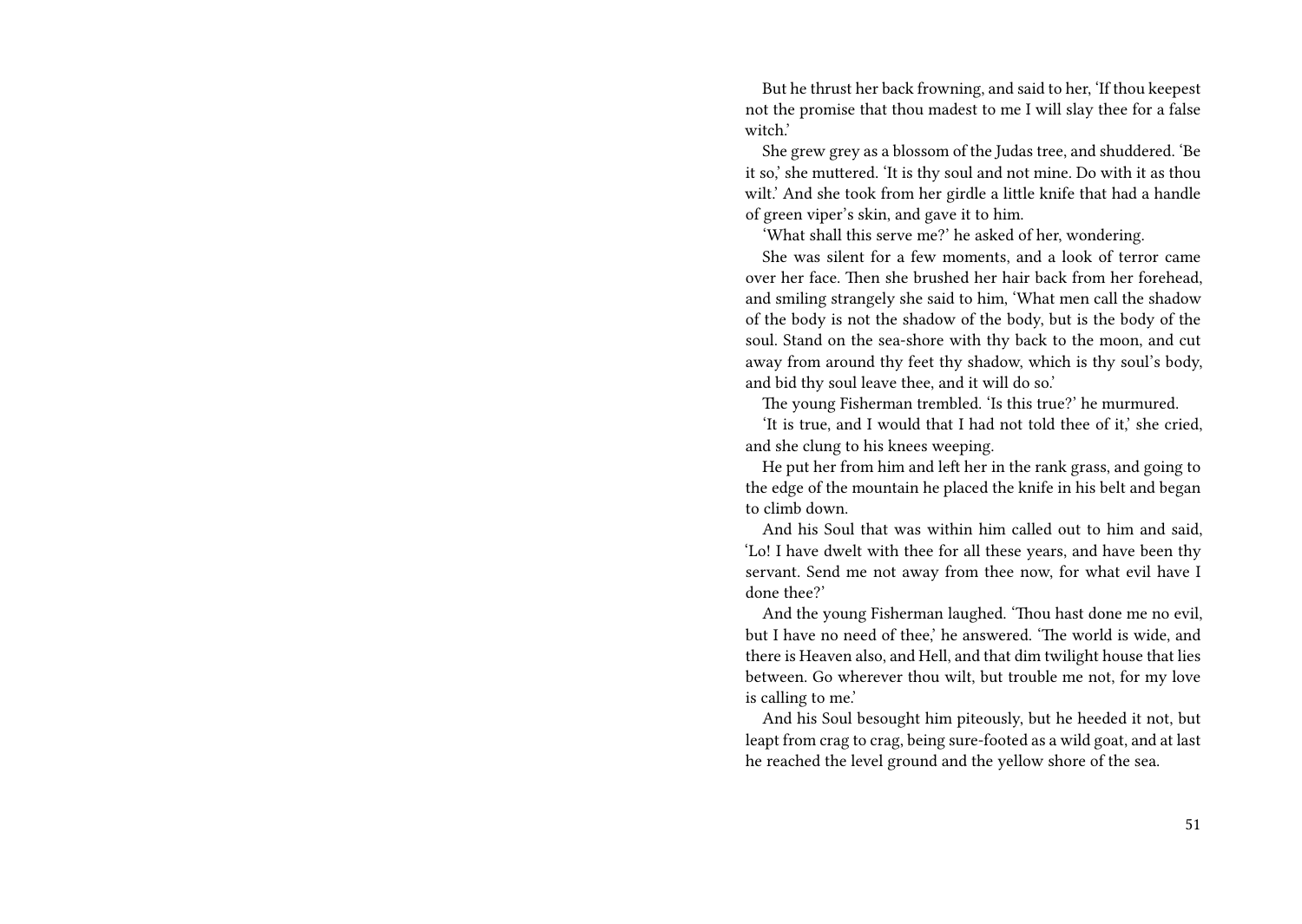Bronze-limbed and well-knit, like a statue wrought by a Grecian, he stood on the sand with his back to the moon, and out of the foam came white arms that beckoned to him, and out of the waves rose dim forms that did him homage. Before him lay his shadow, which was the body of his soul, and behind him hung the moon in the honey-coloured air.

And his Soul said to him, 'If indeed thou must drive me from thee, send me not forth without a heart. The world is cruel, give me thy heart to take with me.'

He tossed his head and smiled. 'With what should I love my love if I gave thee my heart?' he cried.

'Nay, but be merciful,' said his Soul: 'give me thy heart, for the world is very cruel, and I am afraid.'

'My heart is my love's,' he answered, 'therefore tarry not, but get thee gone.'

'Should I not love also?' asked his Soul.

'Get thee gone, for I have no need of thee,' cried the young Fisherman, and he took the little knife with its handle of green viper's skin, and cut away his shadow from around his feet, and it rose up and stood before him, and looked at him, and it was even as himself.

He crept back, and thrust the knife into his belt, and a feeling of awe came over him. 'Get thee gone,' he murmured, 'and let me see thy face no more.'

'Nay, but we must meet again,' said the Soul. Its voice was low and flute-like, and its lips hardly moved while it spake.

'How shall we meet?' cried the young Fisherman. 'Thou wilt not follow me into the depths of the sea?'

'Once every year I will come to this place, and call to thee,' said the Soul. 'It may be that thou wilt have need of me.'

'What need should I have of thee?' cried the young Fisherman, 'but be it as thou wilt,' and he plunged into the waters and the Tritons blew their horns and the little Mermaid rose up to meet him, and put her arms around his neck and kissed him on the mouth.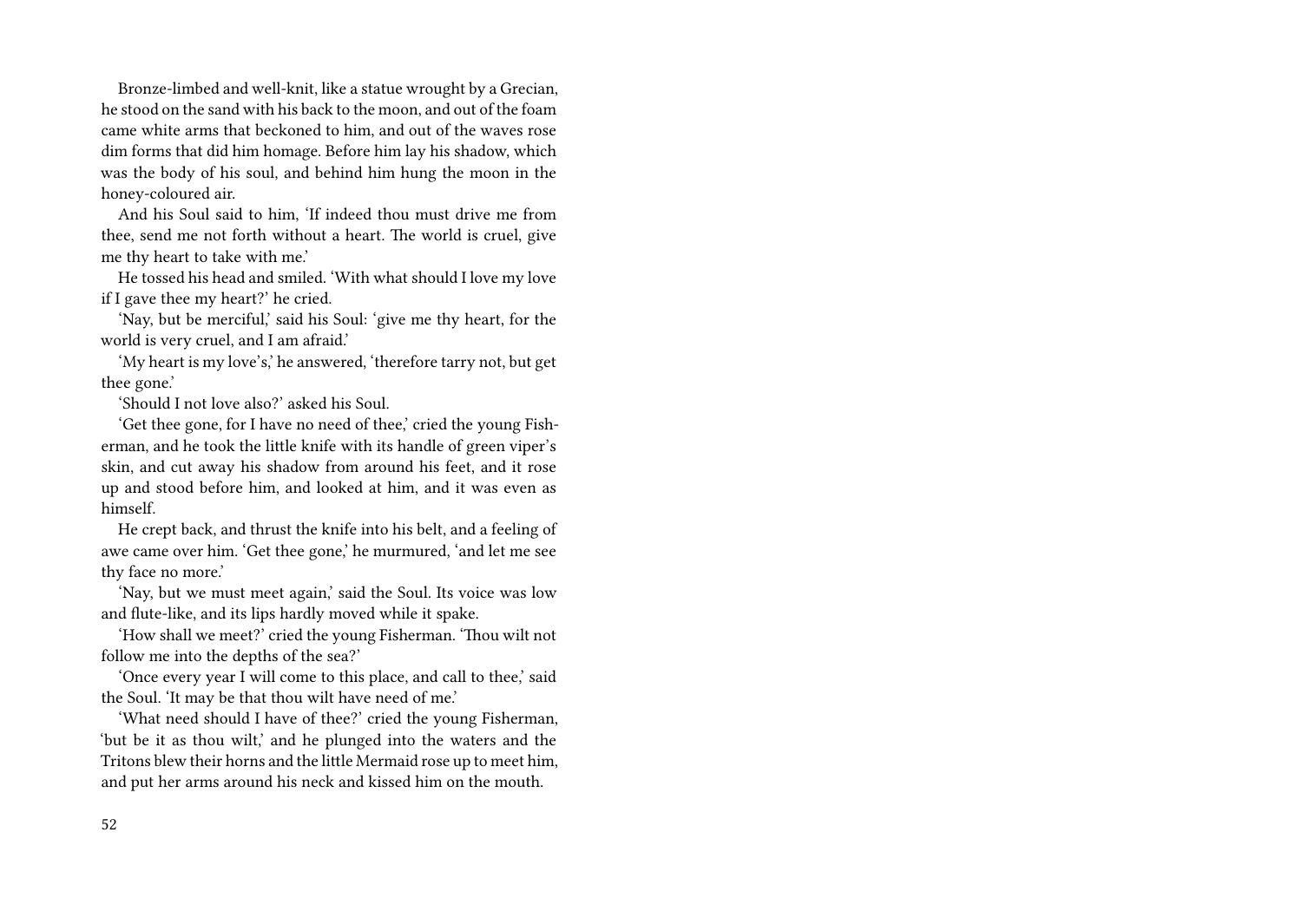And a cry of joy broke from his lips, and he ran over, and kneeling down he kissed the wounds on his mother's feet, and wet them with his tears. He bowed his head in the dust, and sobbing, as one whose heart might break, he said to her: 'Mother, I denied thee in the hour of my pride. Accept me in the hour of my humility. Mother, I gave thee hatred. Do thou give me love. Mother, I rejected thee. Receive thy child now.' But the beggar-woman answered him not a word.

And he reached out his hands, and clasped the white feet of the leper, and said to him: 'Thrice did I give thee of my mercy. Bid my mother speak to me once.' But the leper answered him not a word.

And he sobbed again and said: 'Mother, my suffering is greater than I can bear. Give me thy forgiveness, and let me go back to the forest.' And the beggar-woman put her hand on his head, and said to him, 'Rise,' and the leper put his hand on his head, and said to him, 'Rise,' also.

And he rose up from his feet, and looked at them, and lo! they were a King and a Queen.

And the Queen said to him, 'This is thy father whom thou hast succoured.'

And the King said, 'This is thy mother whose feet thou hast washed with thy tears.' And they fell on his neck and kissed him, and brought him into the palace and clothed him in fair raiment, and set the crown upon his head, and the sceptre in his hand, and over the city that stood by the river he ruled, and was its lord. Much justice and mercy did he show to all, and the evil Magician he banished, and to the Woodcutter and his wife he sent many rich gifts, and to their children he gave high honour. Nor would he suffer any to be cruel to bird or beast, but taught love and loving-kindness and charity, and to the poor he gave bread, and to the naked he gave raiment, and there was peace and plenty in the land.

Yet ruled he not long, so great had been his suffering, and so bitter the fire of his testing, for after the space of three years he died. And he who came after him ruled evilly.

And the Soul stood on the lonely beach and watched them. And when they had sunk down into the sea, it went weeping away over the marshes.

And after a year was over the Soul came down to the shore of the sea and called to the young Fisherman, and he rose out of the deep, and said, 'Why dost thou call to me?'

And the Soul answered, 'Come nearer, that I may speak with thee, for I have seen marvellous things.'

So he came nearer, and couched in the shallow water, and leaned his head upon his hand and listened.

And the Soul said to him, 'When I left thee I turned my face to the East and journeyed. From the East cometh everything that is wise. Six days I journeyed, and on the morning of the seventh day I came to a hill that is in the country of the Tartars. I sat down under the shade of a tamarisk tree to shelter myself from the sun. The land was dry and burnt up with the heat. The people went to and fro over the plain like flies crawling upon a disk of polished copper.

'When it was noon a cloud of red dust rose up from the flat rim of the land. When the Tartars saw it, they strung their painted bows, and having leapt upon their little horses they galloped to meet it. The women fled screaming to the waggons, and hid themselves behind the felt curtains.

'At twilight the Tartars returned, but five of them were missing, and of those that came back not a few had been wounded. They harnessed their horses to the waggons and drove hastily away. Three jackals came out of a cave and peered after them. Then they sniffed up the air with their nostrils, and trotted off in the opposite direction.

'When the moon rose I saw a camp-fire burning on the plain, and went towards it. A company of merchants were seated round it on carpets. Their camels were picketed behind them, and the negroes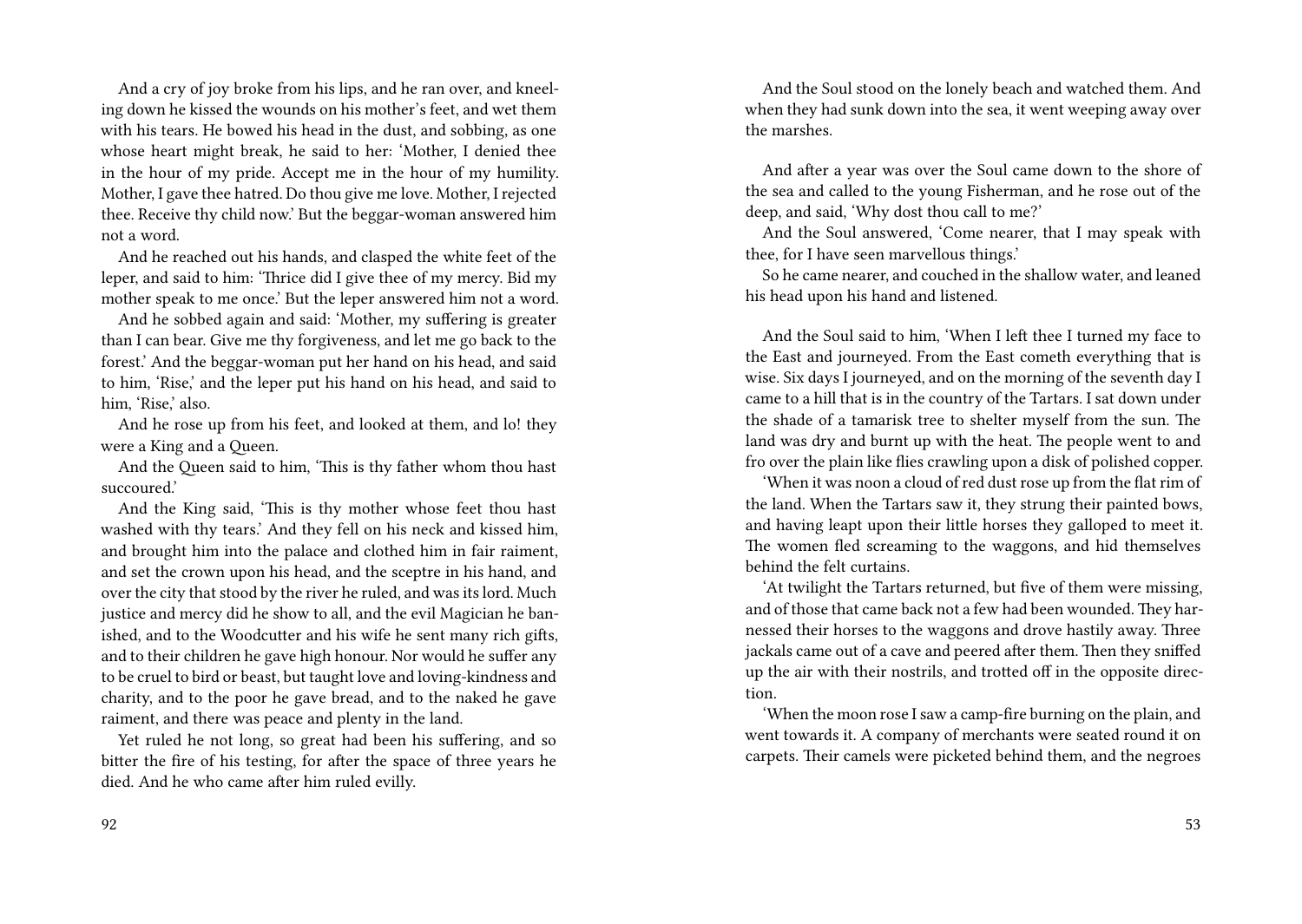who were their servants were pitching tents of tanned skin upon the sand, and making a high wall of the prickly pear.

'As I came near them, the chief of the merchants rose up and drew his sword, and asked me my business.

'I answered that I was a Prince in my own land, and that I had escaped from the Tartars, who had sought to make me their slave. The chief smiled, and showed me five heads fixed upon long reeds of bamboo.

'Then he asked me who was the prophet of God, and I answered him Mohammed.

'When he heard the name of the false prophet, he bowed and took me by the hand, and placed me by his side. A negro brought me some mare's milk in a wooden dish, and a piece of lamb's flesh roasted.

'At daybreak we started on our journey. I rode on a red-haired camel by the side of the chief, and a runner ran before us carrying a spear. The men of war were on either hand, and the mules followed with the merchandise. There were forty camels in the caravan, and the mules were twice forty in number.

'We went from the country of the Tartars into the country of those who curse the Moon. We saw the Gryphons guarding their gold on the white rocks, and the scaled Dragons sleeping in their caves. As we passed over the mountains we held our breath lest the snows might fall on us, and each man tied a veil of gauze before his eyes. As we passed through the valleys the Pygmies shot arrows at us from the hollows of the trees, and at night-time we heard the wild men beating on their drums. When we came to the Tower of Apes we set fruits before them, and they did not harm us. When we came to the Tower of Serpents we gave them warm milk in howls of brass, and they let us go by. Three times in our journey we came to the banks of the Oxus. We crossed it on rafts of wood with great bladders of blown hide. The river-horses raged against us and sought to slay us. When the camels saw them they trembled.

But lo! as he passed through the gate of the city, the guards bowed down and made obeisance to him, saying, 'How beautiful is our lord!' and a crowd of citizens followed him, and cried out, 'Surely there is none so beautiful in the whole world!' so that the Star-Child wept, and said to himself, 'They are mocking me, and making light of my misery.' And so large was the concourse of the people, that he lost the threads of his way, and found himself at last in a great square, in which there was a palace of a King.

And the gate of the palace opened, and the priests and the high officers of the city ran forth to meet him, and they abased themselves before him, and said, 'Thou art our lord for whom we have been waiting, and the son of our King.'

And the Star-Child answered them and said, 'I am no king's son, but the child of a poor beggar-woman. And how say ye that I am beautiful, for I know that I am evil to look at?'

Then he, whose armour was inlaid with gilt flowers, and on whose helmet crouched a lion that had wings, held up a shield, and cried, 'How saith my lord that he is not beautiful?'

And the Star-Child looked, and lo! his face was even as it had been, and his comeliness had come back to him, and he saw that in his eyes which he had not seen there before.

And the priests and the high officers knelt down and said to him, 'It was prophesied of old that on this day should come he who was to rule over us. Therefore, let our lord take this crown and this sceptre, and be in his justice and mercy our King over us.'

But he said to them, 'I am not worthy, for I have denied the mother who bare me, nor may I rest till I have found her, and known her forgiveness. Therefore, let me go, for I must wander again over the world, and may not tarry here, though ye bring me the crown and the sceptre.' And as he spake he turned his face from them towards the street that led to the gate of the city, and lo! amongst the crowd that pressed round the soldiers, he saw the beggar-woman who was his mother, and at her side stood the leper, who had sat by the road.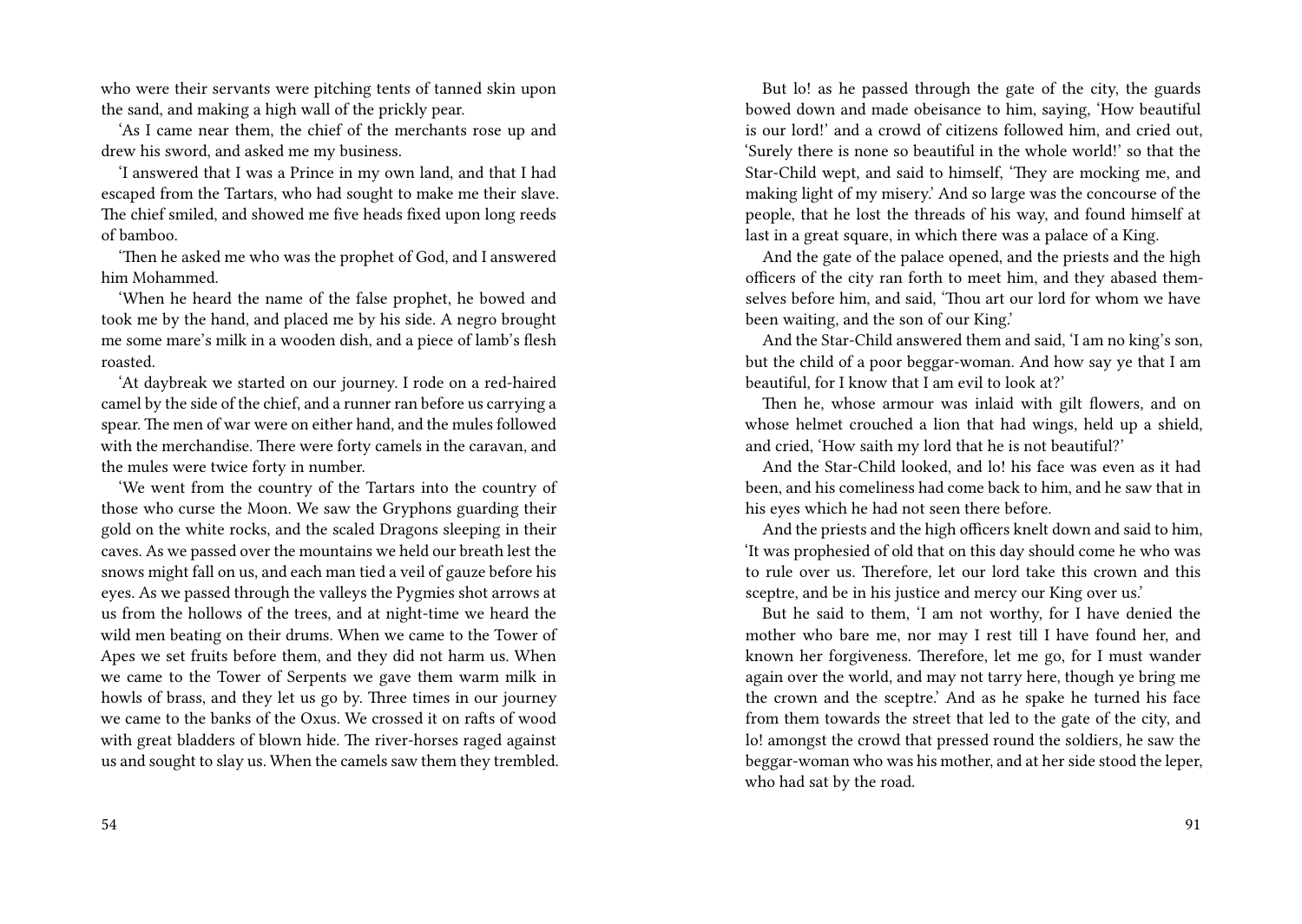And the Star-Child said to him, 'I have in my wallet but one piece of yellow gold, and if I bring it not to my master he will beat me and keep me as his slave.'

But the leper entreated him sore, so that the Star-Child had pity on him, and gave him the piece of yellow gold.

And when he came to the Magician's house, the Magician opened to him, and brought him in, and said to him, 'Hast thou the piece of yellow gold?' And the Star-Child said to him, 'I have it not.' So the Magician fell upon him, and beat him, and loaded him with chains, and cast him again into the dungeon.

And on the morrow the Magician came to him, and said, 'If today thou bringest me the piece of red gold I will set thee free, but if thou bringest it not I will surely slay thee.'

So the Star-Child went to the wood, and all day long he searched for the piece of red gold, but nowhere could he find it. And at evening he sat him down and wept, and as he was weeping there came to him the little Hare.

And the Hare said to him, 'The piece of red gold that thou seekest is in the cavern that is behind thee. Therefore weep no more but be glad.'

'How shall I reward thee?' cried the Star-Child, 'for lo! this is the third time thou hast succoured me.'

'Nay, but thou hadst pity on me first,' said the Hare, and it ran away swiftly.

And the Star-Child entered the cavern, and in its farthest corner he found the piece of red gold. So he put it in his wallet, and hurried to the city. And the leper seeing him coming, stood in the centre of the road, and cried out, and said to him, 'Give me the piece of red money, or I must die,' and the Star-Child had pity on him again, and gave him the piece of red gold, saying, 'Thy need is greater than mine.' Yet was his heart heavy, for he knew what evil fate awaited him.

'The kings of each city levied tolls on us, but would not suffer us to enter their gates. They threw us bread over the walls, little maizecakes baked in honey and cakes of fine flour filled with dates. For every hundred baskets we gave them a bead of amber.

'When the dwellers in the villages saw us coming, they poisoned the wells and fled to the hill-summits. We fought with the Magadae who are born old, and grow younger and younger every year, and die when they are little children; and with the Laktroi who say that they are the sons of tigers, and paint themselves yellow and black; and with the Aurantes who bury their dead on the tops of trees, and themselves live in dark caverns lest the Sun, who is their god, should slay them; and with the Krimnians who worship a crocodile, and give it earrings of green glass, and feed it with butter and fresh fowls; and with the Agazonbae, who are dog-faced; and with the Sibans, who have horses' feet, and run more swiftly than horses. A third of our company died in battle, and a third died of want. The rest murmured against me, and said that I had brought them an evil fortune. I took a horned adder from beneath a stone and let it sting me. When they saw that I did not sicken they grew afraid.

'In the fourth month we reached the city of Illel. It was nighttime when we came to the grove that is outside the walls, and the air was sultry, for the Moon was travelling in Scorpion. We took the ripe pomegranates from the trees, and brake them, and drank their sweet juices. Then we lay down on our carpets, and waited for the dawn.

'And at dawn we rose and knocked at the gate of the city. It was wrought out of red bronze, and carved with sea-dragons and dragons that have wings. The guards looked down from the battlements and asked us our business. The interpreter of the caravan answered that we had come from the island of Syria with much merchandise. They took hostages, and told us that they would open the gate to us at noon, and bade us tarry till then.

'When it was noon they opened the gate, and as we entered in the people came crowding out of the houses to look at us, and a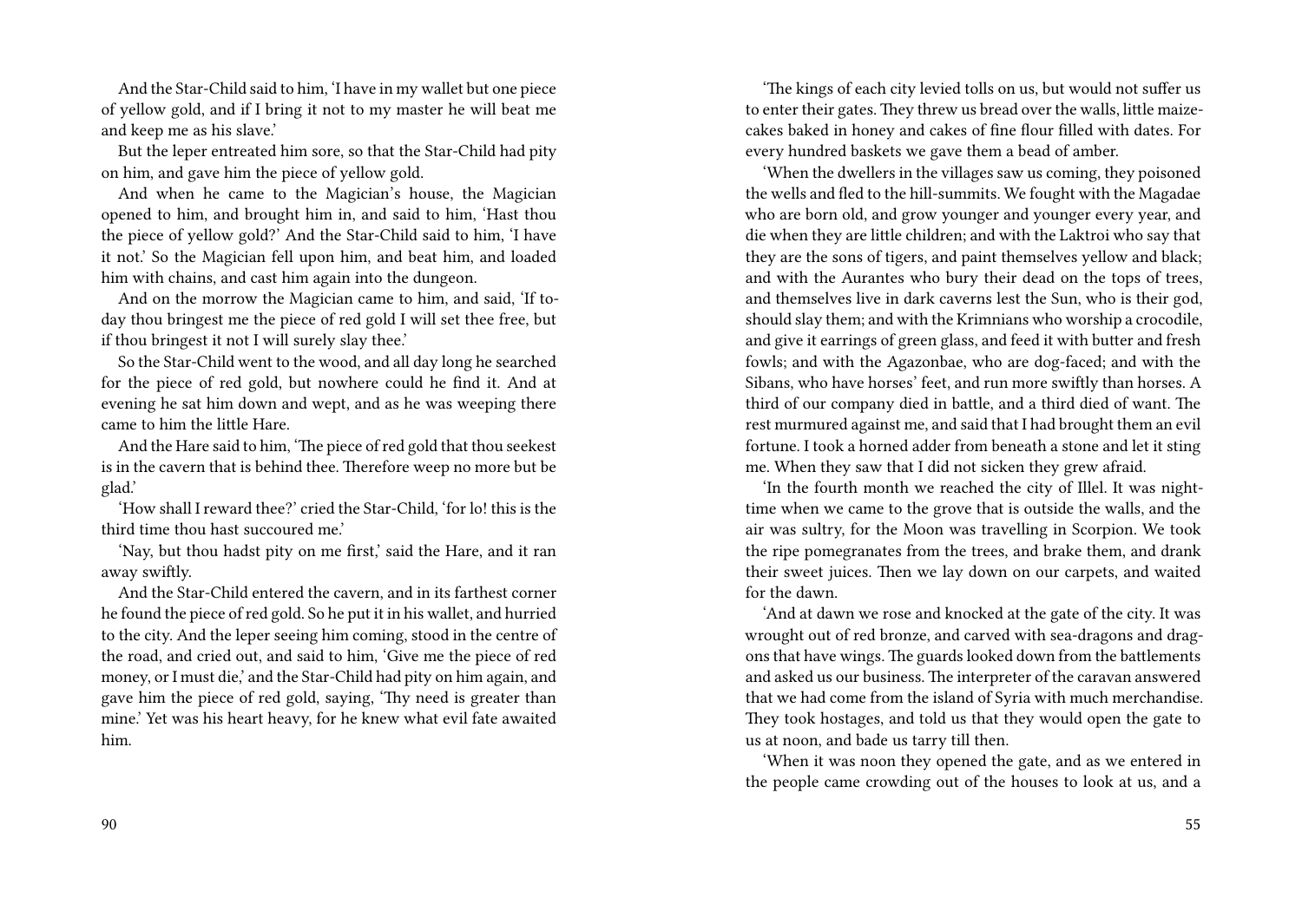crier went round the city crying through a shell. We stood in the market-place, and the negroes uncorded the bales of figured cloths and opened the carved chests of sycamore. And when they had ended their task, the merchants set forth their strange wares, the waxed linen from Egypt and the painted linen from the country of the Ethiops, the purple sponges from Tyre and the blue hangings from Sidon, the cups of cold amber and the fine vessels of glass and the curious vessels of burnt clay. From the roof of a house a company of women watched us. One of them wore a mask of gilded leather.

'And on the first day the priests came and bartered with us, and on the second day came the nobles, and on the third day came the craftsmen and the slaves. And this is their custom with all merchants as long as they tarry in the city.

'And we tarried for a moon, and when the moon was waning, I wearied and wandered away through the streets of the city and came to the garden of its god. The priests in their yellow robes moved silently through the green trees, and on a pavement of black marble stood the rose-red house in which the god had his dwelling. Its doors were of powdered lacquer, and bulls and peacocks were wrought on them in raised and polished gold. The tilted roof was of sea-green porcelain, and the jutting eaves were festooned with little bells. When the white doves flew past, they struck the bells with their wings and made them tinkle.

'In front of the temple was a pool of clear water paved with veined onyx. I lay down beside it, and with my pale fingers I touched the broad leaves. One of the priests came towards me and stood behind me. He had sandals on his feet, one of soft serpent-skin and the other of birds' plumage. On his head was a mitre of black felt decorated with silver crescents. Seven yellows were woven into his robe, and his frizzed hair was stained with antimony.

'After a little while he spake to me, and asked me my desire.

'I told him that my desire was to see the god.

But the leper entreated him, and prayed of him, till the Star-Child had pity, and gave him the piece of white gold.

And when he came to the Magician's house, the Magician opened to him, and brought him in, and said to him, 'Hast thou the piece of white gold?' And the Star-Child answered, 'I have it not.' So the Magician fell upon him, and beat him, and set before him an empty trencher, and said, 'Eat,' and an empty cup, and said, 'Drink,' and flung him again into the dungeon.

And on the morrow the Magician came to him, and said, 'If today thou bringest me not the piece of yellow gold, I will surely keep thee as my slave, and give thee three hundred stripes.'

So the Star-Child went to the wood, and all day long he searched for the piece of yellow gold, but nowhere could he find it. And at sunset he sat him down and began to weep, and as he was weeping there came to him the little Hare that he had rescued from the trap.

And the Hare said to him, 'Why art thou weeping? And what dost thou seek in the wood?'

And the Star-Child answered, 'I am seeking for a piece of yellow gold that is hidden here, and if I find it not my master will beat me, and keep me as a slave.'

'Follow me,' cried the Hare, and it ran through the wood till it came to a pool of water. And at the bottom of the pool the piece of yellow gold was lying.

'How shall I thank thee?' said the Star-Child, 'for lo! this is the second time that you have succoured me.'

'Nay, but thou hadst pity on me first,' said the Hare, and it ran away swiftly.

And the Star-Child took the piece of yellow gold, and put it in his wallet, and hurried to the city. But the leper saw him coming, and ran to meet him, and knelt down and cried, 'Give me a piece of money or I shall die of hunger.'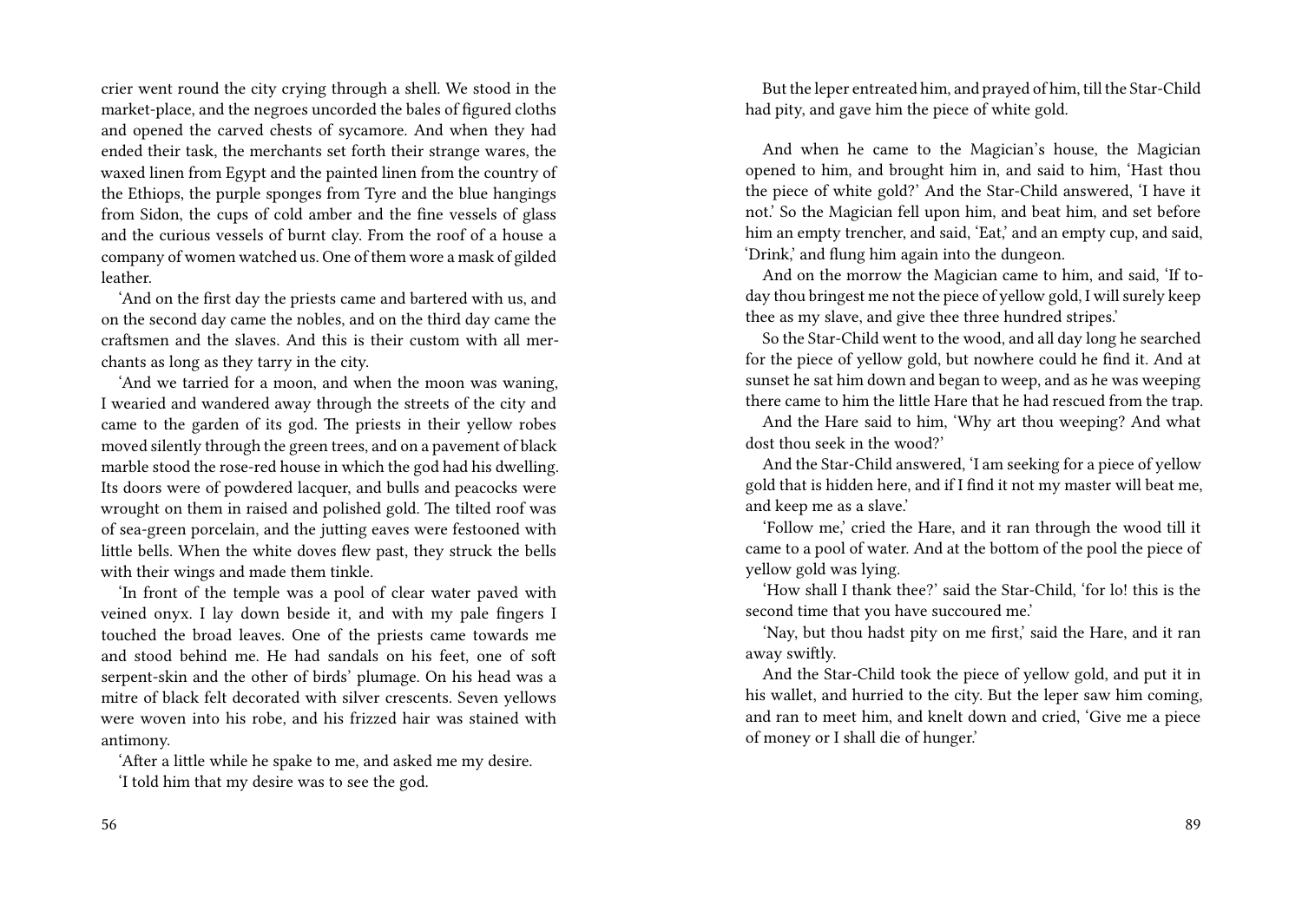face towards home, weeping bitterly, for he knew what fate was in store for him.

But when he had reached the outskirts of the wood, he heard from a thicket a cry as of some one in pain. And forgetting his own sorrow he ran back to the place, and saw there a little Hare caught in a trap that some hunter had set for it.

And the Star-Child had pity on it, and released it, and said to it, 'I am myself but a slave, yet may I give thee thy freedom.'

And the Hare answered him, and said: 'Surely thou hast given me freedom, and what shall I give thee in return?'

And the Star-Child said to it, 'I am seeking for a piece of white gold, nor can I anywhere find it, and if I bring it not to my master he will beat me.'

'Come thou with me,' said the Hare, 'and I will lead thee to it, for I know where it is hidden, and for what purpose.'

So the Star-Child went with the Hare, and lo! in the cleft of a great oak-tree he saw the piece of white gold that he was seeking. And he was filled with joy, and seized it, and said to the Hare, 'The service that I did to thee thou hast rendered back again many times over, and the kindness that I showed thee thou hast repaid a hundred-fold.'

'Nay,' answered the Hare, 'but as thou dealt with me, so I did deal with thee,' and it ran away swiftly, and the Star-Child went towards the city.

Now at the gate of the city there was seated one who was a leper. Over his face hung a cowl of grey linen, and through the eyelets his eyes gleamed like red coals. And when he saw the Star-Child coming, he struck upon a wooden bowl, and clattered his bell, and called out to him, and said, 'Give me a piece of money, or I must die of hunger. For they have thrust me out of the city, and there is no one who has pity on me.'

'Alas!' cried the Star-Child, 'I have but one piece of money in my wallet, and if I bring it not to my master he will beat me, for I am his slave.'

'"The god is hunting," said the priest, looking strangely at me with his small slanting eyes.

'"Tell me in what forest, and I will ride with him," I answered. 'He combed out the soft fringes of his tunic with his long pointed nails. "The god is asleep," he murmured.

'"Tell me on what couch, and I will watch by him," I answered. '"The god is at the feast," he cried.

'"If the wine be sweet I will drink it with him, and if it be bitter I will drink it with him also," was my answer.

'He bowed his head in wonder, and, taking me by the hand, he raised me up, and led me into the temple.

'And in the first chamber I saw an idol seated on a throne of jasper bordered with great orient pearls. It was carved out of ebony, and in stature was of the stature of a man. On its forehead was a ruby, and thick oil dripped from its hair on to its thighs. Its feet were red with the blood of a newly-slain kid, and its loins girt with a copper belt that was studded with seven beryls.

'And I said to the priest, "Is this the god?" And he answered me, "This is the god."

'"Show me the god," I cried, "or I will surely slay thee." And I touched his hand, and it became withered.

'And the priest besought me, saying, "Let my lord heal his servant, and I will show him the god."

'So I breathed with my breath upon his hand, and it became whole again, and he trembled and led me into the second chamber, and I saw an idol standing on a lotus of jade hung with great emeralds. It was carved out of ivory, and in stature was twice the stature of a man. On its forehead was a chrysolite, and its breasts were smeared with myrrh and cinnamon. In one hand it held a crooked sceptre of jade, and in the other a round crystal. It ware buskins of brass, and its thick neck was circled with a circle of selenites.

'And I said to the priest, "Is this the god?" 'And he answered me, "This is the god."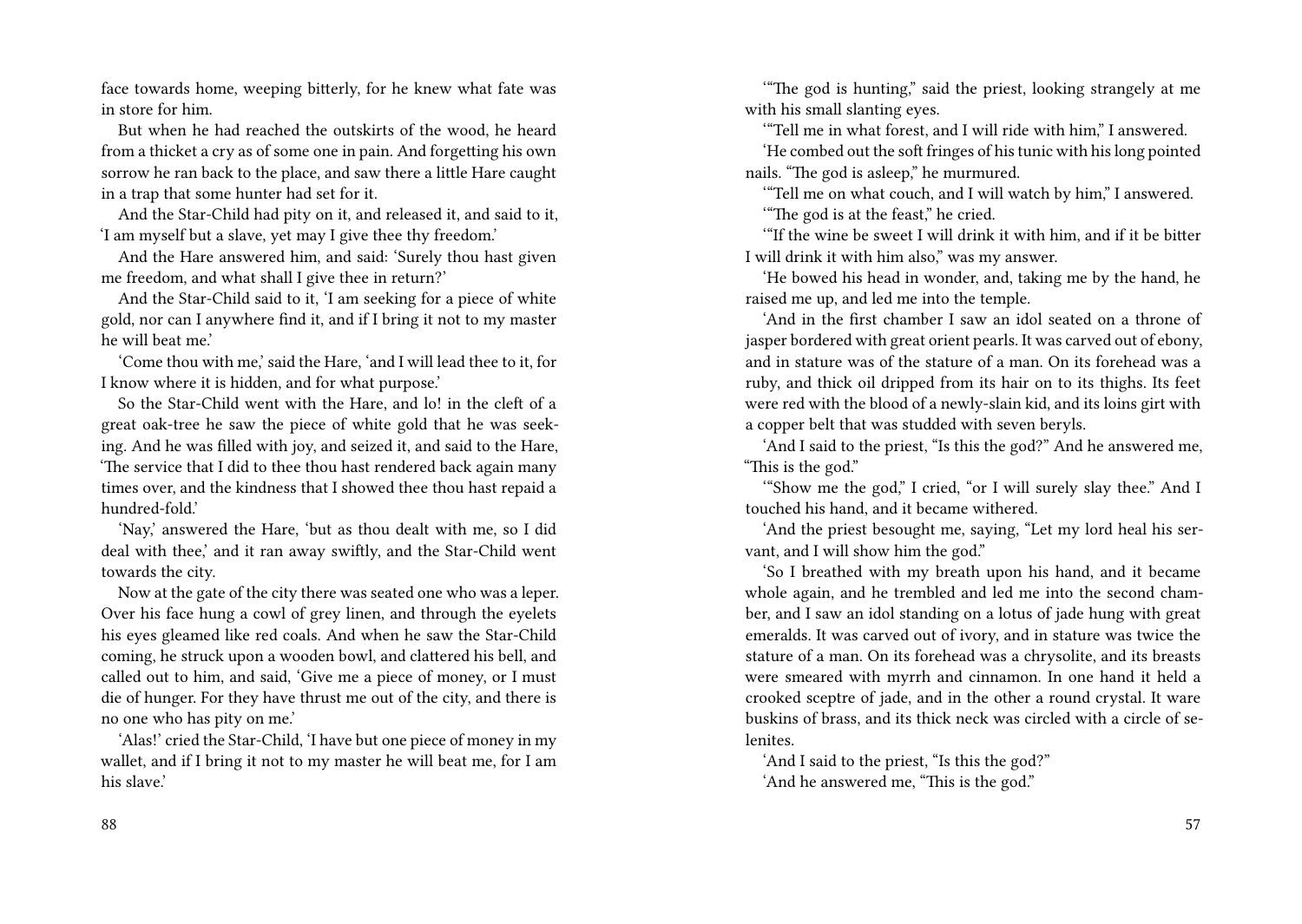'"Show me the god," I cried, "or I will surely slay thee." And I touched his eyes, and they became blind.

'And the priest besought me, saying, "Let my lord heal his servant, and I will show him the god."

'So I breathed with my breath upon his eyes, and the sight came back to them, and he trembled again, and led me into the third chamber, and lo! there was no idol in it, nor image of any kind, but only a mirror of round metal set on an altar of stone.

'And I said to the priest, "Where is the god?"

'And he answered me: "There is no god but this mirror that thou seest, for this is the Mirror of Wisdom. And it reflecteth all things that are in heaven and on earth, save only the face of him who looketh into it. This it reflecteth not, so that he who looketh into it may be wise. Many other mirrors are there, but they are mirrors of Opinion. This only is the Mirror of Wisdom. And they who possess this mirror know everything, nor is there anything hidden from them. And they who possess it not have not Wisdom. Therefore is it the god, and we worship it." And I looked into the mirror, and it was even as he had said to me.

'And I did a strange thing, but what I did matters not, for in a valley that is but a day's journey from this place have I hidden the Mirror of Wisdom. Do but suffer me to enter into thee again and be thy servant, and thou shalt be wiser than all the wise men, and Wisdom shall be thine. Suffer me to enter into thee, and none will be as wise as thou.'

But the young Fisherman laughed. 'Love is better than Wisdom,' he cried, 'and the little Mermaid loves me.'

'Nay, but there is nothing better than Wisdom,' said the Soul.

'Love is better,' answered the young Fisherman, and he plunged into the deep, and the Soul went weeping away over the marshes.

And after the second year was over, the Soul came down to the shore of the sea, and called to the young Fisherman, and he rose out of the deep and said, 'Why dost thou call to me?'

eyes, the Star-Child found himself in a dungeon, that was lit by a lantern of horn.

And the old man set before him some mouldy bread on a trencher and said, 'Eat,' and some brackish water in a cup and said, 'Drink,' and when he had eaten and drunk, the old man went out, locking the door behind him and fastening it with an iron chain.

And on the morrow the old man, who was indeed the subtlest of the magicians of Libya and had learned his art from one who dwelt in the tombs of the Nile, came in to him and frowned at him, and said, 'In a wood that is nigh to the gate of this city of Giaours there are three pieces of gold. One is of white gold, and another is of yellow gold, and the gold of the third one is red. To-day thou shalt bring me the piece of white gold, and if thou bringest it not back, I will beat thee with a hundred stripes. Get thee away quickly, and at sunset I will be waiting for thee at the door of the garden. See that thou bringest the white gold, or it shall go ill with thee, for thou art my slave, and I have bought thee for the price of a bowl of sweet wine.' And he bound the eyes of the Star-Child with the scarf of figured silk, and led him through the house, and through the garden of poppies, and up the five steps of brass. And having opened the little door with his ring he set him in the street.

And the Star-Child went out of the gate of the city, and came to the wood of which the Magician had spoken to him.

Now this wood was very fair to look at from without, and seemed full of singing birds and of sweet-scented flowers, and the Star-Child entered it gladly. Yet did its beauty profit him little, for wherever he went harsh briars and thorns shot up from the ground and encompassed him, and evil nettles stung him, and the thistle pierced him with her daggers, so that he was in sore distress. Nor could he anywhere find the piece of white gold of which the Magician had spoken, though he sought for it from morn to noon, and from noon to sunset. And at sunset he set his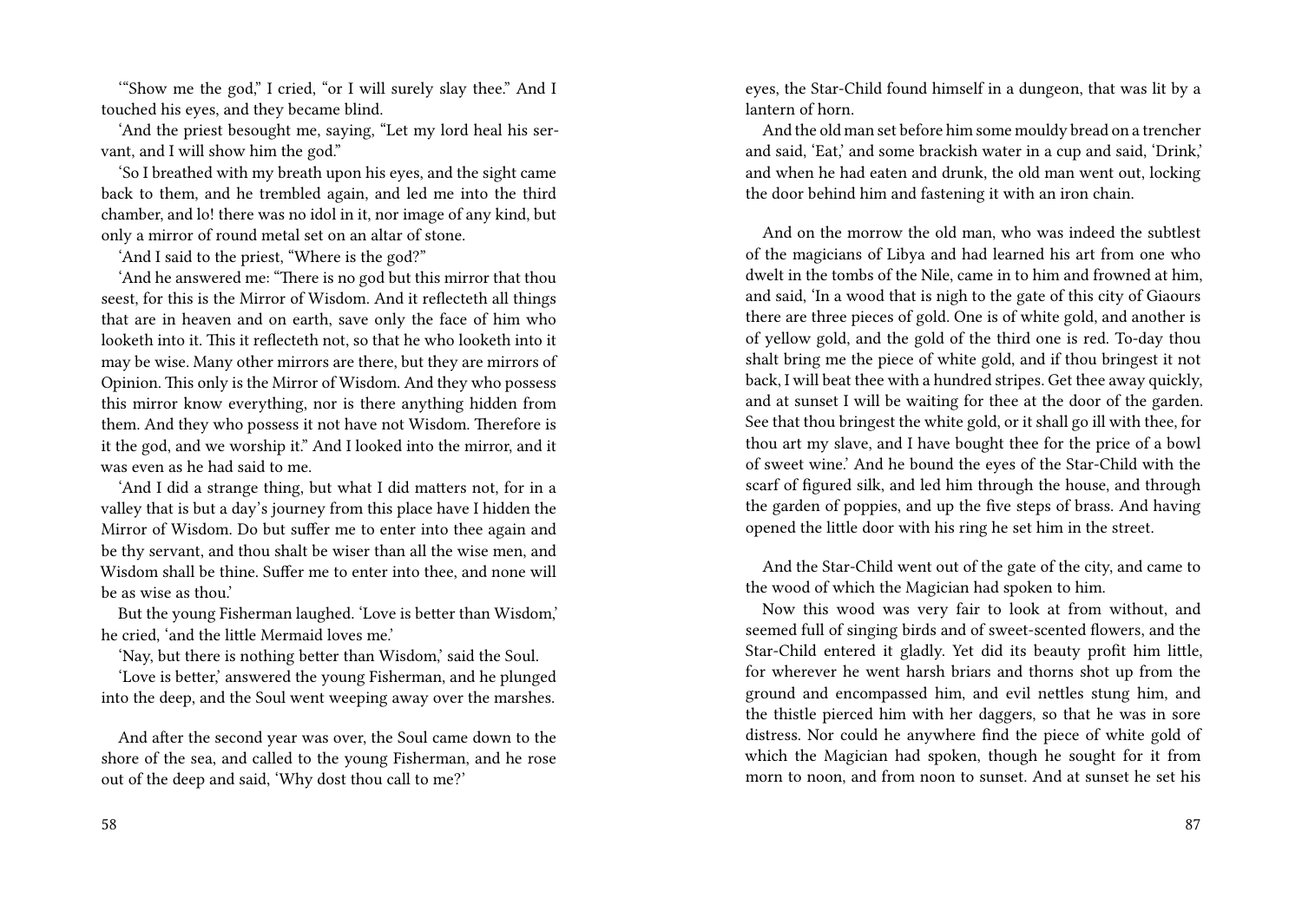halberts across the entrance, and said roughly to him, 'What is thy business in the city?'

'I am seeking for my mother,' he answered, 'and I pray ye to suffer me to pass, for it may be that she is in this city.'

But they mocked at him, and one of them wagged a black beard, and set down his shield and cried, 'Of a truth, thy mother will not be merry when she sees thee, for thou art more ill-favoured than the toad of the marsh, or the adder that crawls in the fen. Get thee gone. Get thee gone. Thy mother dwells not in this city.'

And another, who held a yellow banner in his hand, said to him, 'Who is thy mother, and wherefore art thou seeking for her?'

And he answered, 'My mother is a beggar even as I am, and I have treated her evilly, and I pray ye to suffer me to pass that she may give me her forgiveness, if it be that she tarrieth in this city.' But they would not, and pricked him with their spears.

And, as he turned away weeping, one whose armour was inlaid with gilt flowers, and on whose helmet couched a lion that had wings, came up and made inquiry of the soldiers who it was who had sought entrance. And they said to him, 'It is a beggar and the child of a beggar, and we have driven him away.'

'Nay,' he cried, laughing, 'but we will sell the foul thing for a slave, and his price shall be the price of a bowl of sweet wine.'

And an old and evil-visaged man who was passing by called out, and said, 'I will buy him for that price,' and, when he had paid the price, he took the Star-Child by the hand and led him into the city.

And after that they had gone through many streets they came to a little door that was set in a wall that was covered with a pomegranate tree. And the old man touched the door with a ring of graved jasper and it opened, and they went down five steps of brass into a garden filled with black poppies and green jars of burnt clay. And the old man took then from his turban a scarf of figured silk, and bound with it the eyes of the Star-Child, and drave him in front of him. And when the scarf was taken off his

And the Soul answered, 'Come nearer, that I may speak with thee, for I have seen marvellous things.'

So he came nearer, and couched in the shallow water, and leaned his head upon his hand and listened.

And the Soul said to him, 'When I left thee, I turned my face to the South and journeyed. From the South cometh everything that is precious. Six days I journeyed along the highways that lead to the city of Ashter, along the dusty red-dyed highways by which the pilgrims are wont to go did I journey, and on the morning of the seventh day I lifted up my eyes, and lo! the city lay at my feet, for it is in a valley.

'There are nine gates to this city, and in front of each gate stands a bronze horse that neighs when the Bedouins come down from the mountains. The walls are cased with copper, and the watch-towers on the walls are roofed with brass. In every tower stands an archer with a bow in his hand. At sunrise he strikes with an arrow on a gong, and at sunset he blows through a horn of horn.

'When I sought to enter, the guards stopped me and asked of me who I was. I made answer that I was a Dervish and on my way to the city of Mecca, where there was a green veil on which the Koran was embroidered in silver letters by the hands of the angels. They were filled with wonder, and entreated me to pass in.

'Inside it is even as a bazaar. Surely thou shouldst have been with me. Across the narrow streets the gay lanterns of paper flutter like large butterflies. When the wind blows over the roofs they rise and fall as painted bubbles do. In front of their booths sit the merchants on silken carpets. They have straight black beards, and their turbans are covered with golden sequins, and long strings of amber and carved peach-stones glide through their cool fingers. Some of them sell galbanum and nard, and curious perfumes from the islands of the Indian Sea, and the thick oil of red roses, and myrrh and little nail-shaped cloves. When one stops to speak to them, they throw pinches of frankincense upon a charcoal brazier and make the air sweet. I saw a Syrian who held in his hands a thin rod like a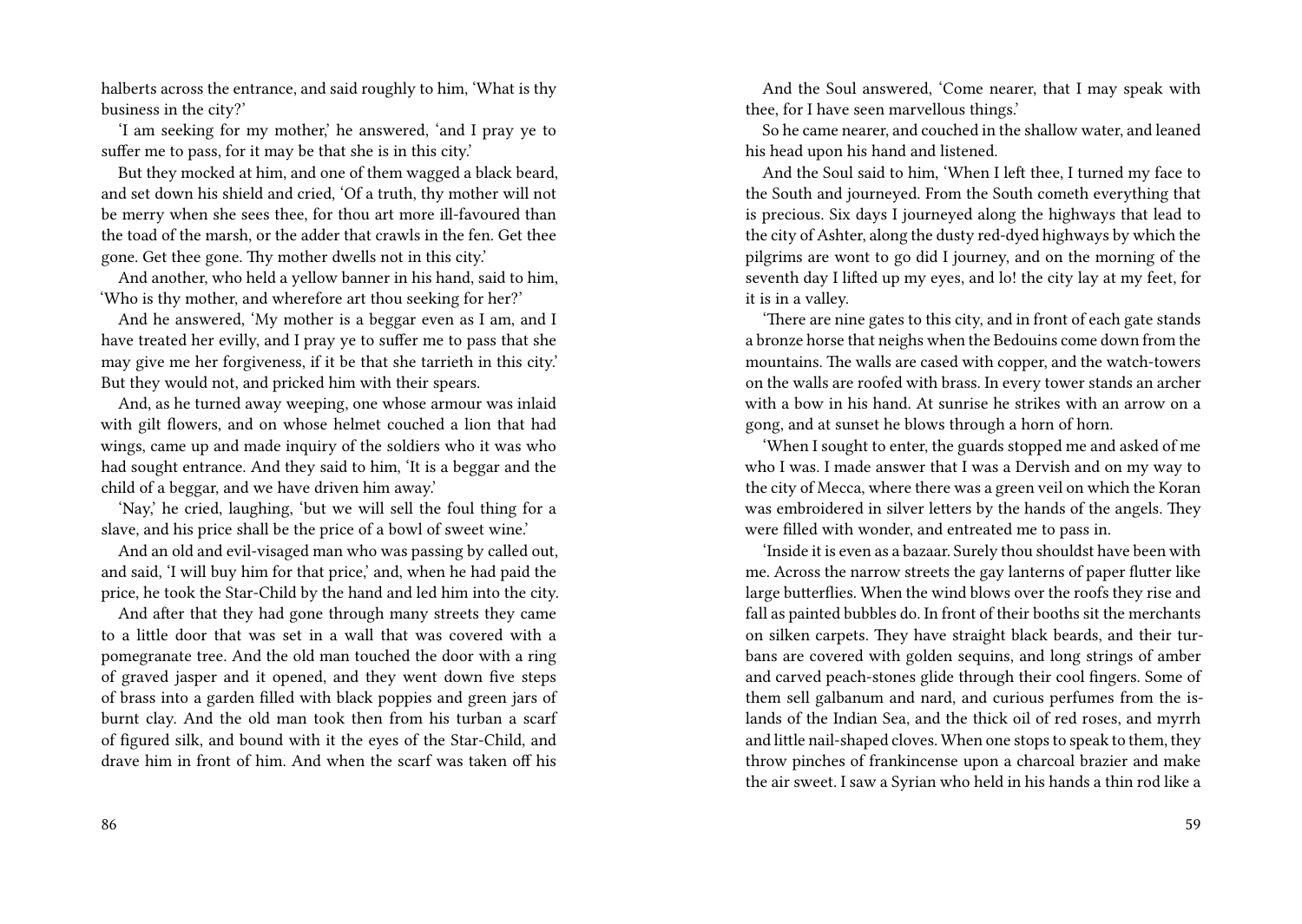reed. Grey threads of smoke came from it, and its odour as it burned was as the odour of the pink almond in spring. Others sell silver bracelets embossed all over with creamy blue turquoise stones, and anklets of brass wire fringed with little pearls, and tigers' claws set in gold, and the claws of that gilt cat, the leopard, set in gold also, and earrings of pierced emerald, and finger-rings of hollowed jade. From the tea-houses comes the sound of the guitar, and the opiumsmokers with their white smiling faces look out at the passers-by.

'Of a truth thou shouldst have been with me. The wine-sellers elbow their way through the crowd with great black skins on their shoulders. Most of them sell the wine of Schiraz, which is as sweet as honey. They serve it in little metal cups and strew rose leaves upon it. In the market-place stand the fruitsellers, who sell all kinds of fruit: ripe figs, with their bruised purple flesh, melons, smelling of musk and yellow as topazes, citrons and rose-apples and clusters of white grapes, round red-gold oranges, and oval lemons of green gold. Once I saw an elephant go by. Its trunk was painted with vermilion and turmeric, and over its ears it had a net of crimson silk cord. It stopped opposite one of the booths and began eating the oranges, and the man only laughed. Thou canst not think how strange a people they are. When they are glad they go to the birdsellers and buy of them a caged bird, and set it free that their joy may be greater, and when they are sad they scourge themselves with thorns that their sorrow may not grow less.

'One evening I met some negroes carrying a heavy palanquin through the bazaar. It was made of gilded bamboo, and the poles were of vermilion lacquer studded with brass peacocks. Across the windows hung thin curtains of muslin embroidered with beetles' wings and with tiny seed-pearls, and as it passed by a pale-faced Circassian looked out and smiled at me. I followed behind, and the negroes hurried their steps and scowled. But I did not care. I felt a great curiosity come over me.

'At last they stopped at a square white house. There were no windows to it, only a little door like the door of a tomb. They set

He said to the Linnet, 'Thou canst fly over the tops of the tall trees, and canst see the whole world. Tell me, canst thou see my mother?'

And the Linnet answered, 'Thou hast clipt my wings for thy pleasure. How should I fly?'

And to the little Squirrel who lived in the fir-tree, and was lonely, he said, 'Where is my mother?'

And the Squirrel answered, 'Thou hast slain mine. Dost thou seek to slay thine also?'

And the Star-Child wept and bowed his head, and prayed forgiveness of God's things, and went on through the forest, seeking for the beggar-woman. And on the third day he came to the other side of the forest and went down into the plain.

And when he passed through the villages the children mocked him, and threw stones at him, and the carlots would not suffer him even to sleep in the byres lest he might bring mildew on the stored corn, so foul was he to look at, and their hired men drave him away, and there was none who had pity on him. Nor could he hear anywhere of the beggar-woman who was his mother, though for the space of three years he wandered over the world, and often seemed to see her on the road in front of him, and would call to her, and run after her till the sharp flints made his feet to bleed. But overtake her he could not, and those who dwelt by the way did ever deny that they had seen her, or any like to her, and they made sport of his sorrow.

For the space of three years he wandered over the world, and in the world there was neither love nor loving-kindness nor charity for him, but it was even such a world as he had made for himself in the days of his great pride.

And one evening he came to the gate of a strong-walled city that stood by a river, and, weary and footsore though he was, he made to enter in. But the soldiers who stood on guard dropped their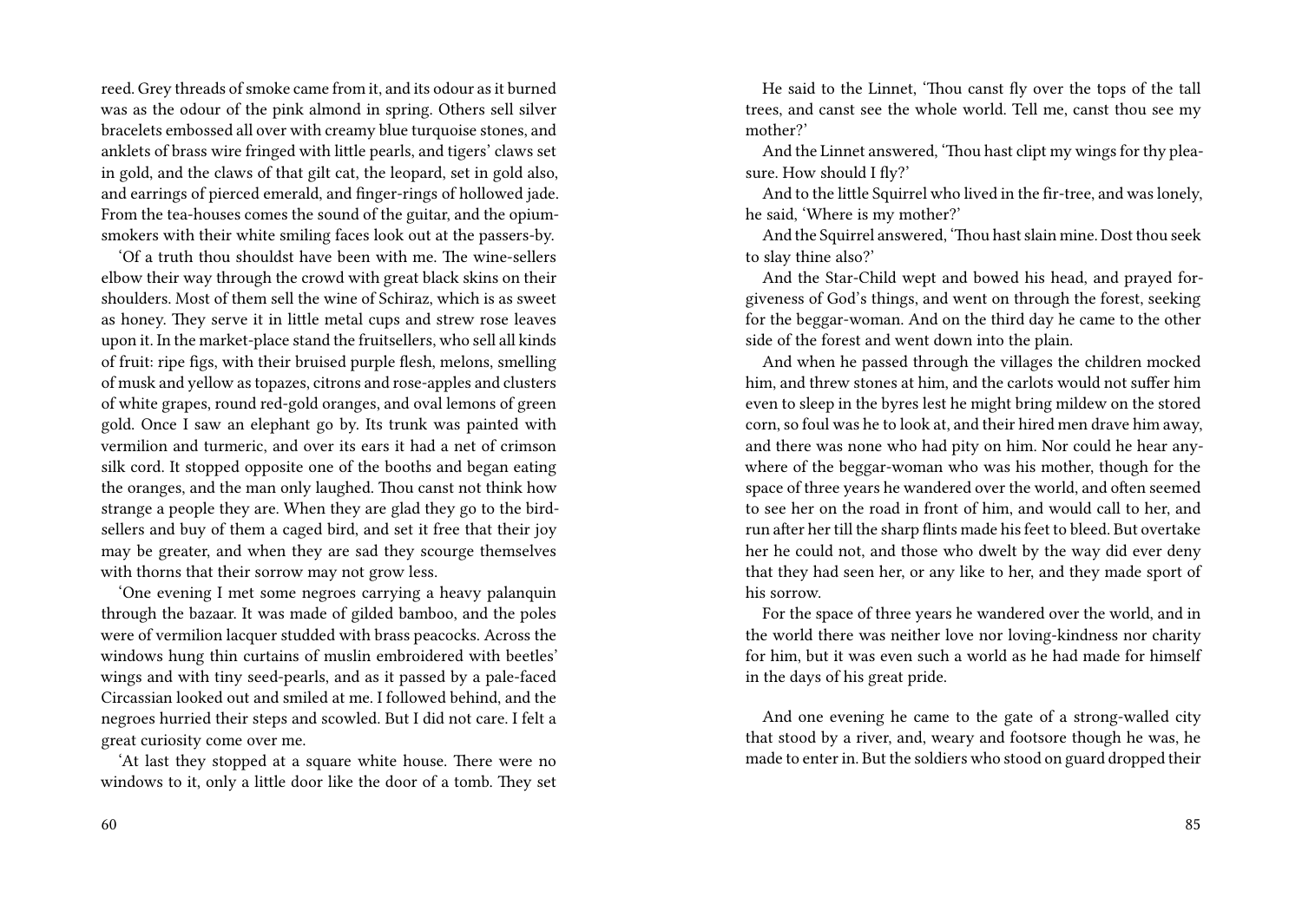Get thee hence, for we will not suffer thee to play with us,' and they drave him out of the garden.

And the Star-Child frowned and said to himself, 'What is this that they say to me? I will go to the well of water and look into it, and it shall tell me of my beauty.'

So he went to the well of water and looked into it, and lo! his face was as the face of a toad, and his body was sealed like an adder. And he flung himself down on the grass and wept, and said to himself, 'Surely this has come upon me by reason of my sin. For I have denied my mother, and driven her away, and been proud, and cruel to her. Wherefore I will go and seek her through the whole world, nor will I rest till I have found her.'

And there came to him the little daughter of the Woodcutter, and she put her hand upon his shoulder and said, 'What doth it matter if thou hast lost thy comeliness? Stay with us, and I will not mock at thee.'

And he said to her, 'Nay, but I have been cruel to my mother, and as a punishment has this evil been sent to me. Wherefore I must go hence, and wander through the world till I find her, and she give me her forgiveness.'

So he ran away into the forest and called out to his mother to come to him, but there was no answer. All day long he called to her, and, when the sun set he lay down to sleep on a bed of leaves, and the birds and the animals fled from him, for they remembered his cruelty, and he was alone save for the toad that watched him, and the slow adder that crawled past.

And in the morning he rose up, and plucked some bitter berries from the trees and ate them, and took his way through the great wood, weeping sorely. And of everything that he met he made inquiry if perchance they had seen his mother.

He said to the Mole, 'Thou canst go beneath the earth. Tell me, is my mother there?'

And the Mole answered, 'Thou hast blinded mine eyes. How should I know?'

down the palanquin and knocked three times with a copper hammer. An Armenian in a caftan of green leather peered through the wicket, and when he saw them he opened, and spread a carpet on the ground, and the woman stepped out. As she went in, she turned round and smiled at me again. I had never seen any one so pale.

'When the moon rose I returned to the same place and sought for the house, but it was no longer there. When I saw that, I knew who the woman was, and wherefore she had smiled at me.

'Certainly thou shouldst have been with me. On the feast of the New Moon the young Emperor came forth from his palace and went into the mosque to pray. His hair and beard were dyed with rose-leaves, and his cheeks were powdered with a fine gold dust. The palms of his feet and hands were yellow with saffron.

'At sunrise he went forth from his palace in a robe of silver, and at sunset he returned to it again in a robe of gold. The people flung themselves on the ground and hid their faces, but I would not do so. I stood by the stall of a seller of dates and waited. When the Emperor saw me, he raised his painted eyebrows and stopped. I stood quite still, and made him no obeisance. The people marvelled at my boldness, and counselled me to flee from the city. I paid no heed to them, but went and sat with the sellers of strange gods, who by reason of their craft are abominated. When I told them what I had done, each of them gave me a god and prayed me to leave them.

'That night, as I lay on a cushion in the tea-house that is in the Street of Pomegranates, the guards of the Emperor entered and led me to the palace. As I went in they closed each door behind me, and put a chain across it. Inside was a great court with an arcade running all round. The walls were of white alabaster, set here and there with blue and green tiles. The pillars were of green marble, and the pavement of a kind of peach-blossom marble. I had never seen anything like it before.

'As I passed across the court two veiled women looked down from a balcony and cursed me. The guards hastened on, and the butts of the lances rang upon the polished floor. They opened a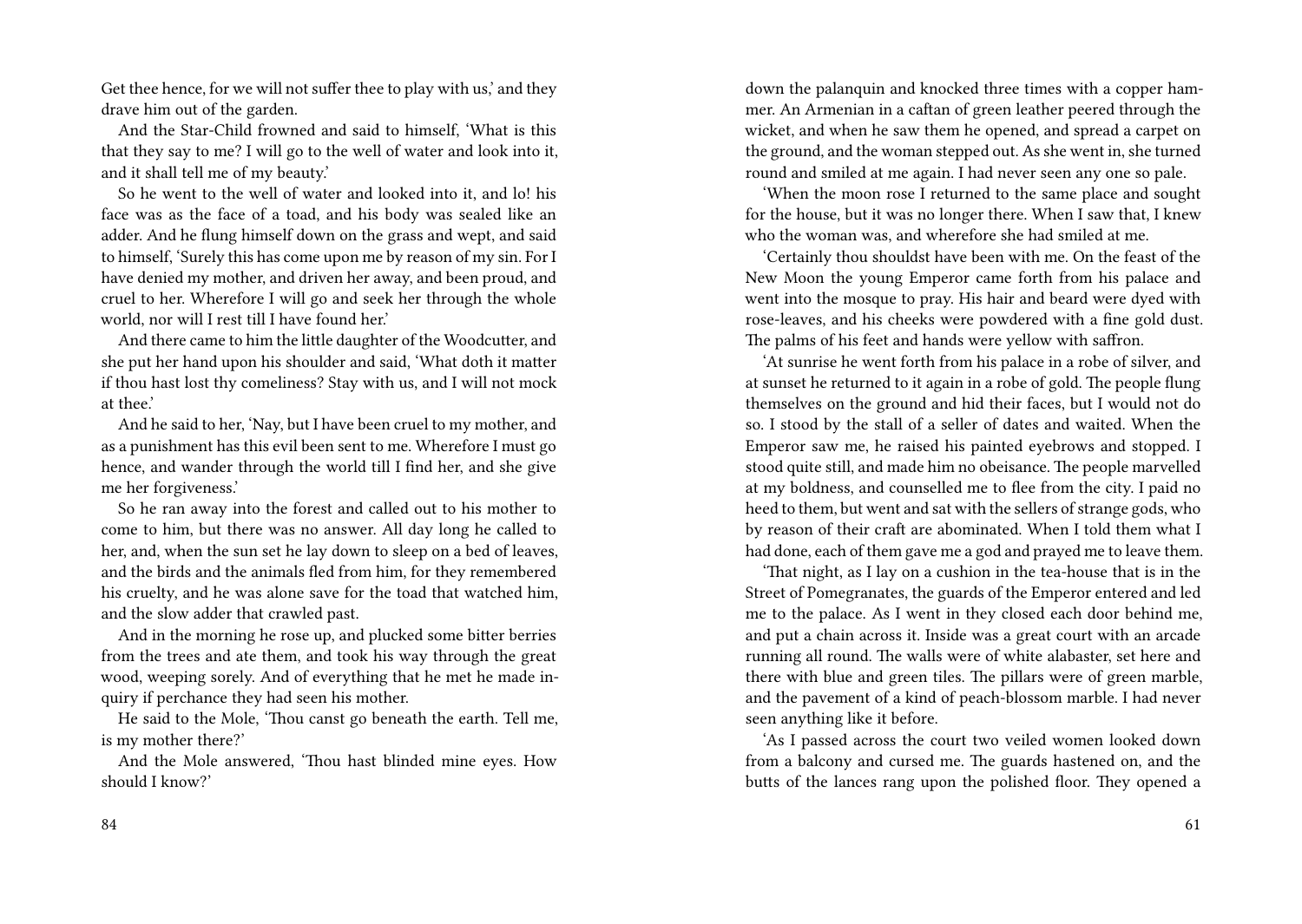gate of wrought ivory, and I found myself in a watered garden of seven terraces. It was planted with tulip-cups and moonflowers, and silver-studded aloes. Like a slim reed of crystal a fountain hung in the dusky air. The cypress-trees were like burnt-out torches. From one of them a nightingale was singing.

'At the end of the garden stood a little pavilion. As we approached it two eunuchs came out to meet us. Their fat bodies swayed as they walked, and they glanced curiously at me with their yellow-lidded eyes. One of them drew aside the captain of the guard, and in a low voice whispered to him. The other kept munching scented pastilles, which he took with an affected gesture out of an oval box of lilac enamel.

'After a few moments the captain of the guard dismissed the soldiers. They went back to the palace, the eunuchs following slowly behind and plucking the sweet mulberries from the trees as they passed. Once the elder of the two turned round, and smiled at me with an evil smile.

'Then the captain of the guard motioned me towards the entrance of the pavilion. I walked on without trembling, and drawing the heavy curtain aside I entered in.

'The young Emperor was stretched on a couch of dyed lion skins, and a gerfalcon perched upon his wrist. Behind him stood a brassturbaned Nubian, naked down to the waist, and with heavy earrings in his split ears. On a table by the side of the couch lay a mighty scimitar of steel.

'When the Emperor saw me he frowned, and said to me, "What is thy name? Knowest thou not that I am Emperor of this city?" But I made him no answer.

'He pointed with his finger at the scimitar, and the Nubian seized it, and rushing forward struck at me with great violence. The blade whizzed through me, and did me no hurt. The man fell sprawling on the floor, and when he rose up his teeth chattered with terror and he hid himself behind the couch.

So he ran in, filled with wonder and great gladness. But when he saw her who was waiting there, he laughed scornfully and said, 'Why, where is my mother? For I see none here but this vile beggarwoman.'

And the woman answered him, 'I am thy mother.'

'Thou art mad to say so,' cried the Star-Child angrily. 'I am no son of thine, for thou art a beggar, and ugly, and in rags. Therefore get thee hence, and let me see thy foul face no more.'

'Nay, but thou art indeed my little son, whom I bare in the forest,' she cried, and she fell on her knees, and held out her arms to him. 'The robbers stole thee from me, and left thee to die,' she murmured, 'but I recognised thee when I saw thee, and the signs also have I recognised, the cloak of golden tissue and the amber chain. Therefore I pray thee come with me, for over the whole world have I wandered in search of thee. Come with me, my son, for I have need of thy love.'

But the Star-Child stirred not from his place, but shut the doors of his heart against her, nor was there any sound heard save the sound of the woman weeping for pain.

And at last he spoke to her, and his voice was hard and bitter. 'If in very truth thou art my mother,' he said, 'it had been better hadst thou stayed away, and not come here to bring me to shame, seeing that I thought I was the child of some Star, and not a beggar's child, as thou tellest me that I am. Therefore get thee hence, and let me see thee no more.'

'Alas! my son,' she cried, 'wilt thou not kiss me before I go? For I have suffered much to find thee.'

'Nay,' said the Star-Child, 'but thou art too foul to look at, and rather would I kiss the adder or the toad than thee.'

So the woman rose up, and went away into the forest weeping bitterly, and when the Star-Child saw that she had gone, he was glad, and ran back to his playmates that he might play with them.

But when they beheld him coming, they mocked him and said, 'Why, thou art as foul as the toad, and as loathsome as the adder.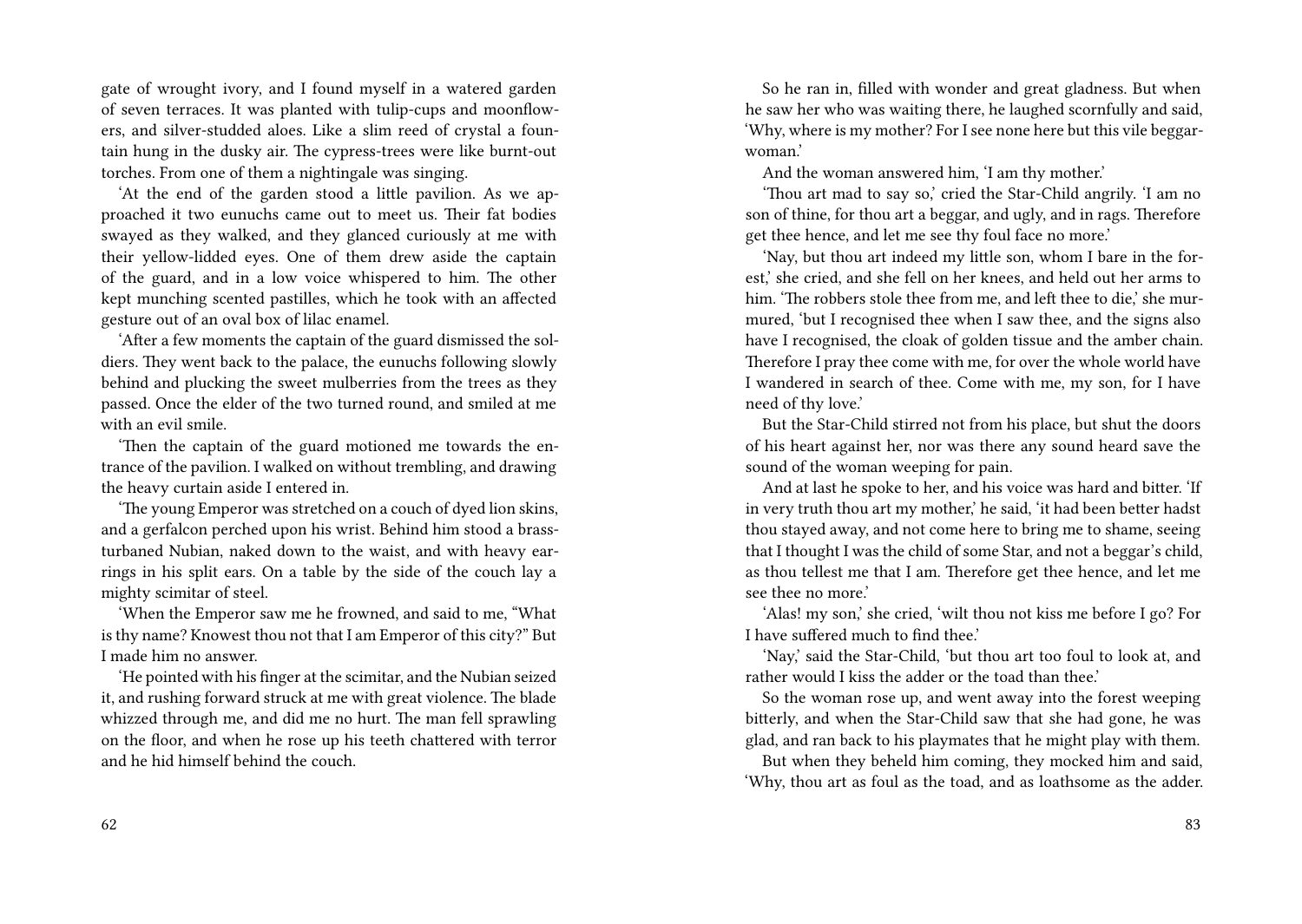So he came near and threw stones at her, and mocked her, and she looked at him with terror in her eyes, nor did she move her gaze from him. And when the Woodcutter, who was cleaving logs in a haggard hard by, saw what the Star-Child was doing, he ran up and rebuked him, and said to him: 'Surely thou art hard of heart and knowest not mercy, for what evil has this poor woman done to thee that thou shouldst treat her in this wise?'

And the Star-Child grew red with anger, and stamped his foot upon the ground, and said, 'Who art thou to question me what I do? I am no son of thine to do thy bidding.'

'Thou speakest truly,' answered the Woodcutter, 'yet did I show thee pity when I found thee in the forest.'

And when the woman heard these words she gave a loud cry, and fell into a swoon. And the Woodcutter carried her to his own house, and his wife had care of her, and when she rose up from the swoon into which she had fallen, they set meat and drink before her, and bade her have comfort.

But she would neither eat nor drink, but said to the Woodcutter, 'Didst thou not say that the child was found in the forest? And was it not ten years from this day?'

And the Woodcutter answered, 'Yea, it was in the forest that I found him, and it is ten years from this day.'

'And what signs didst thou find with him?' she cried. 'Bare he not upon his neck a chain of amber? Was not round him a cloak of gold tissue broidered with stars?'

'Truly,' answered the Woodcutter, 'it was even as thou sayest.' And he took the cloak and the amber chain from the chest where they lay, and showed them to her.

And when she saw them she wept for joy, and said, 'He is my little son whom I lost in the forest. I pray thee send for him quickly, for in search of him have I wandered over the whole world.'

So the Woodcutter and his wife went out and called to the Star-Child, and said to him, 'Go into the house, and there shalt thou find thy mother, who is waiting for thee.'

'The Emperor leapt to his feet, and taking a lance from a stand of arms, he threw it at me. I caught it in its flight, and brake the shaft into two pieces. He shot at me with an arrow, but I held up my hands and it stopped in mid-air. Then he drew a dagger from a belt of white leather, and stabbed the Nubian in the throat lest the slave should tell of his dishonour. The man writhed like a trampled snake, and a red foam bubbled from his lips.

'As soon as he was dead the Emperor turned to me, and when he had wiped away the bright sweat from his brow with a little napkin of purfled and purple silk, he said to me, "Art thou a prophet, that I may not harm thee, or the son of a prophet, that I can do thee no hurt? I pray thee leave my city to-night, for while thou art in it I am no longer its lord."

'And I answered him, "I will go for half of thy treasure. Give me half of thy treasure, and I will go away."

'He took me by the hand, and led me out into the garden. When the captain of the guard saw me, he wondered. When the eunuchs saw me, their knees shook and they fell upon the ground in fear.

'There is a chamber in the palace that has eight walls of red porphyry, and a brass-sealed ceiling hung with lamps. The Emperor touched one of the walls and it opened, and we passed down a corridor that was lit with many torches. In niches upon each side stood great wine-jars filled to the brim with silver pieces. When we reached the centre of the corridor the Emperor spake the word that may not be spoken, and a granite door swung back on a secret spring, and he put his hands before his face lest his eyes should be dazzled.

'Thou couldst not believe how marvellous a place it was. There were huge tortoise-shells full of pearls, and hollowed moonstones of great size piled up with red rubies. The gold was stored in coffers of elephant-hide, and the gold-dust in leather bottles. There were opals and sapphires, the former in cups of crystal, and the latter in cups of jade. Round green emeralds were ranged in order upon thin plates of ivory, and in one corner were silk bags filled, some with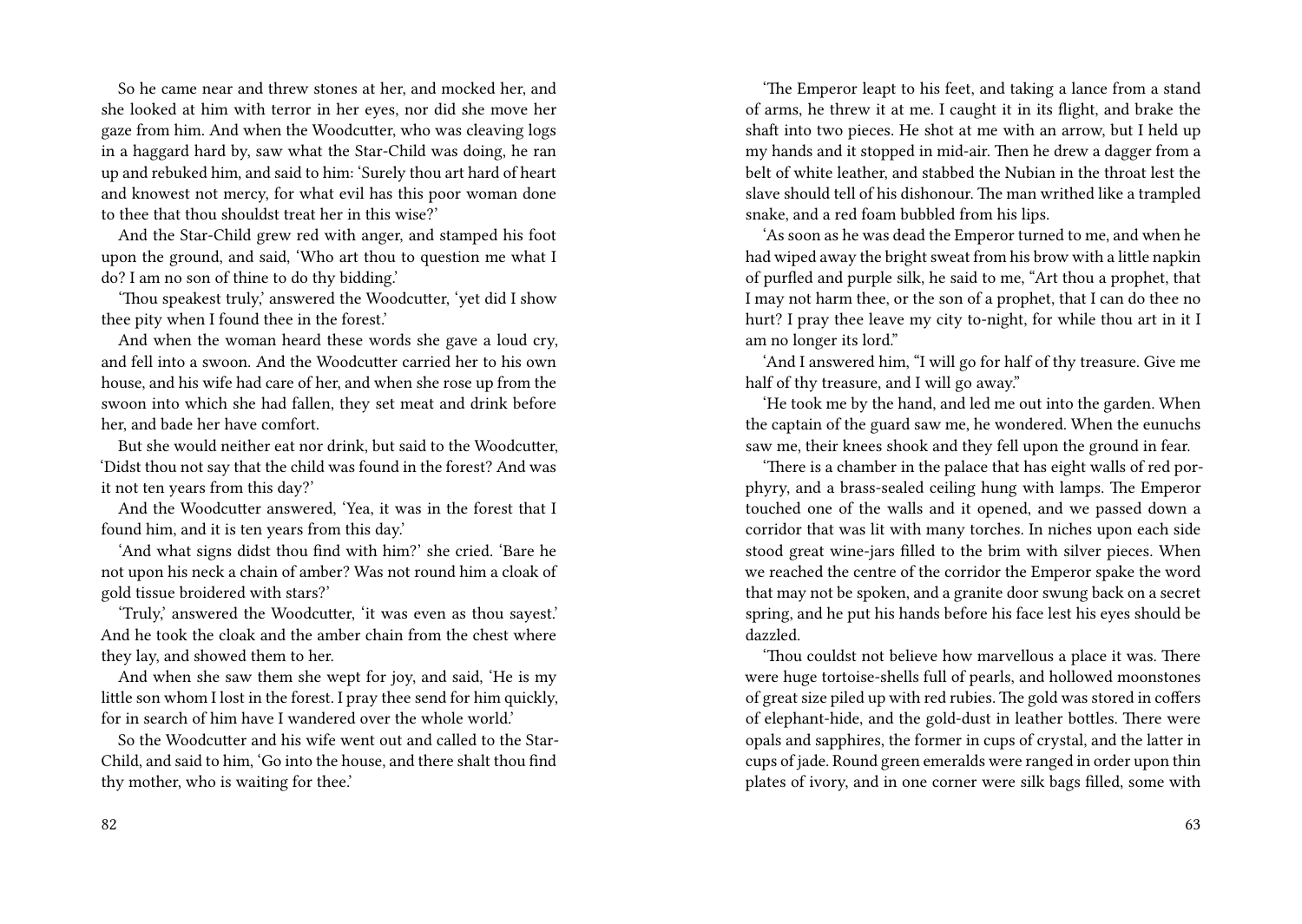turquoise-stones, and others with beryls. The ivory horns were heaped with purple amethysts, and the horns of brass with chalcedonies and sards. The pillars, which were of cedar, were hung with strings of yellow lynx-stones. In the flat oval shields there were carbuncles, both wine-coloured and coloured like grass. And yet I have told thee but a tithe of what was there.

'And when the Emperor had taken away his hands from before his face he said to me: "This is my house of treasure, and half that is in it is thine, even as I promised to thee. And I will give thee camels and camel drivers, and they shall do thy bidding and take thy share of the treasure to whatever part of the world thou desirest to go. And the thing shall be done to-night, for I would not that the Sun, who is my father, should see that there is in my city a man whom I cannot slay."

'But I answered him, "The gold that is here is thine, and the silver also is thine, and thine are the precious jewels and the things of price. As for me, I have no need of these. Nor shall I take aught from thee but that little ring that thou wearest on the finger of thy hand."

'And the Emperor frowned. "It is but a ring of lead," he cried, "nor has it any value. Therefore take thy half of the treasure and go from my city."

'"Nay," I answered, "but I will take nought but that leaden ring, for I know what is written within it, and for what purpose."

'And the Emperor trembled, and besought me and said, "Take all the treasure and go from my city. The half that is mine shall be thine also."

'And I did a strange thing, but what I did matters not, for in a cave that is but a day's journey from this place have, I hidden the Ring of Riches. It is but a day's journey from this place, and it waits for thy coming. He who has this Ring is richer than all the kings of the world. Come therefore and take it, and the world's riches shall be thine.'

64

save the outlaws came twice to that village to ask for alms. Indeed, he was as one enamoured of beauty, and would mock at the weakly and ill-favoured, and make jest of them; and himself he loved, and in summer, when the winds were still, he would lie by the well in the priest's orchard and look down at the marvel of his own face, and laugh for the pleasure he had in his fairness.

Often did the Woodcutter and his wife chide him, and say: 'We did not deal with thee as thou dealest with those who are left desolate, and have none to succour them. Wherefore art thou so cruel to all who need pity?'

Often did the old priest send for him, and seek to teach him the love of living things, saying to him: 'The fly is thy brother. Do it no harm. The wild birds that roam through the forest have their freedom. Snare them not for thy pleasure. God made the blind-worm and the mole, and each has its place. Who art thou to bring pain into God's world? Even the cattle of the field praise Him.'

But the Star-Child heeded not their words, but would frown and flout, and go back to his companions, and lead them. And his companions followed him, for he was fair, and fleet of foot, and could dance, and pipe, and make music. And wherever the Star-Child led them they followed, and whatever the Star-Child bade them do, that did they. And when he pierced with a sharp reed the dim eyes of the mole, they laughed, and when he cast stones at the leper they laughed also. And in all things he ruled them, and they became hard of heart even as he was.

Now there passed one day through the village a poor beggarwoman. Her garments were torn and ragged, and her feet were bleeding from the rough road on which she had travelled, and she was in very evil plight. And being weary she sat her down under a chestnut-tree to rest.

But when the Star-Child saw her, he said to his companions, 'See! There sitteth a foul beggar-woman under that fair and green-leaved tree. Come, let us drive her hence, for she is ugly and ill-favoured.'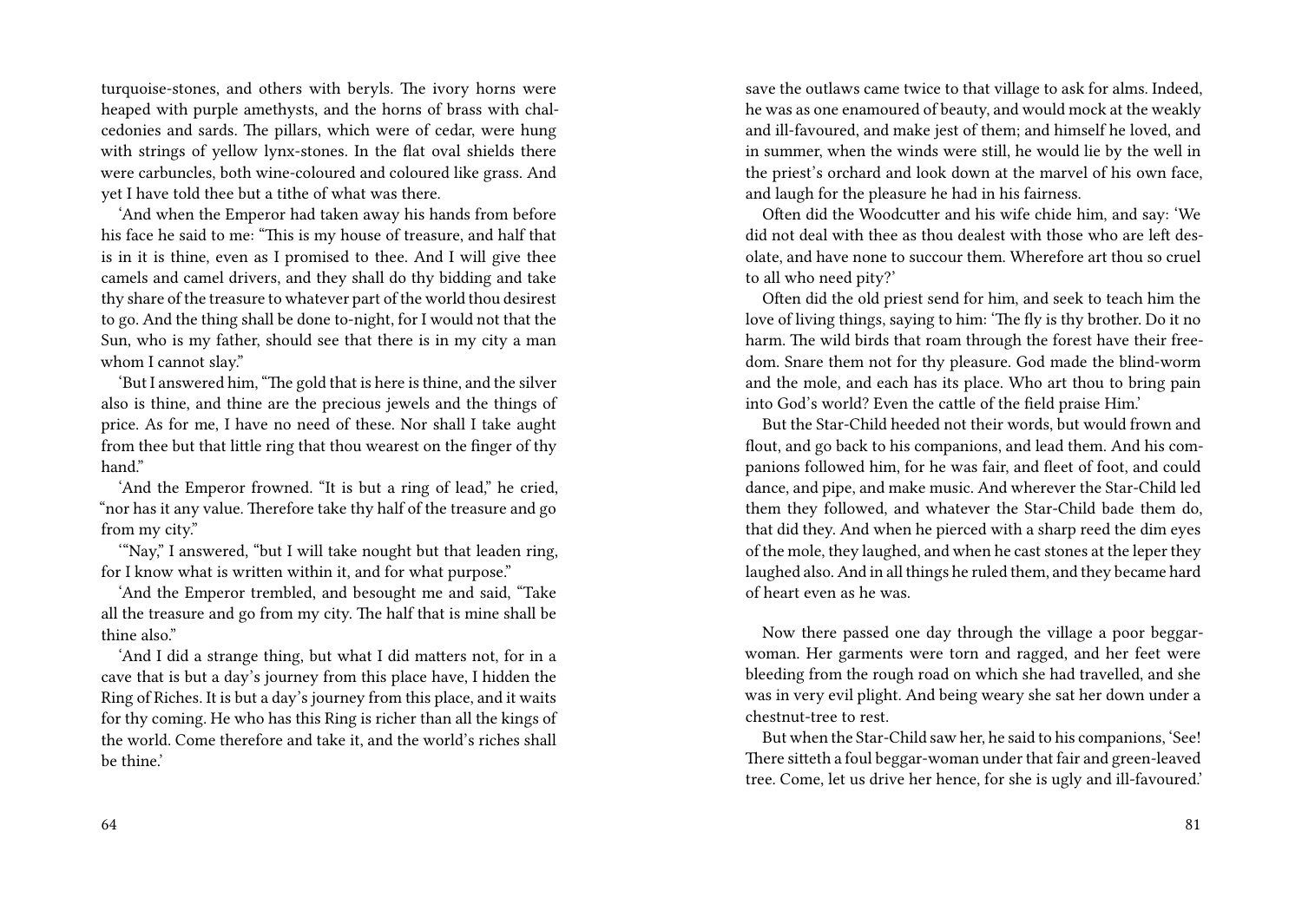And the man answered nothing, but stirred not from the threshold.

And a bitter wind from the forest came in through the open door, and made her tremble, and she shivered, and said to him: 'Wilt thou not close the door? There cometh a bitter wind into the house, and I am cold'

'Into a house where a heart is hard cometh there not always a bitter wind?' he asked. And the woman answered him nothing, but crept closer to the fire.

And after a time she turned round and looked at him, and her eyes were full of tears. And he came in swiftly, and placed the child in her arms, and she kissed it, and laid it in a little bed where the youngest of their own children was lying. And on the morrow the Woodcutter took the curious cloak of gold and placed it in a great chest, and a chain of amber that was round the child's neck his wife took and set it in the chest also.

So the Star-Child was brought up with the children of the Woodcutter, and sat at the same board with them, and was their playmate. And every year he became more beautiful to look at, so that all those who dwelt in the village were filled with wonder, for, while they were swarthy and black-haired, he was white and delicate as sawn ivory, and his curls were like the rings of the daffodil. His lips, also, were like the petals of a red flower, and his eyes were like violets by a river of pure water, and his body like the narcissus of a field where the mower comes not.

Yet did his beauty work him evil. For he grew proud, and cruel, and selfish. The children of the Woodcutter, and the other children of the village, he despised, saying that they were of mean parentage, while he was noble, being sprang from a Star, and he made himself master over them, and called them his servants. No pity had he for the poor, or for those who were blind or maimed or in any way afflicted, but would cast stones at them and drive them forth on to the highway, and bid them beg their bread elsewhere, so that none

80

But the young Fisherman laughed. 'Love is better than Riches,' he cried, 'and the little Mermaid loves me.'

'Nay, but there is nothing better than Riches,' said the Soul.

'Love is better,' answered the young Fisherman, and he plunged into the deep, and the Soul went weeping away over the marshes.

And after the third year was over, the Soul came down to the shore of the sea, and called to the young Fisherman, and he rose out of the deep and said, 'Why dost thou call to me?'

And the Soul answered, 'Come nearer, that I may speak with thee, for I have seen marvellous things.'

So he came nearer, and couched in the shallow water, and leaned his head upon his hand and listened.

And the Soul said to him, 'In a city that I know of there is an inn that standeth by a river. I sat there with sailors who drank of two different-coloured wines, and ate bread made of barley, and little salt fish served in bay leaves with vinegar. And as we sat and made merry, there entered to us an old man bearing a leathern carpet and a lute that had two horns of amber. And when he had laid out the carpet on the floor, he struck with a quill on the wire strings of his lute, and a girl whose face was veiled ran in and began to dance before us. Her face was veiled with a veil of gauze, but her feet were naked. Naked were her feet, and they moved over the carpet like little white pigeons. Never have I seen anything so marvellous; and the city in which she dances is but a day's journey from this place.'

Now when the young Fisherman heard the words of his Soul, he remembered that the little Mermaid had no feet and could not dance. And a great desire came over him, and he said to himself, 'It is but a day's journey, and I can return to my love,' and he laughed, and stood up in the shallow water, and strode towards the shore.

And when he had reached the dry shore he laughed again, and held out his arms to his Soul. And his Soul gave a great cry of joy and ran to meet him, and entered into him, and the young Fisher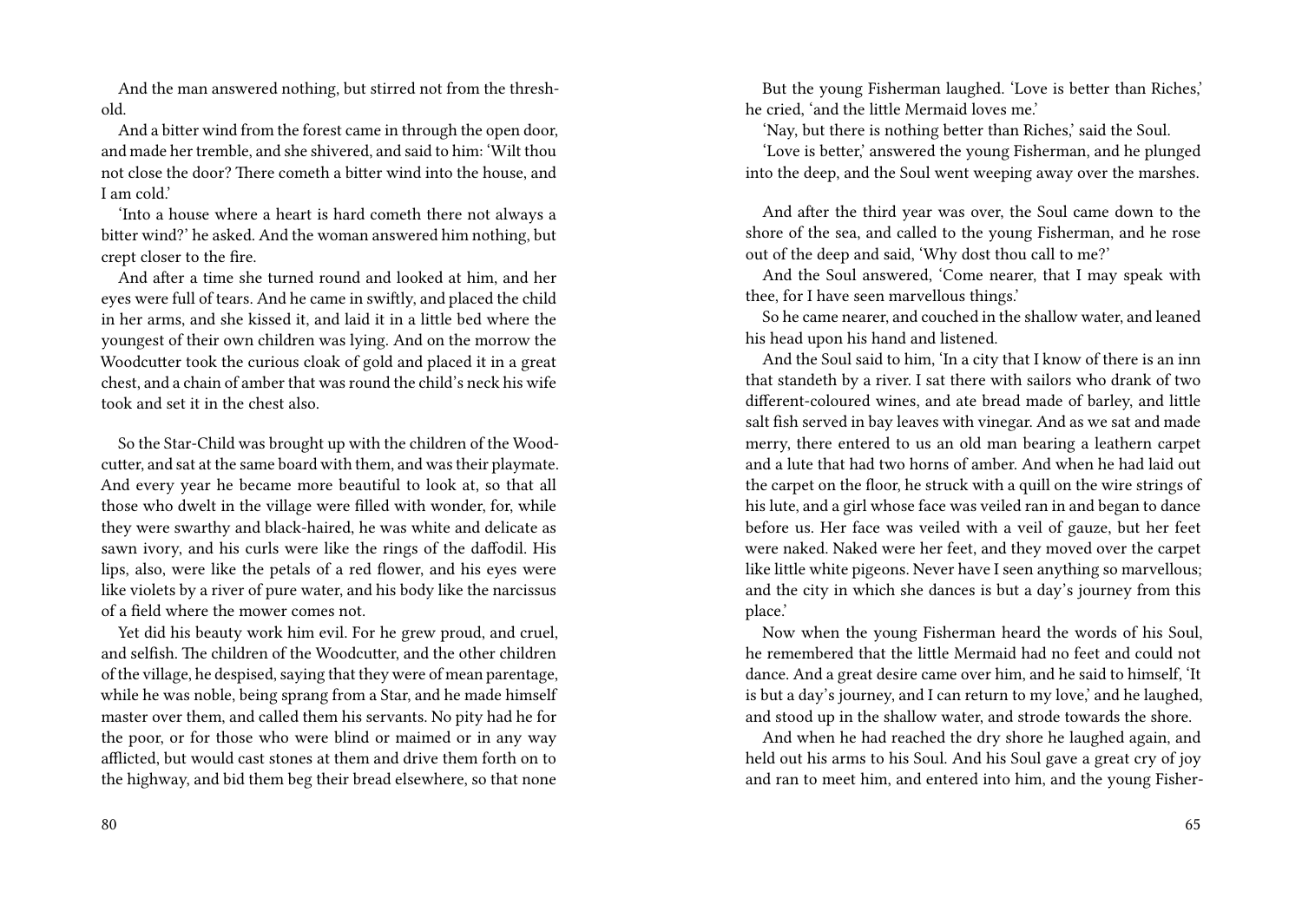man saw stretched before him upon the sand that shadow of the body that is the body of the Soul.

And his Soul said to him, 'Let us not tarry, but get hence at once, for the Sea-gods are jealous, and have monsters that do their bidding.'

So they made haste, and all that night they journeyed beneath the moon, and all the next day they journeyed beneath the sun, and on the evening of the day they came to a city.

And the young Fisherman said to his Soul, 'Is this the city in which she dances of whom thou didst speak to me?'

And his Soul answered him, 'It is not this city, but another. Nevertheless let us enter in.' So they entered in and passed through the streets, and as they passed through the Street of the Jewellers the young Fisherman saw a fair silver cup set forth in a booth. And his Soul said to him, 'Take that silver cup and hide it.'

So he took the cup and hid it in the fold of his tunic, and they went hurriedly out of the city.

And after that they had gone a league from the city, the young Fisherman frowned, and flung the cup away, and said to his Soul, 'Why didst thou tell me to take this cup and hide it, for it was an evil thing to do?'

But his Soul answered him, 'Be at peace, be at peace.'

And on the evening of the second day they came to a city, and the young Fisherman said to his Soul, 'Is this the city in which she dances of whom thou didst speak to me?'

And his Soul answered him, 'It is not this city, but another. Nevertheless let us enter in.' So they entered in and passed through the streets, and as they passed through the Street of the Sellers of Sandals, the young Fisherman saw a child standing by a jar of water. And his Soul said to him, 'Smite that child.' So he smote the child till it wept, and when he had done this they went hurriedly out of the city.

So very tenderly he took up the child, and wrapped the cloak around it to shield it from the harsh cold, and made his way down the hill to the village, his comrade marvelling much at his foolishness and softness of heart.

And when they came to the village, his comrade said to him, 'Thou hast the child, therefore give me the cloak, for it is meet that we should share.'

But he answered him: 'Nay, for the cloak is neither mine nor thine, but the child's only,' and he bade him Godspeed, and went to his own house and knocked.

And when his wife opened the door and saw that her husband had returned safe to her, she put her arms round his neck and kissed him, and took from his back the bundle of faggots, and brushed the snow off his boots, and bade him come in.

But he said to her, 'I have found something in the forest, and I have brought it to thee to have care of it,' and he stirred not from the threshold.

'What is it?' she cried. 'Show it to me, for the house is bare, and we have need of many things.' And he drew the cloak back, and showed her the sleeping child.

'Alack, goodman!' she murmured, 'have we not children of our own, that thou must needs bring a changeling to sit by the hearth? And who knows if it will not bring us bad fortune? And how shall we tend it?' And she was wroth against him.

'Nay, but it is a Star-Child,' he answered; and he told her the strange manner of the finding of it.

But she would not be appeased, but mocked at him, and spoke angrily, and cried: 'Our children lack bread, and shall we feed the child of another? Who is there who careth for us? And who giveth us food?'

'Nay, but God careth for the sparrows even, and feedeth them,' he answered.

'Do not the sparrows die of hunger in the winter?' she asked. 'And is it not winter now?'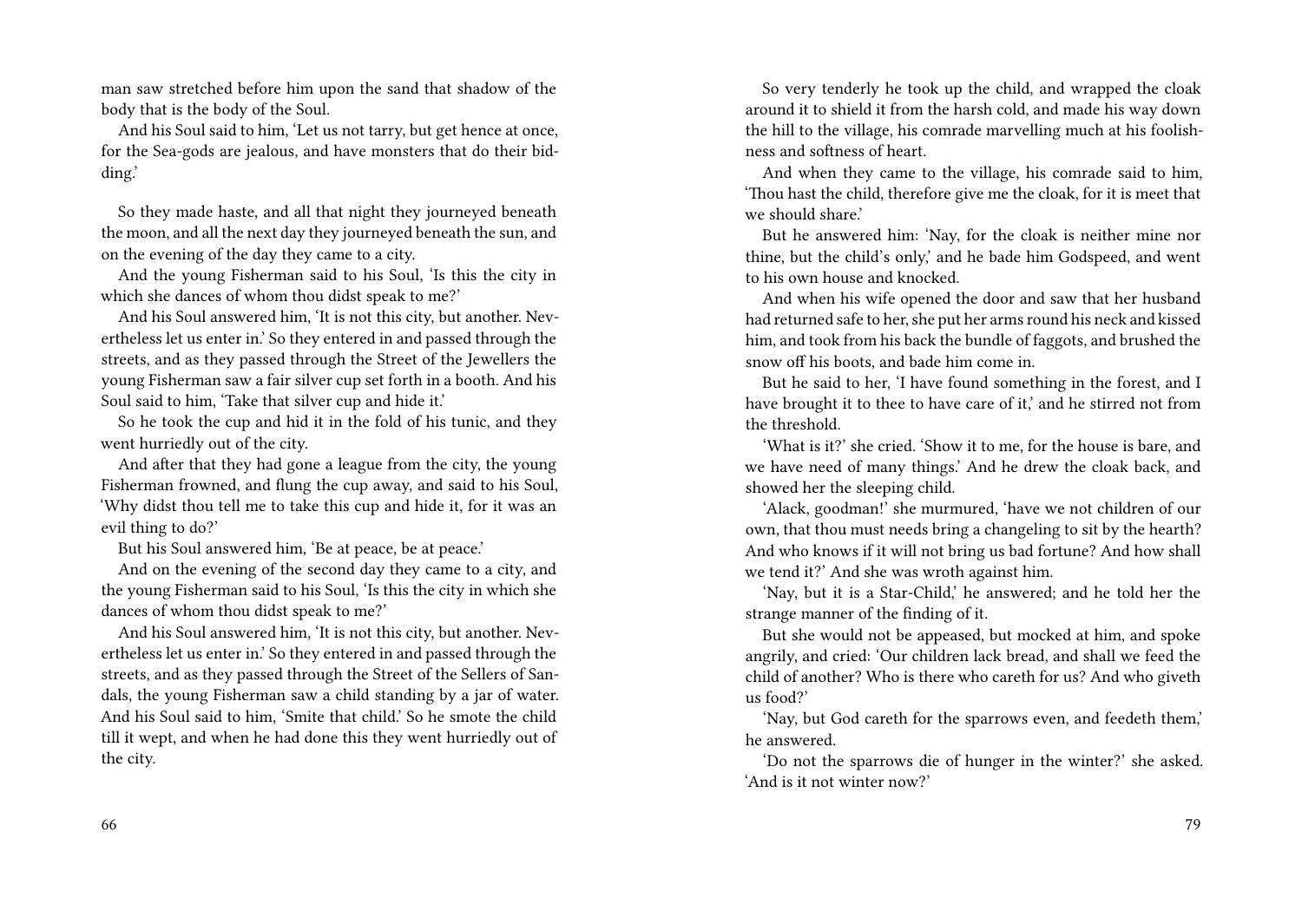'Truly,' answered his companion, 'much is given to some, and little is given to others. Injustice has parcelled out the world, nor is there equal division of aught save of sorrow.'

But as they were bewailing their misery to each other this strange thing happened. There fell from heaven a very bright and beautiful star. It slipped down the side of the sky, passing by the other stars in its course, and, as they watched it wondering, it seemed to them to sink behind a clump of willow-trees that stood hard by a little sheepfold no more than a stone's-throw away.

'Why! there is a crook of gold for whoever finds it,' they cried, and they set to and ran, so eager were they for the gold.

And one of them ran faster than his mate, and outstripped him, and forced his way through the willows, and came out on the other side, and lo! there was indeed a thing of gold lying on the white snow. So he hastened towards it, and stooping down placed his hands upon it, and it was a cloak of golden tissue, curiously wrought with stars, and wrapped in many folds. And he cried out to his comrade that he had found the treasure that had fallen from the sky, and when his comrade had come up, they sat them down in the snow, and loosened the folds of the cloak that they might divide the pieces of gold. But, alas! no gold was in it, nor silver, nor, indeed, treasure of any kind, but only a little child who was asleep.

And one of them said to the other: 'This is a bitter ending to our hope, nor have we any good fortune, for what doth a child profit to a man? Let us leave it here, and go our way, seeing that we are poor men, and have children of our own whose bread we may not give to another.'

But his companion answered him: 'Nay, but it were an evil thing to leave the child to perish here in the snow, and though I am as poor as thou art, and have many mouths to feed, and but little in the pot, yet will I bring it home with me, and my wife shall have care of it.'

And after that they had gone a league from the city the young Fisherman grew wroth, and said to his Soul, 'Why didst thou tell me to smite the child, for it was an evil thing to do?'

But his Soul answered him, 'Be at peace, be at peace.'

And on the evening of the third day they came to a city, and the young Fisherman said to his Soul, 'Is this the city in which she dances of whom thou didst speak to me?'

And his Soul answered him, 'It may be that it is in this city, therefore let us enter in.'

So they entered in and passed through the streets, but nowhere could the young Fisherman find the river or the inn that stood by its side. And the people of the city looked curiously at him, and he grew afraid and said to his Soul, 'Let us go hence, for she who dances with white feet is not here.'

But his Soul answered, 'Nay, but let us tarry, for the night is dark and there will be robbers on the way.'

So he sat him down in the market-place and rested, and after a time there went by a hooded merchant who had a cloak of cloth of Tartary, and bare a lantern of pierced horn at the end of a jointed reed. And the merchant said to him, 'Why dost thou sit in the market-place, seeing that the booths are closed and the bales corded?'

And the young Fisherman answered him, 'I can find no inn in this city, nor have I any kinsman who might give me shelter.'

'Are we not all kinsmen?' said the merchant. 'And did not one God make us? Therefore come with me, for I have a guest-chamber.'

So the young Fisherman rose up and followed the merchant to his house. And when he had passed through a garden of pomegranates and entered into the house, the merchant brought him rose-water in a copper dish that he might wash his hands, and ripe melons that he might quench his thirst, and set a bowl of rice and a piece of roasted kid before him.

And after that he had finished, the merchant led him to the guestchamber, and bade him sleep and be at rest. And the young Fisher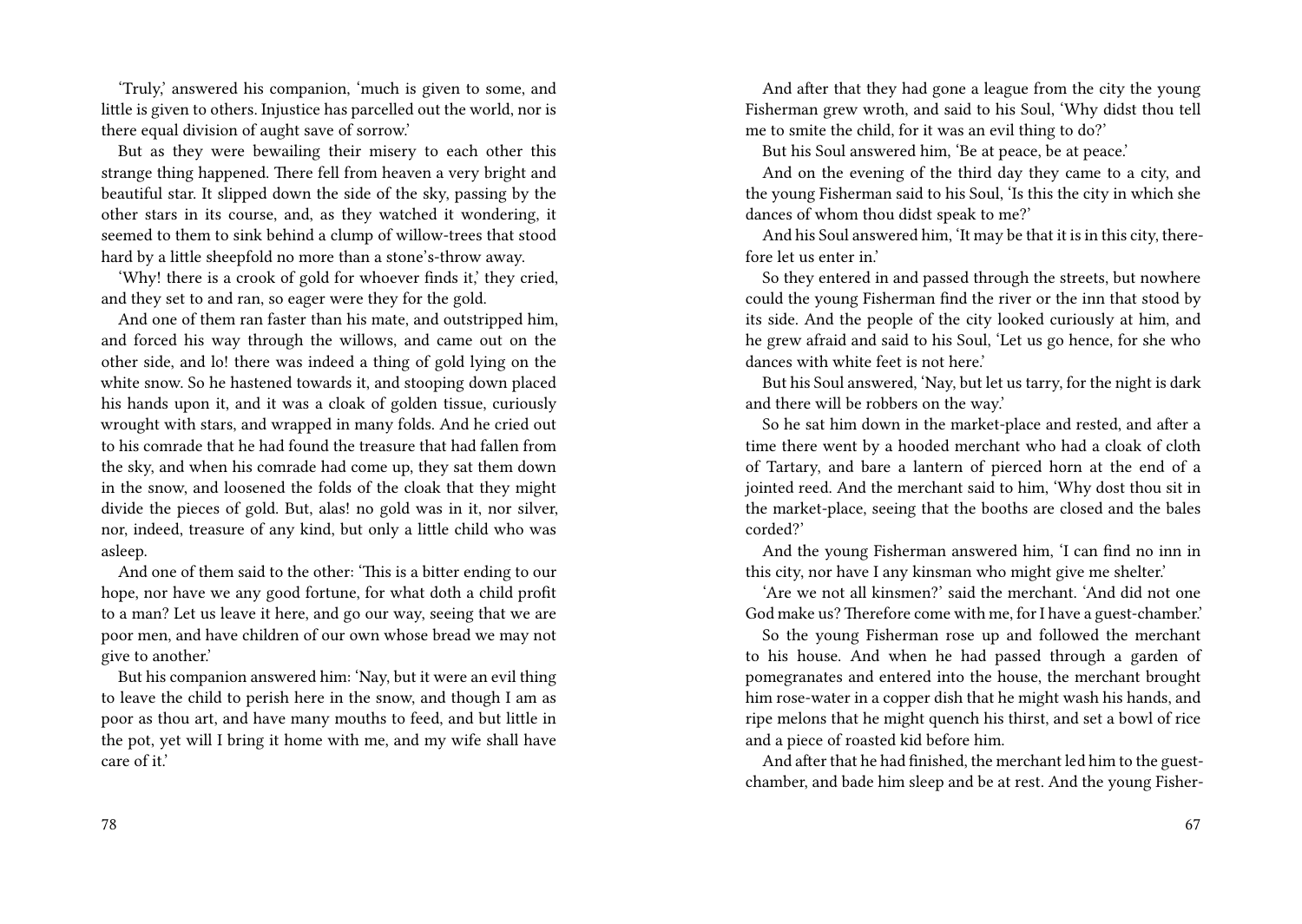man gave him thanks, and kissed the ring that was on his hand, and flung himself down on the carpets of dyed goat's-hair. And when he had covered himself with a covering of black lamb's-wool he fell asleep.

And three hours before dawn, and while it was still night, his Soul waked him and said to him, 'Rise up and go to the room of the merchant, even to the room in which he sleepeth, and slay him, and take from him his gold, for we have need of it.'

And the young Fisherman rose up and crept towards the room of the merchant, and over the feet of the merchant there was lying a curved sword, and the tray by the side of the merchant held nine purses of gold. And he reached out his hand and touched the sword, and when he touched it the merchant started and awoke, and leaping up seized himself the sword and cried to the young Fisherman, 'Dost thou return evil for good, and pay with the shedding of blood for the kindness that I have shown thee?'

And his Soul said to the young Fisherman, 'Strike him,' and he struck him so that he swooned and he seized then the nine purses of gold, and fled hastily through the garden of pomegranates, and set his face to the star that is the star of morning.

And when they had gone a league from the city, the young Fisherman beat his breast, and said to his Soul, 'Why didst thou bid me slay the merchant and take his gold? Surely thou art evil.'

But his Soul answered him, 'Be at peace, be at peace.'

'Nay,' cried the young Fisherman, 'I may not be at peace, for all that thou hast made me to do I hate. Thee also I hate, and I bid thee tell me wherefore thou hast wrought with me in this wise.'

And his Soul answered him, 'When thou didst send me forth into the world thou gavest me no heart, so I learned to do all these things and love them.'

'What sayest thou?' murmured the young Fisherman.

'Thou knowest,' answered his Soul, 'thou knowest it well. Hast thou forgotten that thou gavest me no heart? I trow not. And so trouble not thyself nor me, but be at peace, for there is no pain

'Well, for my own part,' said the Woodpecker, who was a born philosopher, 'I don't care an atomic theory for explanations. If a thing is so, it is so, and at present it is terribly cold.'

Terribly cold it certainly was. The little Squirrels, who lived inside the tall fir-tree, kept rubbing each other's noses to keep themselves warm, and the Rabbits curled themselves up in their holes, and did not venture even to look out of doors. The only people who seemed to enjoy it were the great horned Owls. Their feathers were quite stiff with rime, but they did not mind, and they rolled their large yellow eyes, and called out to each other across the forest, 'Tu-whit! Tu-whoo! Tu-whit! Tu-whoo! what delightful weather we are having!'

On and on went the two Woodcutters, blowing lustily upon their fingers, and stamping with their huge iron-shod boots upon the caked snow. Once they sank into a deep drift, and came out as white as millers are, when the stones are grinding; and once they slipped on the hard smooth ice where the marsh-water was frozen, and their faggots fell out of their bundles, and they had to pick them up and bind them together again; and once they thought that they had lost their way, and a great terror seized on them, for they knew that the Snow is cruel to those who sleep in her arms. But they put their trust in the good Saint Martin, who watches over all travellers, and retraced their steps, and went warily, and at last they reached the outskirts of the forest, and saw, far down in the valley beneath them, the lights of the village in which they dwelt.

So overjoyed were they at their deliverance that they laughed aloud, and the Earth seemed to them like a flower of silver, and the Moon like a flower of gold.

Yet, after that they had laughed they became sad, for they remembered their poverty, and one of them said to the other, 'Why did we make merry, seeing that life is for the rich, and not for such as we are? Better that we had died of cold in the forest, or that some wild beast had fallen upon us and slain us.'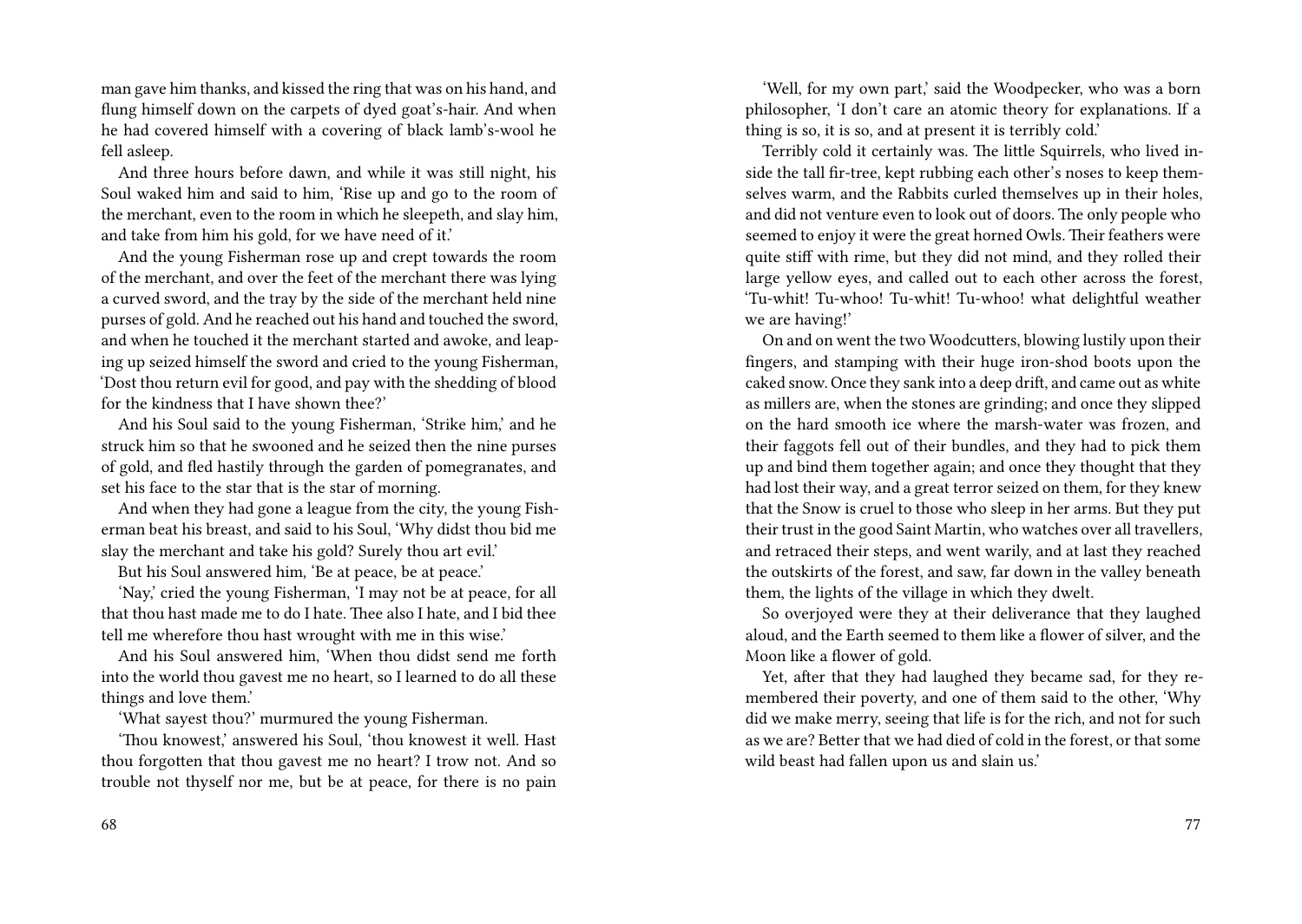# **The Star-Child**

#### TO

MISS MARGOT TENNANT [MRS. ASOUITH]

Once upon a time two poor Woodcutters were making their way home through a great pine-forest. It was winter, and a night of bitter cold. The snow lay thick upon the ground, and upon the branches of the trees: the frost kept snapping the little twigs on either side of them, as they passed: and when they came to the Mountain-Torrent she was hanging motionless in air, for the Ice-King had kissed her.

So cold was it that even the animals and the birds did not know what to make of it.

'Ugh!' snarled the Wolf, as he limped through the brushwood with his tail between his legs, 'this is perfectly monstrous weather. Why doesn't the Government look to it?'

'Weet! weet! weet!' twittered the green Linnets, 'the old Earth is dead and they have laid her out in her white shroud.'

'The Earth is going to be married, and this is her bridal dress,' whispered the Turtle-doves to each other. Their little pink feet were quite frost-bitten, but they felt that it was their duty to take a romantic view of the situation.

'Nonsense!' growled the Wolf. 'I tell you that it is all the fault of the Government, and if you don't believe me I shall eat you.' The Wolf had a thoroughly practical mind, and was never at a loss for a good argument.

that thou shalt not give away, nor any pleasure that thou shalt not receive.'

And when the young Fisherman heard these words he trembled and said to his Soul, 'Nay, but thou art evil, and hast made me forget my love, and hast tempted me with temptations, and hast set my feet in the ways of sin.'

And his Soul answered him, 'Thou hast not forgotten that when thou didst send me forth into the world thou gavest me no heart. Come, let us go to another city, and make merry, for we have nine purses of gold.'

But the young Fisherman took the nine purses of gold, and flung them down, and trampled on them.

'Nay,' he cried, 'but I will have nought to do with thee, nor will I journey with thee anywhere, but even as I sent thee away before, so will I send thee away now, for thou hast wrought me no good.' And he turned his back to the moon, and with the little knife that had the handle of green viper's skin he strove to cut from his feet that shadow of the body which is the body of the Soul.

Yet his Soul stirred not from him, nor paid heed to his command, but said to him, 'The spell that the Witch told thee avails thee no more, for I may not leave thee, nor mayest thou drive me forth. Once in his life may a man send his Soul away, but he who receiveth back his Soul must keep it with him for ever, and this is his punishment and his reward.'

And the young Fisherman grew pale and clenched his hands and cried, 'She was a false Witch in that she told me not that.'

'Nay,' answered his Soul, 'but she was true to Him she worships, and whose servant she will be ever.'

And when the young Fisherman knew that he could no longer get rid of his Soul, and that it was an evil Soul and would abide with him always, he fell upon the ground weeping bitterly.

And when it was day the young Fisherman rose up and said to his Soul, 'I will bind my hands that I may not do thy bidding, and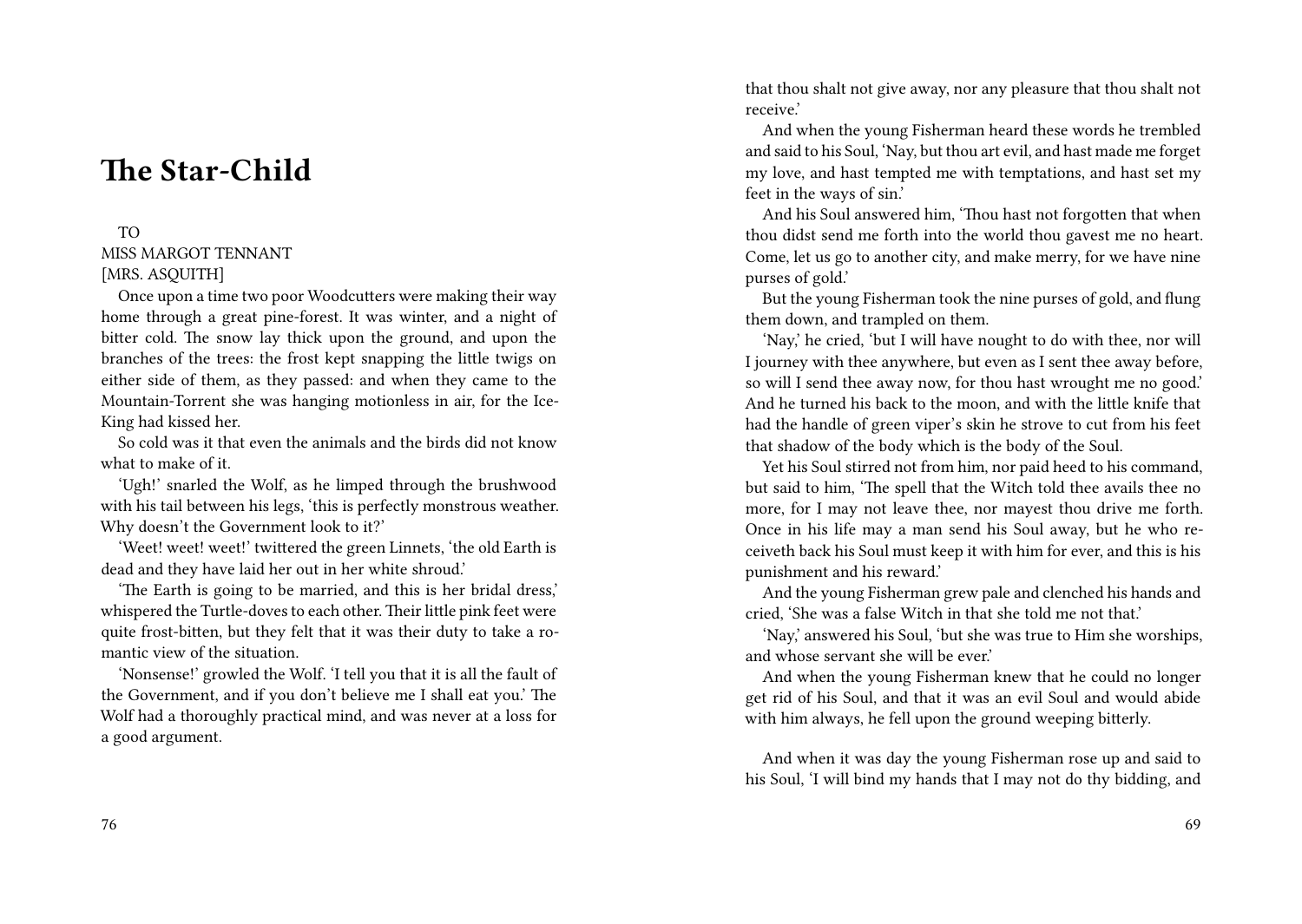close my lips that I may not speak thy words, and I will return to the place where she whom I love has her dwelling. Even to the sea will I return, and to the little bay where she is wont to sing, and I will call to her and tell her the evil I have done and the evil thou hast wrought on me.'

And his Soul tempted him and said, 'Who is thy love, that thou shouldst return to her? The world has many fairer than she is. There are the dancing-girls of Samaris who dance in the manner of all kinds of birds and beasts. Their feet are painted with henna, and in their hands they have little copper bells. They laugh while they dance, and their laughter is as clear as the laughter of water. Come with me and I will show them to thee. For what is this trouble of thine about the things of sin? Is that which is pleasant to eat not made for the eater? Is there poison in that which is sweet to drink? Trouble not thyself, but come with me to another city. There is a little city hard by in which there is a garden of tulip-trees. And there dwell in this comely garden white peacocks and peacocks that have blue breasts. Their tails when they spread them to the sun are like disks of ivory and like gilt disks. And she who feeds them dances for their pleasure, and sometimes she dances on her hands and at other times she dances with her feet. Her eyes are coloured with stibium, and her nostrils are shaped like the wings of a swallow. From a hook in one of her nostrils hangs a flower that is carved out of a pearl. She laughs while she dances, and the silver rings that are about her ankles tinkle like bells of silver. And so trouble not thyself any more, but come with me to this city.'

But the young Fisherman answered not his Soul, but closed his lips with the seal of silence and with a tight cord bound his hands, and journeyed back to the place from which he had come, even to the little bay where his love had been wont to sing. And ever did his Soul tempt him by the way, but he made it no answer, nor would he do any of the wickedness that it sought to make him to do, so great was the power of the love that was within him.

70

bled him, and their odour was sweet in his nostrils. And he felt glad, and understood not why he was glad.

And after that he had opened the tabernacle, and incensed the monstrance that was in it, and shown the fair wafer to the people, and hid it again behind the veil of veils, he began to speak to the people, desiring to speak to them of the wrath of God. But the beauty of the white flowers troubled him, and their odour was sweet in his nostrils, and there came another word into his lips, and he spake not of the wrath of God, but of the God whose name is Love. And why he so spake, he knew not.

And when he had finished his word the people wept, and the Priest went back to the sacristy, and his eyes were full of tears. And the deacons came in and began to unrobe him, and took from him the alb and the girdle, the maniple and the stole. And he stood as one in a dream.

And after that they had unrobed him, he looked at them and said, 'What are the flowers that stand on the altar, and whence do they come?'

And they answered him, 'What flowers they are we cannot tell, but they come from the corner of the Fullers' Field.' And the Priest trembled, and returned to his own house and prayed.

And in the morning, while it was still dawn, he went forth with the monks and the musicians, and the candle-bearers and the swingers of censers, and a great company, and came to the shore of the sea, and blessed the sea, and all the wild things that are in it. The Fauns also he blessed, and the little things that dance in the woodland, and the bright-eyed things that peer through the leaves. All the things in God's world he blessed, and the people were filled with joy and wonder. Yet never again in the corner of the Fullers' Field grew flowers of any kind, but the field remained barren even as before. Nor came the Sea-folk into the bay as they had been wont to do, for they went to another part of the sea.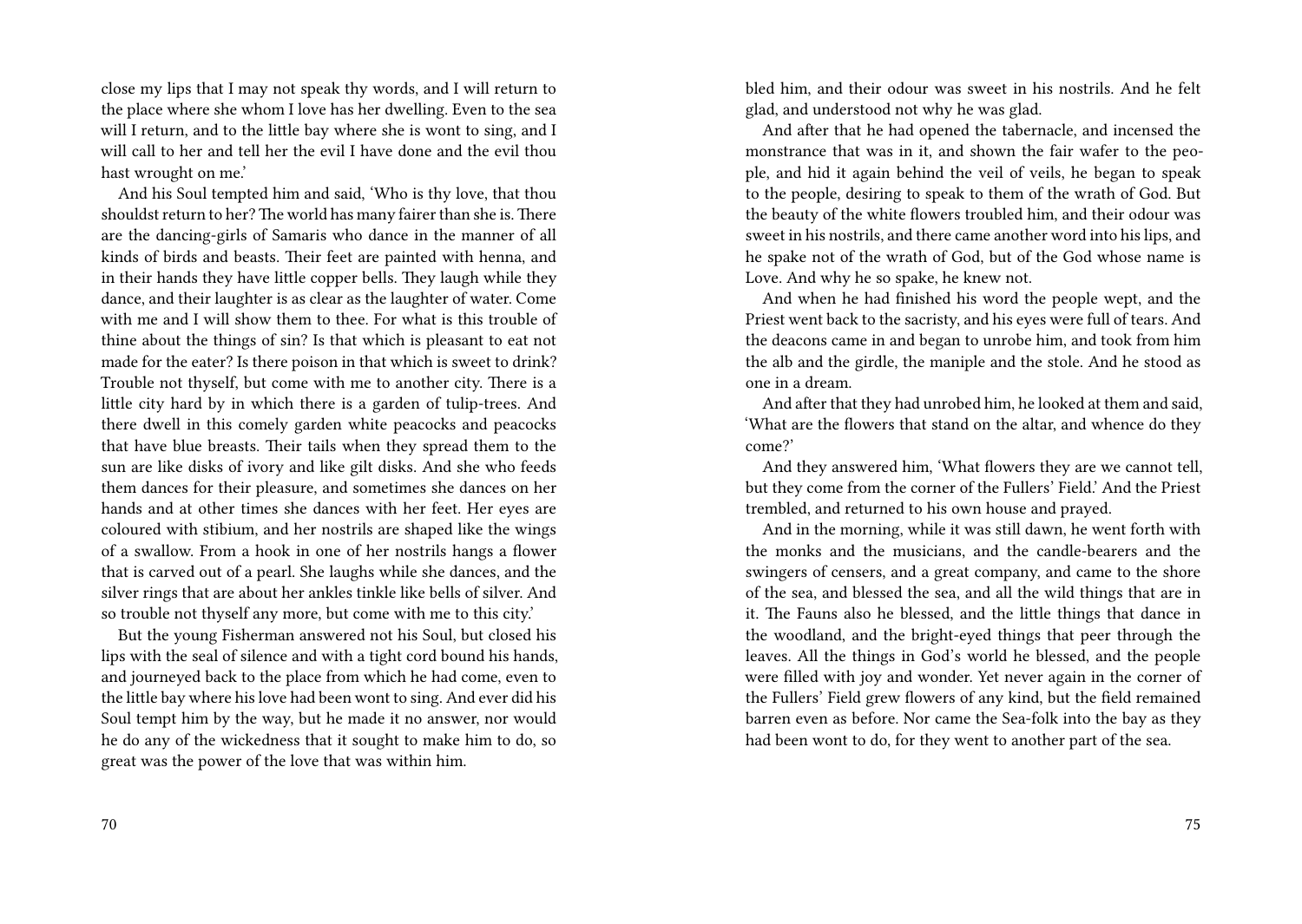with its waves, and when he knew that the end was at hand he kissed with mad lips the cold lips of the Mermaid, and the heart that was within him brake. And as through the fulness of his love his heart did break, the Soul found an entrance and entered in, and was one with him even as before. And the sea covered the young Fisherman with its waves.

And in the morning the Priest went forth to bless the sea, for it had been troubled. And with him went the monks and the musicians, and the candle-bearers, and the swingers of censers, and a great company.

And when the Priest reached the shore he saw the young Fisherman lying drowned in the surf, and clasped in his arms was the body of the little Mermaid. And he drew back frowning, and having made the sign of the cross, he cried aloud and said, 'I will not bless the sea nor anything that is in it. Accursed be the Sea-folk, and accursed be all they who traffic with them. And as for him who for love's sake forsook God, and so lieth here with his leman slain by God's judgment, take up his body and the body of his leman, and bury them in the corner of the Field of the Fullers, and set no mark above them, nor sign of any kind, that none may know the place of their resting. For accursed were they in their lives, and accursed shall they be in their deaths also.'

And the people did as he commanded them, and in the corner of the Field of the Fullers, where no sweet herbs grew, they dug a deep pit, and laid the dead things within it.

And when the third year was over, and on a day that was a holy day, the Priest went up to the chapel, that he might show to the people the wounds of the Lord, and speak to them about the wrath of God.

And when he had robed himself with his robes, and entered in and bowed himself before the altar, he saw that the altar was covered with strange flowers that never had been seen before. Strange were they to look at, and of curious beauty, and their beauty trou-

And when he had reached the shore of the sea, he loosed the cord from his hands, and took the seal of silence from his lips, and called to the little Mermaid. But she came not to his call, though he called to her all day long and besought her.

And his Soul mocked him and said, 'Surely thou hast but little joy out of thy love. Thou art as one who in time of death pours water into a broken vessel. Thou givest away what thou hast, and nought is given to thee in return. It were better for thee to come with me, for I know where the Valley of Pleasure lies, and what things are wrought there.'

But the young Fisherman answered not his Soul, but in a cleft of the rock he built himself a house of wattles, and abode there for the space of a year. And every morning he called to the Mermaid, and every noon he called to her again, and at night-time he spake her name. Yet never did she rise out of the sea to meet him, nor in any place of the sea could he find her though he sought for her in the caves and in the green water, in the pools of the tide and in the wells that are at the bottom of the deep.

And ever did his Soul tempt him with evil, and whisper of terrible things. Yet did it not prevail against him, so great was the power of his love.

And after the year was over, the Soul thought within himself, 'I have tempted my master with evil, and his love is stronger than I am. I will tempt him now with good, and it may be that he will come with me.'

So he spake to the young Fisherman and said, 'I have told thee of the joy of the world, and thou hast turned a deaf ear to me. Suffer me now to tell thee of the world's pain, and it may be that thou wilt hearken. For of a truth pain is the Lord of this world, nor is there any one who escapes from its net. There be some who lack raiment, and others who lack bread. There be widows who sit in purple, and widows who sit in rags. To and fro over the fens go the lepers, and they are cruel to each other. The beggars go up and down on the highways, and their wallets are empty. Through the